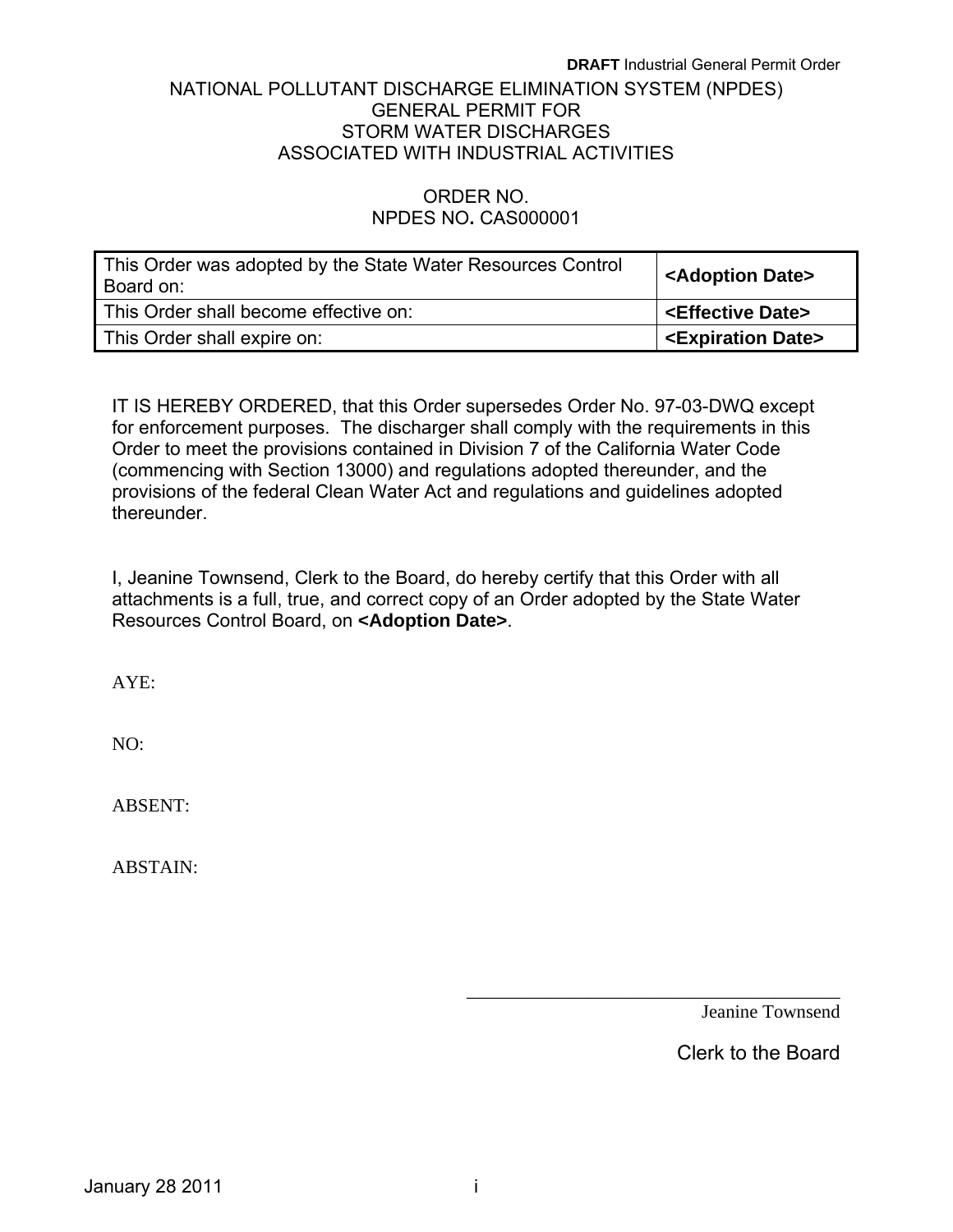### **TABLE OF CONTENTS**

| L           | <b>FINDINGS</b>                          |                                                                                    |
|-------------|------------------------------------------|------------------------------------------------------------------------------------|
| Ш.          |                                          |                                                                                    |
| III.        | <b>DISCHARGE PROHIBITIONS</b>            |                                                                                    |
| IV.         | <b>NON-STORM WATER DISCHARGES</b>        |                                                                                    |
| $V_{\cdot}$ | <b>EFFLUENT LIMITATIONS</b>              |                                                                                    |
| VI.         | <b>RECEIVING WATER LIMITATIONS</b>       |                                                                                    |
| VII.        |                                          |                                                                                    |
| VIII.       |                                          |                                                                                    |
| IX.         | <b>MONITORING REQUIREMENTS</b>           |                                                                                    |
| Χ.          |                                          |                                                                                    |
| XI.         |                                          |                                                                                    |
| XII.        |                                          |                                                                                    |
| XIII.       | <b>DISTURBANCES</b>                      | ADDITIONAL SAMPLING REQUIREMENTS FOR FACILITIES WITH SIGNIFICANT LAND              |
| XIV.        |                                          | <b>FACILITIES SUBJECT TO FEDERAL STORM WATER EFFLUENT LIMITATION GUIDELINES 37</b> |
| XV.         |                                          | ADJUSTMENT OF NALS/NELS FOR HARDNESS DEPENDENT METALS 37                           |
| XVI.        |                                          |                                                                                    |
|             | <b>XVII. CORRECTIVE ACTIONS</b>          |                                                                                    |
|             | <b>XVIII. INACTIVE MINING OPERATIONS</b> |                                                                                    |
| XIX.        | <b>RECORDS</b>                           |                                                                                    |
| XX.         |                                          |                                                                                    |
| XXI.        |                                          | <b>CONDITIONAL EXCLUSION - NO EXPOSURE CERTIFICATION REQUIREMENTS  44</b>          |
|             |                                          | XXII. CONDITIONAL EXCLUSION - NO DISCHARGE CERTIFICATION REQUIREMENTS  48          |
|             |                                          | XXIII. CONDITIONAL EXCLUSION FOR DISCHARGERS THAT IMPLEMENT GREEN STORM WATER      |
|             |                                          |                                                                                    |
|             |                                          |                                                                                    |
|             | <b>XXVI. SPECIAL CONDITIONS</b>          |                                                                                    |
|             | <b>XXVII. STANDARD CONDITIONS</b>        |                                                                                    |
|             |                                          |                                                                                    |

# **TABLES**

| TABLE 1: Test Methods, Detection Limits, and Reporting Units Basic Parameters32       |  |
|---------------------------------------------------------------------------------------|--|
|                                                                                       |  |
|                                                                                       |  |
| TABLE 4: Parameter NAL Values, Test Methods, Detection Limits, and Reporting Units 34 |  |

# **ATTACHMENTS**

|                              | <b>Attachment A Facilities Covered</b>                                            |
|------------------------------|-----------------------------------------------------------------------------------|
|                              | <b>Attachment B Conditional Exclusion No Discharge Certification Requirements</b> |
|                              | <b>Attachment C Conditional Exclusion Requirements No Exposure Certification</b>  |
|                              | Attachment D Storm Water Sample Collection and Handling Instructions              |
|                              | Attachment E Storm Water Pollution Prevention Plan Checklist                      |
|                              | Attachment F 303(d) Listed Receiving Waters                                       |
|                              | <b>Attachment G TMDL Implementation</b>                                           |
|                              | Attachment H Sub Chapter N - Federal Requirements                                 |
|                              | <b>Attachment I Hardness Determination</b>                                        |
| <b>Attachment J Acronyms</b> |                                                                                   |
| <b>Attachment K Glossary</b> |                                                                                   |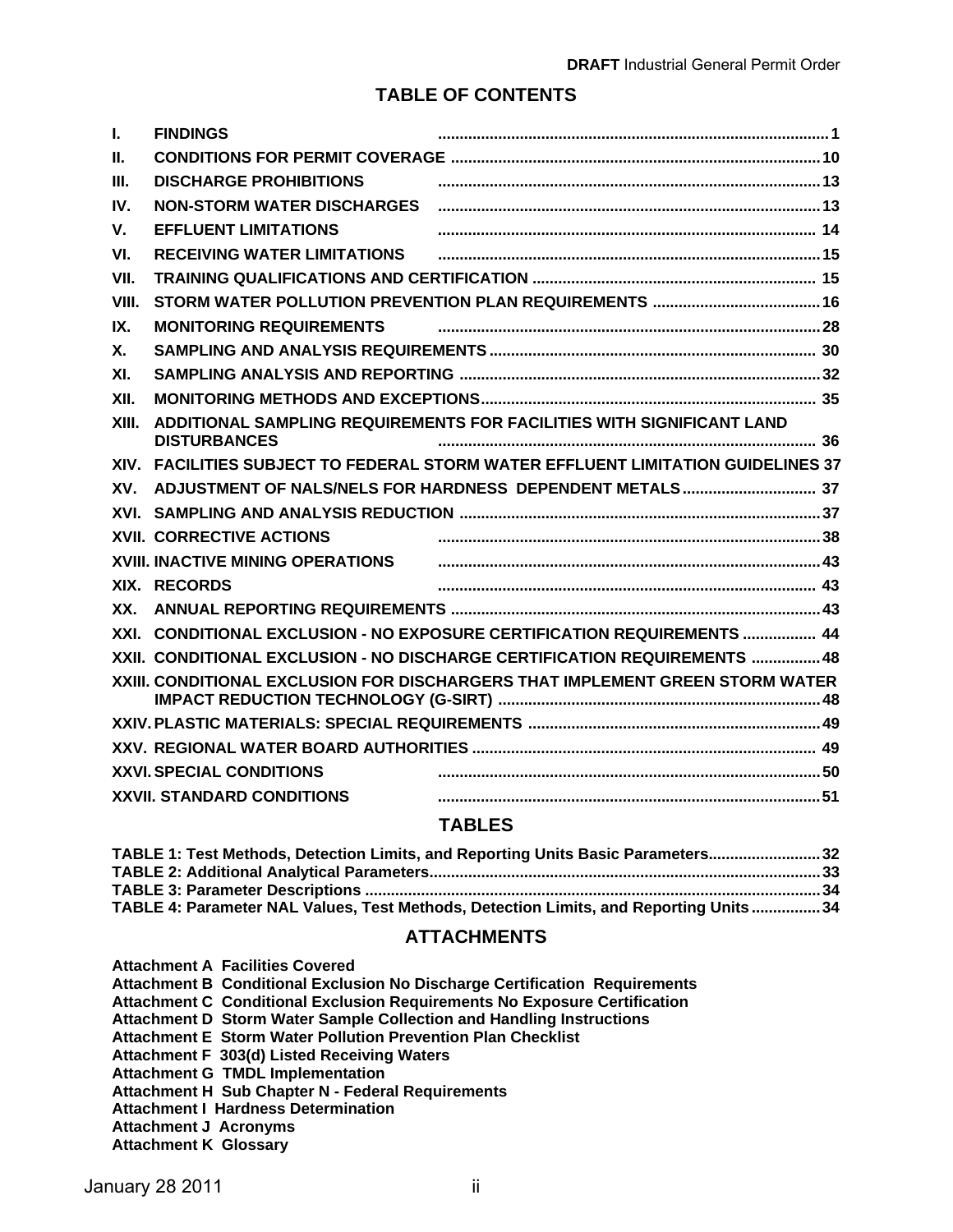#### <span id="page-2-0"></span>**I. FINDINGS**

#### **A. General Findings**

The State Water Resources Control Board (State Water Board) finds that:

- 1. The Federal Clean Water Act (CWA) prohibits certain discharges of storm water containing pollutants except in compliance with a National Pollutant Discharge Elimination System (NPDES) permit. (33 U.S.C. §§ 1311, 1342 (also referred to as Clean Water Act (CWA) §§ 301, 402).) The U.S. Environmental Protection Agency (US EPA) promulgates federal regulations to implement the CWA's mandate to control pollutants in storm water discharges. (40 C.F.R. parts 122, 123, 124.) The NPDES permit must require implementation of Best Available Technology Economically Achievable (BAT) and Best Conventional Pollutant Control Technology (BCT) to reduce or eliminate pollutants in storm water discharges and authorized non-storm water discharges. The NPDES permit must also include additional requirements necessary to implement applicable water quality standards.
- 2. On November 16, 1990, the US EPA promulgated Phase I storm water regulations C.F.R. in compliance with CWA Section 402(p). (55 Fed. Reg. 47990, codified at 40 C.F.R. § 122.26.) These regulations require operators of facilities subject to storm water permitting (dischargers) that discharge storm water associated with industrial activity (storm water discharges) to obtain an NPDES permit to implement BAT and BCT. CWA Section 402(p)(3)(A) also requires that permits for discharges associated with industrial activity include requirements necessary to meet water quality standards.
- 3. On December 8, 1999, US EPA promulgated Phase II storm water regulations that provide "Conditional Exclusion" to obtaining an NPDES permit to implement BAT/BCT applicable to all industrial activities other than construction. (64 Fed.Reg. 68722-52.) The Phase 1 regulations had limited permit exclusion to only a subset of all industrial facilities (the "light industry") that had "no exposure" of industrial activities or materials to storm water. Certification of "no exposure" was not required. All dischargers subject to this NPDES Industrial General Permit (General Permit) may obtain "Conditional Exclusion" to obtaining an NPDES permit to implement BAT/BCT if they prepare and submit a "No-Exposure Certification" (NEC) that their facilities have no exposure of industrial activities and materials to storm water discharges in accordance with Section XXI, Conditional Exclusion - No Exposure Requirements. Dischargers of light industry facilities that were previously excluded from coverage must either obtain coverage under this General Permit or comply with the requirements for Conditional Exclusion. Failure to comply with the Conditional Exclusion conditions listed in the General Permit will mean that the discharger becomes subject to enforcement for discharging without a permit, specifically under California Water Code Sections 13385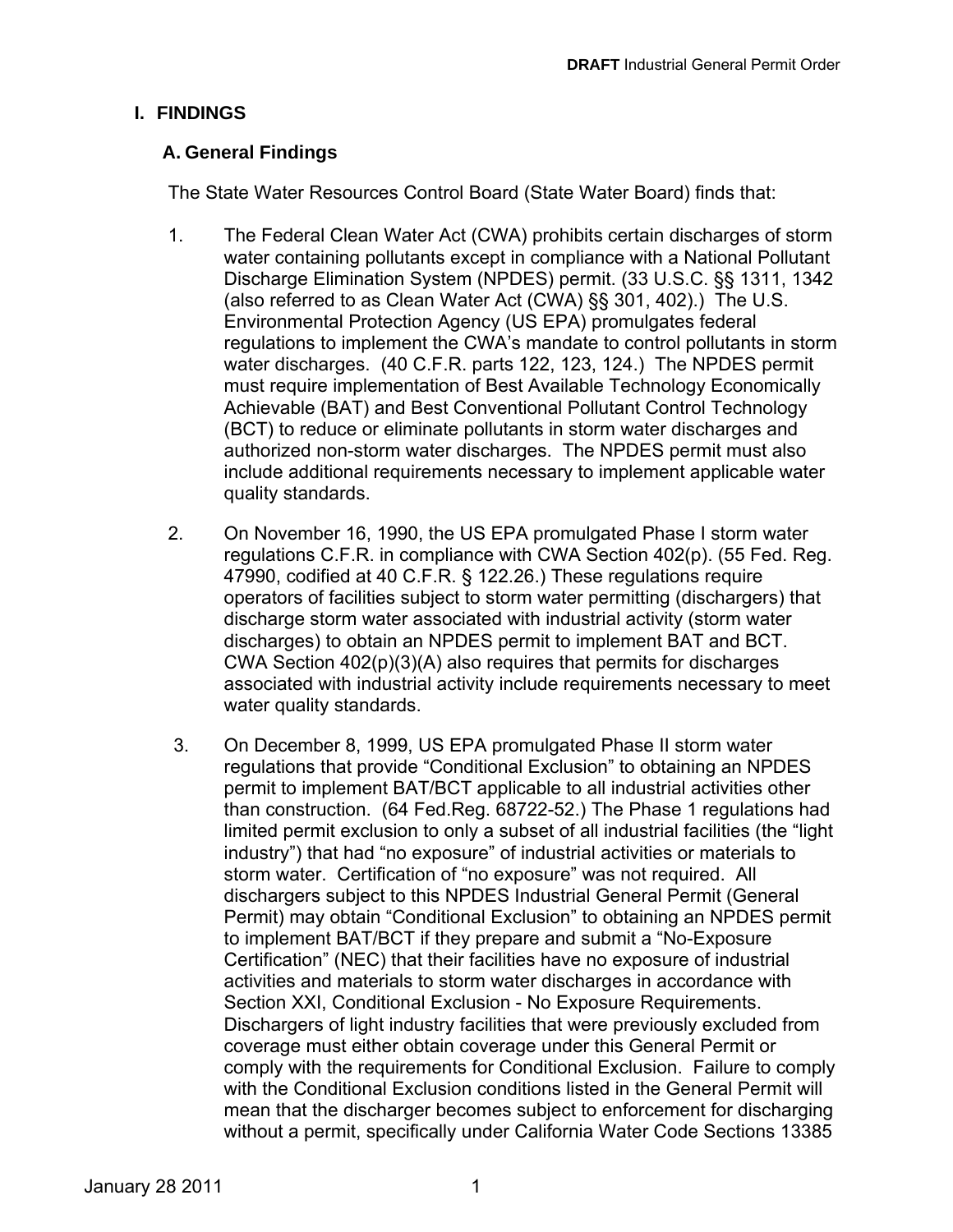and 13399. Any conditionally exempt discharger who anticipates changes in circumstances should apply for and obtain permit coverage prior to the change of circumstances.

- 4. The Phase II regulations also require permitting for storm water discharges from facilities owned and operated by a municipality with a population of less than 100,000. The previous exemption from the Phase I permitting requirements under Section 1068 of the Intermodal Surface Transportation Efficiency Act of 1991 (ISTEA) has been eliminated.
- 5. This Order is an NPDES General Permit in compliance with Section 402 of the CWA and shall take effect 100 days after adoption by the State Water Board, provided that the Regional Administrator of the US EPA has no objection. If the US EPA Regional Administrator has an objection, the General Permit will not become effective until the objection is withdrawn.
- 6. This action to adopt an NPDES General Permit is exempt from the provisions of the California Environmental Quality Act (Public Resources Code Section 21100, et seq.) in accordance with Section 13389 of the California Water Code (CWC).
- 7. State Water Board Order No. 97-03-DWQ is rescinded as of the effective date of this General Permit, [insert effective date].
- 8. Following adoption and upon the effective date of the General Permit, the State Water Board and the Regional Water Quality Control Boards (Regional Water Boards) can enforce the provisions herein, and can conduct inspections of each discharger's industrial facility. The Regional Water Boards can also adopt individual NPDES permits for the discharge of storm water associated with industrial activity.
- 9. The Fact Sheet is incorporated into the terms of this General Permit.
- 10. This General Permit authorizes discharges of storm water associated with industrial activities to waters of the United States, so long as the discharges comply with all requirements, provisions, limitations, and prohibitions in this General Permit.
- 11. This General Permit does not preempt or supersede the authority of municipal agencies to prohibit, restrict, or control storm water discharges and authorized non-storm water discharges to storm drain systems or other water-courses within their jurisdictions as allowed by state and federal law.
- 12. All terms defined in the CWA, US EPA regulations, and the Porter-Cologne Water Quality Control Act will have the same definition in this General Permit unless otherwise stated.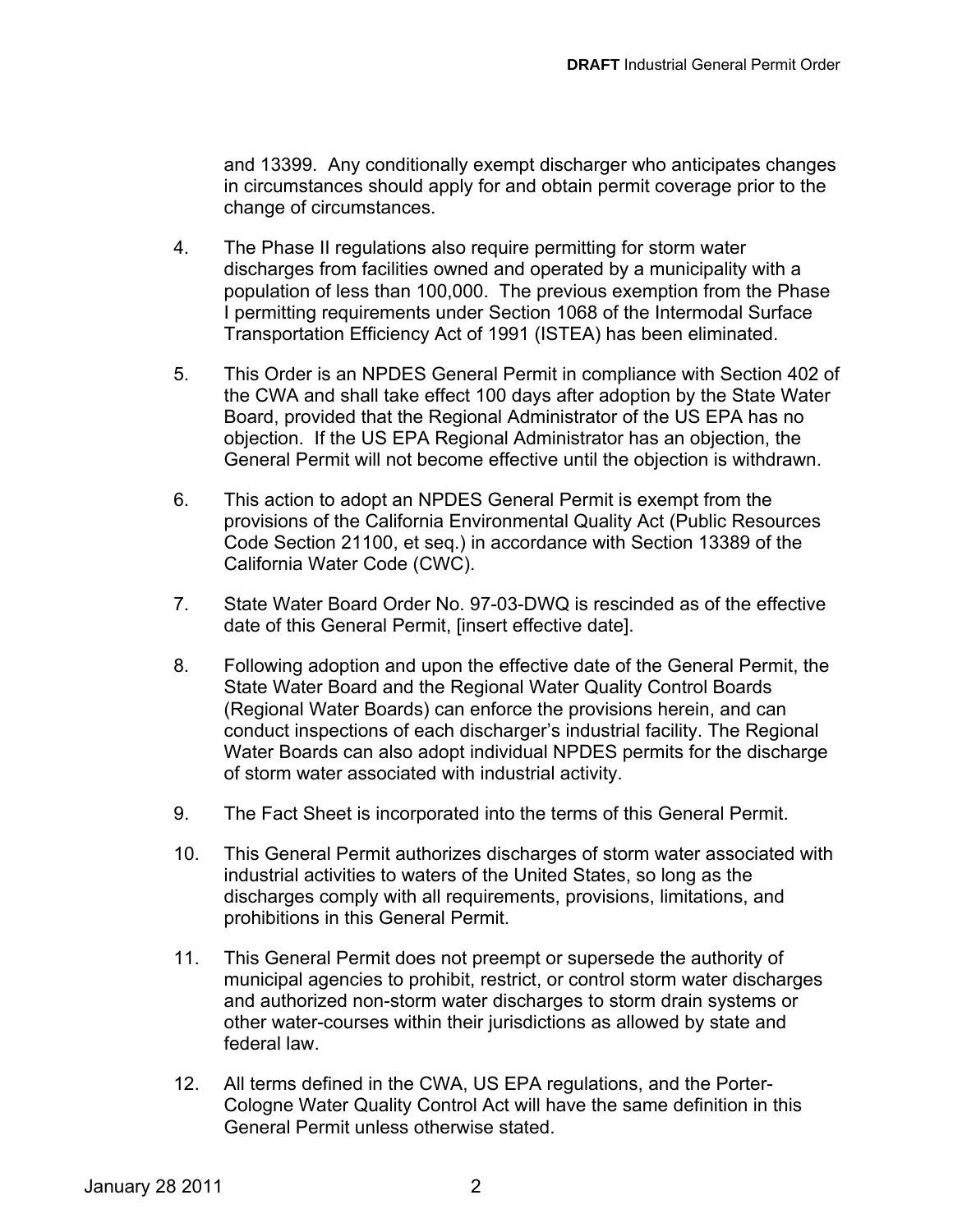- 13. Pursuant to 40 C.F.R. Section 131.12, and State Water Board Resolution No. 68-[1](#page-4-0)6<sup>1</sup>, which incorporates the requirements of Section 131.12 where applicable, the State Water Board finds that discharges in compliance with this General Permit will not result in the lowering of water quality standards, and are therefore consistent with those provisions. Compliance with this General Permit will result in improvements in water quality.
- 14. Compliance with any specific limits or requirements contained in this General Permit does not constitute compliance with any other applicable requirements.
- 15. The **Nationwide Urban Runoff Program (NURP)** is a research project conducted by the US [Environmental Protection Agency](http://en.wikipedia.org/wiki/United_States_Environmental_Protection_Agency) (EPA) between 1979 and 1983. It was the first comprehensive study of [urban](http://en.wikipedia.org/wiki/Urban_areas) [storm water](http://en.wikipedia.org/wiki/Stormwater) [pollution](http://en.wikipedia.org/wiki/Water_pollution) across the [United States.](http://en.wikipedia.org/wiki/United_States) In 1987, the results of the report were used as the basis of an amendment to the [Clean Water Act](http://en.wikipedia.org/wiki/Clean_Water_Act) requiring local [governments](http://en.wikipedia.org/wiki/Local_government_in_the_United_States) and industry to address the pollution sources indicated by the report The report found that urban and industrial runoff are major sources of pollutants to waters of the United States in all states.

### **B. Activities Covered Under the General Permit**

- 16. This General Permit regulates storm water discharges and authorized non-storm water discharges from specific categories of industrial facilities identified in Attachment A and storm water discharges and authorized non-storm water discharges from facilities designated by the Regional Water Boards to obtain coverage under this General Permit. This General Permit does not apply to storm water discharges and non-storm water discharges that are regulated by other individual or general NPDES permits, including the NPDES Construction General Permit.
- 17. Facilities Subject To Storm Water Effluent Limitations Guidelines, New Source Performance Standards, Or Toxic Pollutant Effluent Standards (C.F.R.40 C.F.R. Subchapter N): Currently, categories of facilities subject to storm water effluent limitations guidelines are Cement Manufacturing (40 C.F.R. Part 411), Feedlots (40 C.F.R. Part 412), Fertilizer Manufacturing (40 C.F.R. Part 418), Petroleum Refining (40 C.F.R. Part 419), Phosphate Manufacturing (40 C.F.R. Part 422), Steam Electric (40 C.F.R. Part 423), Coal Mining (40 C.F.R. Part 434), Mineral Mining and Processing (40 C.F.R. Part 436), Ore Mining and Dressing (40 C.F.R. Part 440), Asphalt Emulsion (40 C.F.R. Part 443), and Landfills (40 C.F.R. Part 445).
- 18. Manufacturing Facilities:

<span id="page-4-0"></span> $\overline{a}$ 1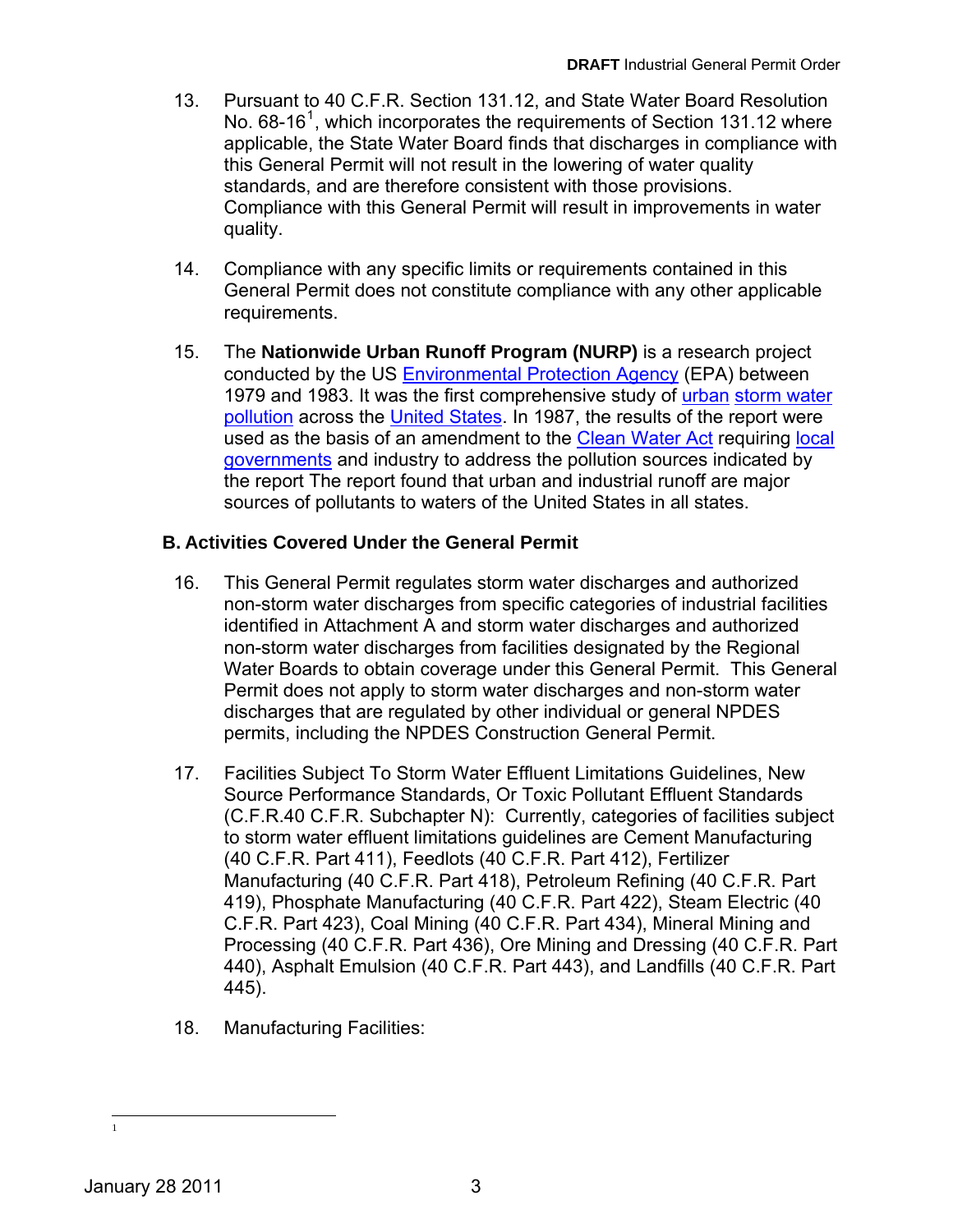Standard Industrial Classifications (SICs) 20XX through 39XX, 4221 through 4225. This category combines categories 2 and 10 of State Water Board Order No. 97-03-DWQ.

19. Oil And Gas/Mining Facilities:

SICs 10XX through 14XX, including active or inactive mining operations (except for areas of coal mining operations meeting the definition of a reclamation area under 40 C.F.R. Section 434.11(l) because a performance bond issued to the facility by the appropriate Surface Mining Control and Reclamation Act (SMCRA) authority has been released, or except for areas of non-coal mining operations that have been released from applicable state or Federal reclamation requirements after December 17, 1990); oil and gas exploration, production, processing, or treatment operations; or transmission facilities that discharge storm water contaminated by contact with or that has come into contact with any overburden, raw material, intermediate products, finished products, by-products, or waste products located on the site of such operations. Inactive mining operations are mined sites where operations have discontinued and which have an identifiable owner. Inactive mining sites do not include sites where mining claims are being maintained prior to disturbances associated with the extraction, beneficiation, or processing of mined material; or sites where minimal activities are undertaken for the sole purpose of maintaining a mining claim.

20. Hazardous Waste Treatment, Storage, Or Disposal Facilities:

These facilities are operating under interim status or a general permit pursuant to Subtitle C of the Federal Resource, Conservation, and Recovery Act (RCRA).

21. Landfills, Land Application Sites, And Open Dumps:

Sites that receive or have received industrial waste from any of the facilities covered by this General Permit, sites subject to regulation under Subtitle D of RCRA, and sites that have accepted wastes from construction activities (construction activities include any clearing, grading, or excavation that results in disturbance of five acres or more).

22. Recycling Facilities: SICs 5015 and 5093.

These codes include metal scrap yards, battery declaimers, salvage yards, motor vehicle dismantlers and wreckers, and recycling facilities that are engaged in assembling, breaking up, sorting, and wholesale distribution of scrap and waste material such as bottles, wastepaper, textile wastes, oil waste, etc.

23. Steam Electric Power Generating Facilities:

Includes any facility that generates steam for electric power through the combustion of coal, oil, wood, etc.

24. Transportation Facilities: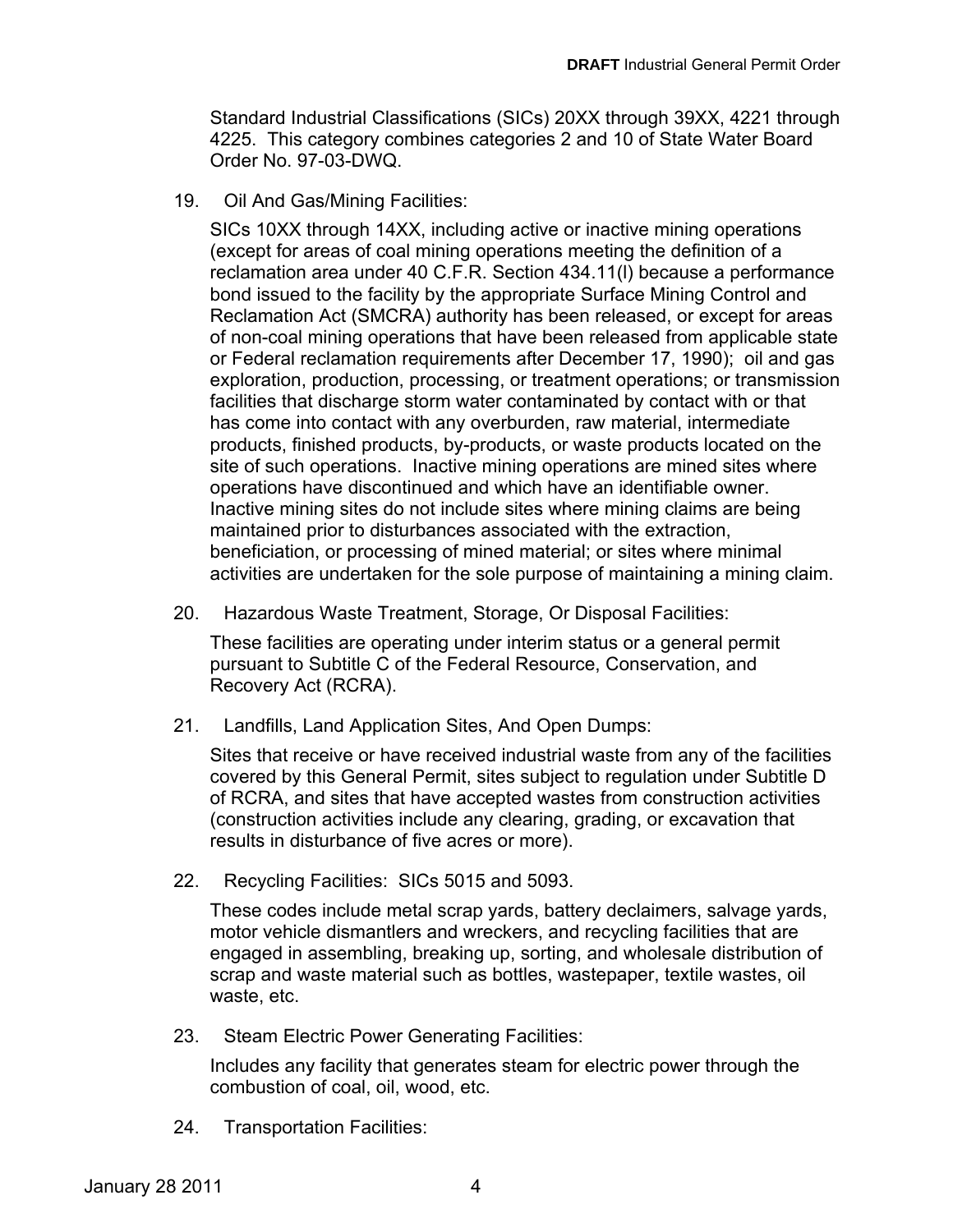SICs 40XX through 45XX (except 4221-25) and 5171 that have vehicle maintenance shops, equipment cleaning operations, or airport deicing operations. Only those portions of the facility involved in vehicle maintenance (including vehicle rehabilitation, mechanical repairs, painting, fueling, and lubrication) or other operations identified herein that are associated with industrial activity.

25. Sewage Or Wastewater Treatment Works:

Facilities used in the storage, treatment, recycling, and reclamation of municipal or domestic sewage, including land dedicated to the disposal of sewage sludge, that are located within the confines of the facility with a design flow of one million gallons per day or more or are required to have an approved pretreatment program under 40 C.F.R. Part 403. Not included are farm lands, domestic gardens, or lands used for sludge management where sludge is beneficially reused and which are not physically located in the confines of the facility, or areas that are in compliance with Section 405 of the Clean Water Act.

### **C. Activities Not Covered Under the General Permit**

- 26. Industrial Discharges from Marinas and Maintenance Dredging in the Lake Tahoe Hydrologic Unit (El Dorado and Placer Counties). The Laotian Regional Water Board has adopted its own NPDES and General Waste Discharge Requirements (WDRs) to regulate discharges from marinas and maintenance dredging (Regional Water Board Order No. R6T-2005- 0015 - NPDES CAG616003) in the Lake Tahoe Hydrologic Unit (Regional Water Board 6SLT).
- 27. Discharges of storm water from areas on tribal lands; industrial faculties on tribal lands are regulated by a federal permit.
- 28. Discharges of storm water regulated under another individual or General NPDES permit adopted by the State Water Board or Regional Water Board.
- 29. Industrial activity that discharges to Combined Sewer Systems.
- 30. Conveyances that discharge storm water runoff combined with municipal sewage.
- 31. Discharges of storm water identified in CWA § 402(l)(2), 33 U.S.C. § 1342(l)(2).
- 32. Discharges occurring in basins that are not tributary or hydrologic ally connected to waters of the United States (for more information contacts your Regional Water Board).
- 33. This General Permit does not authorize discharges of fill or dredged material regulated by the U.S. Army Corps of Engineers under CWA § 404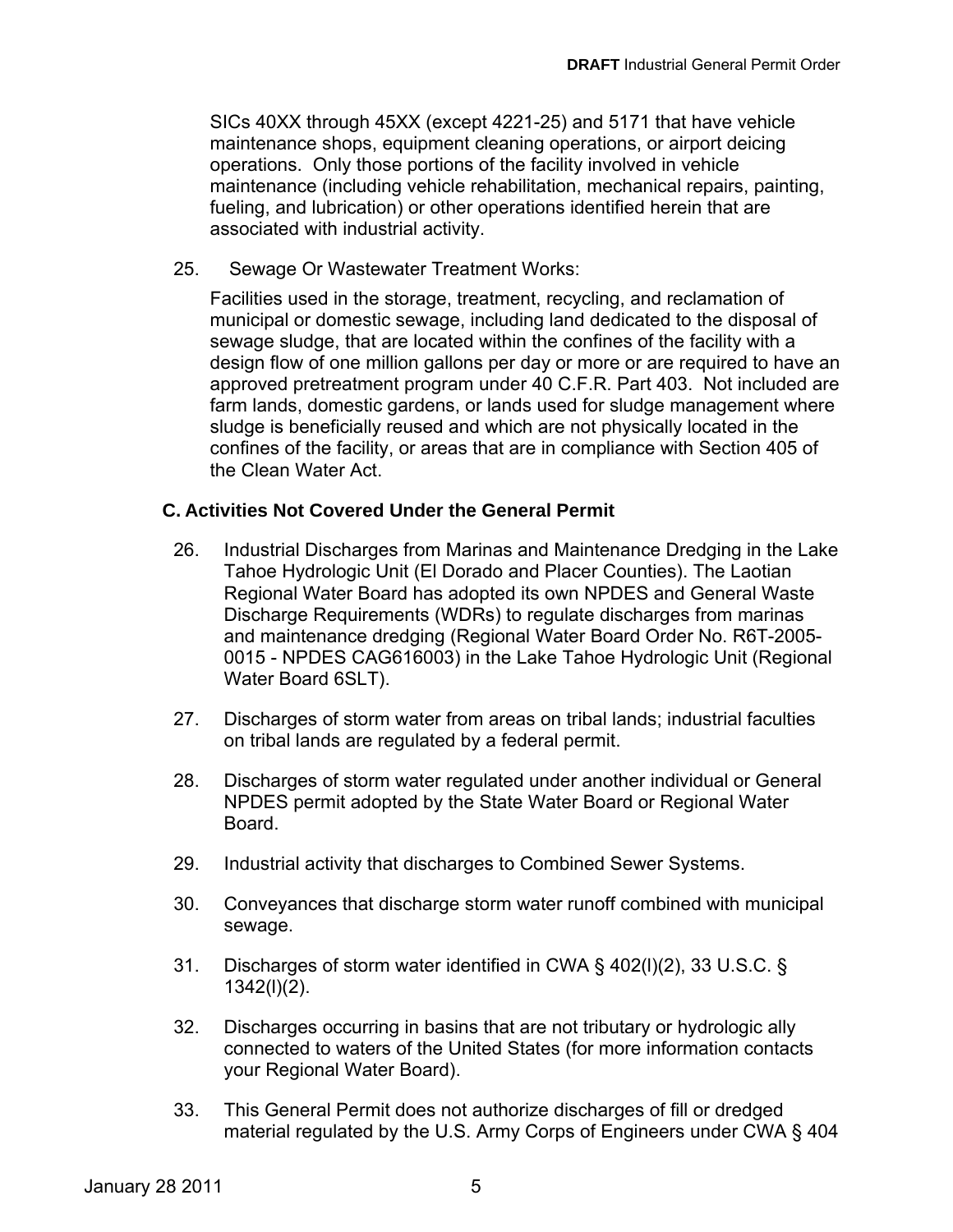and does not constitute a waiver of water quality certification under CWA § 401.

- 34. This General Permit requires dischargers to electronically file all documents through the State Water Board's Storm Water Multi-Application and Report Tracking System (SMARTS) website to reduce the state's reliance on paper, to improve efficiency, and to make such permit documents more easily accessible to the public and the State and Regional Water Boards.
- 35. Any information provided to the Regional Water Board shall comply with the Homeland Security Act and any other federal law that concerns security in the United States; any information that does not comply should not be submitted.

#### **D. Discharge Prohibitions**

- 36. Pursuant to Water Code Section 13377, the State Water Board is authorized to adopt waste discharge requirements that prohibit discharges from containing pollutants that cause or threaten to cause pollution, contamination, or nuisance.
- 37. Prohibited non-storm water discharges must be either eliminated or permitted by a separate NPDES permit. Non-storm water discharges may contribute significant pollutant loads to receiving waters. Measures to control spills, leakage, and dumping, must be addressed through structural as well as non-structural Best Management Practices (Bumps). The State Water Board recognizes, however, that certain non-storm water discharges may be necessary for business practices and are not significant sources of pollutants when managed appropriately.
- 38. This General Permit incorporates discharge prohibitions contained in water quality control plans, as implemented by the State Water Board and the nine Regional Water Boards.

#### **E. Numeric Action Levels (NALs) and Numeric Effluent Limitations (NELs)**

39. The State Water Board convened a blue ribbon panel of storm water experts (panel) that submitted a report entitled, "The Feasibility of Numeric Effluent Limits Applicable to Discharges of Storm Water Associated with Municipal, Industrial and Construction Activities," dated June 19, 2006. The panel concluded that numeric limits or action levels are technically feasible to control industrial storm water discharges, provided that certain conditions are considered. The panel's final report concluded that it would be possible to determine numeric effluent limitations for industrial storm water discharges, but noted various reasons why such a determination would be problematic at that time. The State Water Board has evaluated the expert panel's suggestions for this General Permit, and has included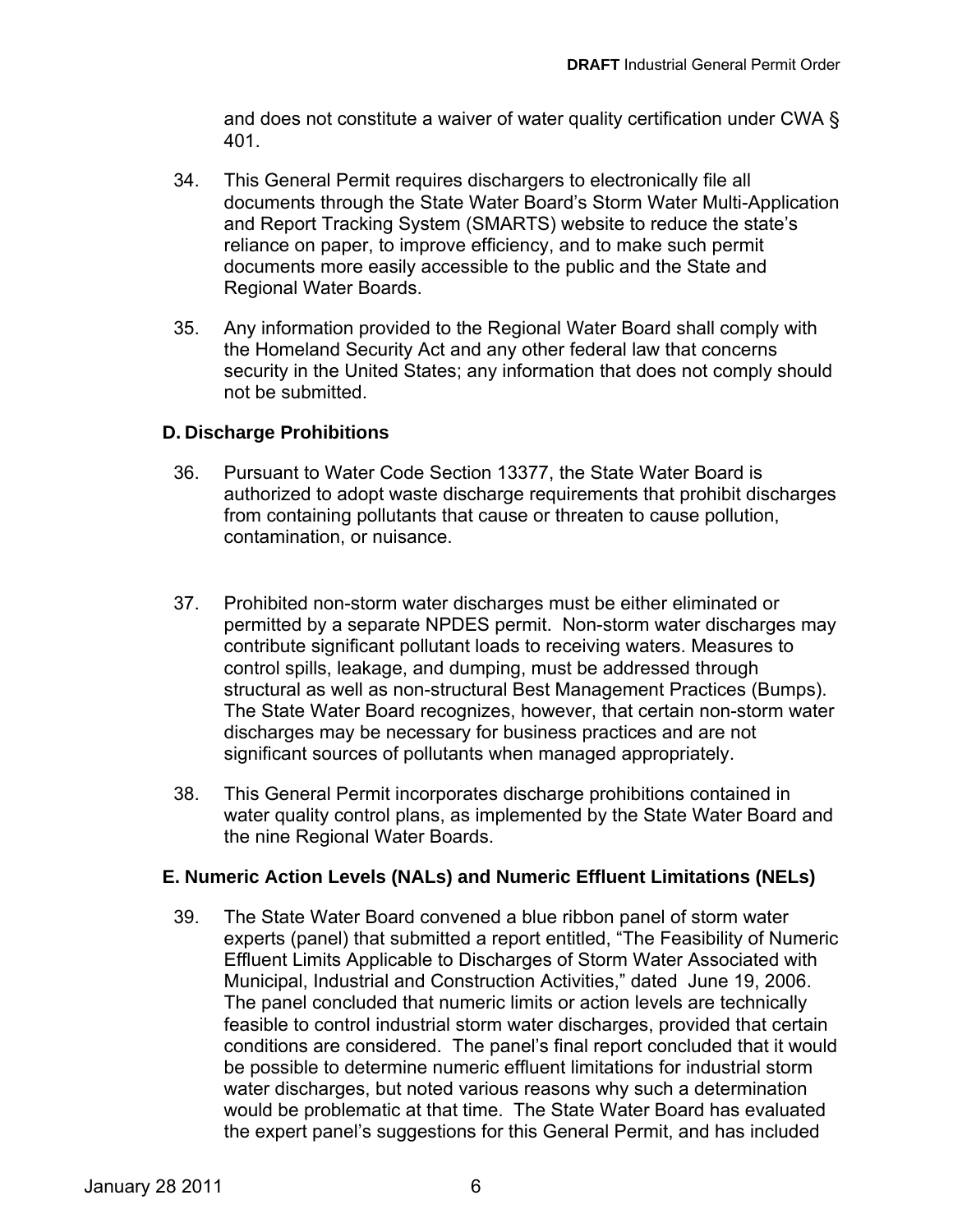Numeric Action Levels (NALs) for all storm water discharges and a tiered compliance strategy that imposes NELs for facilities with recurring NAL trigger exceedances.

- 40. This General Permit uses the US EPA benchmarks listed in its industrial Multi-Sector General Permit (EPA's MSGP) for stormwater, but hereinafter refers to them as NALs.
- 41. The NALs in this General Permit are appropriate numeric thresholds that allow a discharger to take corrective action when any of the three NAL exceedance triggers are met.
- 42. The State Board finds that the USEPA benchmarks serve as an appropriate set of technology based effluent limitations that demonstrate compliance with BAT/BCT. Regional Boards may impose more stringent water quality based effluent limitations through the implementation of TMDLs or through other Regional Board actions**.**
- 43. Exceedances of the NALs or NAL triggers are not a violation of this General Permit. This General Permit requires dischargers that exceed the NALs through any one of three possible triggers (defined in Section XVII) to take the appropriate corrective action as set forth in Section XVII.
- 44. BMPs to reduce or prevent pollutants in storm water discharges and authorized non-storm water discharges are appropriate in lieu of numeric effluent limitations in storm water permits (40 C.F.R. 122.44(k)(2)). In order to assure compliance with industrial storm water permit requirements, this General Permit specifies minimum BMPs that are applicable at all facilities and contains instructions for development of additional facility-specific BMPs.
- 45. Federal regulations (40 C.F.R. Subchapter N) establish effluent limitations guidelines for storm water discharges from facilities in eleven industrial categories. Dischargers subject to these guidelines are required to comply with the Federal regulations included in Attachment H of this General Permit.
- 46. Pollutants in storm water discharges caused by atmospheric deposition and/or run-on from forest fires, or any other natural disaster do not apply towards any NAL corrective action trigger determinations.
- 47. If a discharger fails to take the appropriate corrective action, then the applicable NAL will become a Numeric Effluent Limitation that subjects the discharger to Mandatory Minimum Penalties (MMPs).

#### **F. Receiving Water Limitations**

48. This General Permit requires all enrolled dischargers to determine the receiving waters potentially affected by their discharges and to comply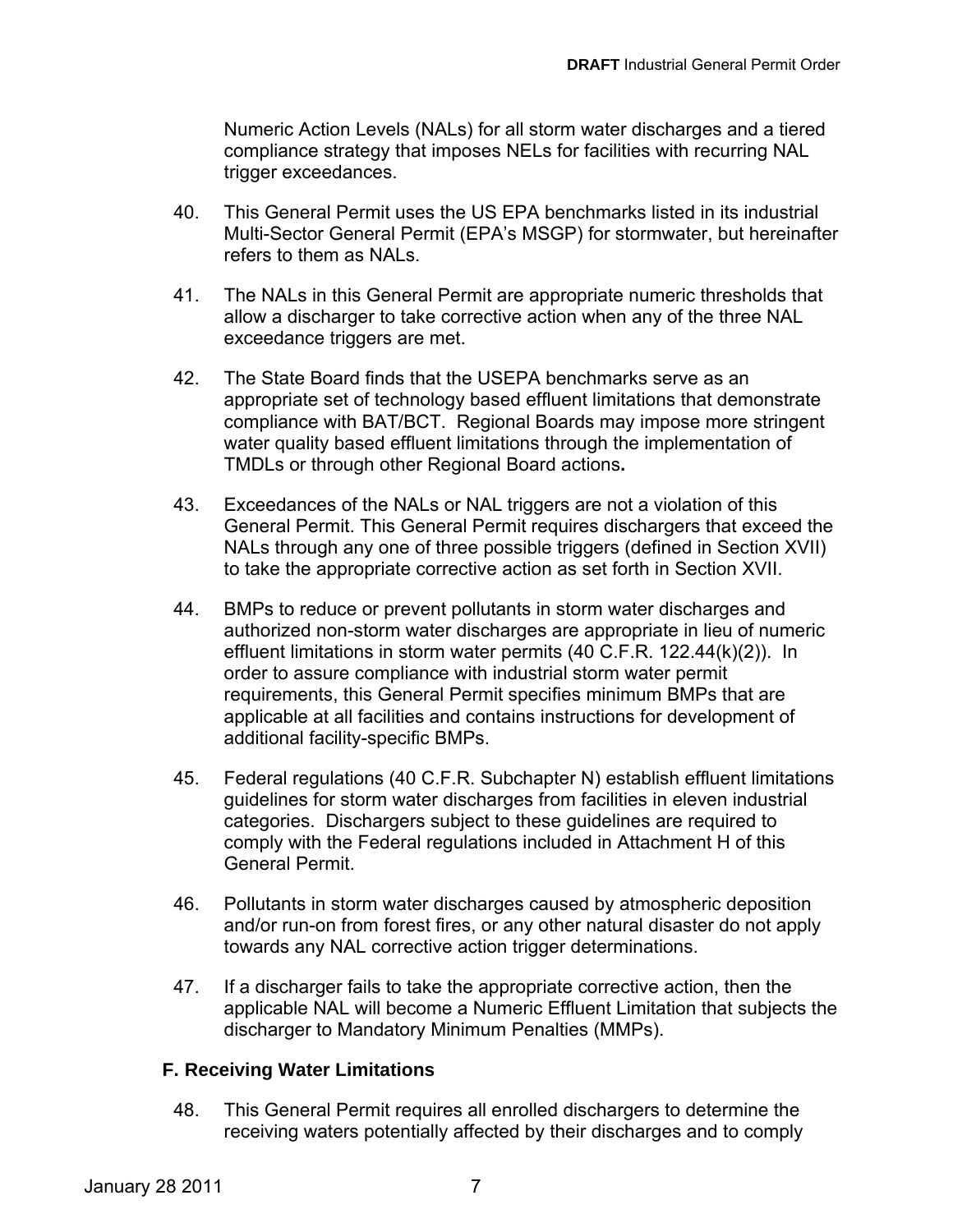with all applicable water quality standards, including any more stringent standards applicable to a water body.

49. This General Permit requires dischargers operating facilities that discharge to 303(d) listed impaired waters to evaluate potential industrial pollutants that are related to the impaired receiving waters and to analyze for additional sampling parameters. Attachment F of this General Permit provides a list of the 303(d) impaired waters.

### **G. Training**

- 50. In order to improve compliance with and to maintain consistent enforcement of this General Permit, all dischargers are required to appoint two positions - the Qualified SWPPP Developer (QSD) and the Qualified SWPPP Practitioner (QSP) – both of whom must obtain appropriate training. Together with the key stakeholders, the State and Regional Water Boards are leading the development of this curriculum through a collaborative organization called The Industrial General Permit Training Team. The QSD and QSP training programs will include an exam to demonstrate competency.
- 51. The Professional Engineers Act (Bus. & Prof. Code Section 6700, et seq.) requires that all engineering work must be performed by a California registered professional civil engineer.

### **H. Storm Water Pollution Prevention Plan (SWPPP) Requirements**

- 52. This General Permit requires the development of a site-specific SWPPP. The SWPPP must include the information needed to demonstrate compliance with all requirements of this General Permit, and must be kept at the industrial facility and be available for review.
- 53. To ensure proper oversight of the industrial facility, this General Permit requires a QSD to develop the SWPPP and amend or revise as necessary, and a QSP to oversee the implementation of the SWPPP and the BMPs required for compliance with this General Permit.

### **I. Sampling, Monitoring, Reporting and Record Keeping**

- 54. Dischargers located within the watershed of a 303(d) impaired water body, for which a Total Maximum Daily Load (TMDL) had been adopted by the Regional Water Board or US EPA, may be required by a separate Regional Water Board action to implement additional BMPs, conduct additional monitoring activities, and/or comply with an applicable waste load allocation and implementation schedule. Attachment G of this General Permit provides links to the applicable TMDLs.
- 55. This General Permit complies with 40 C.F.R. 122.44(i)(3) and (4), which establish minimum monitoring requirements that must be included in storm water permits. These federal regulations require storm water permits to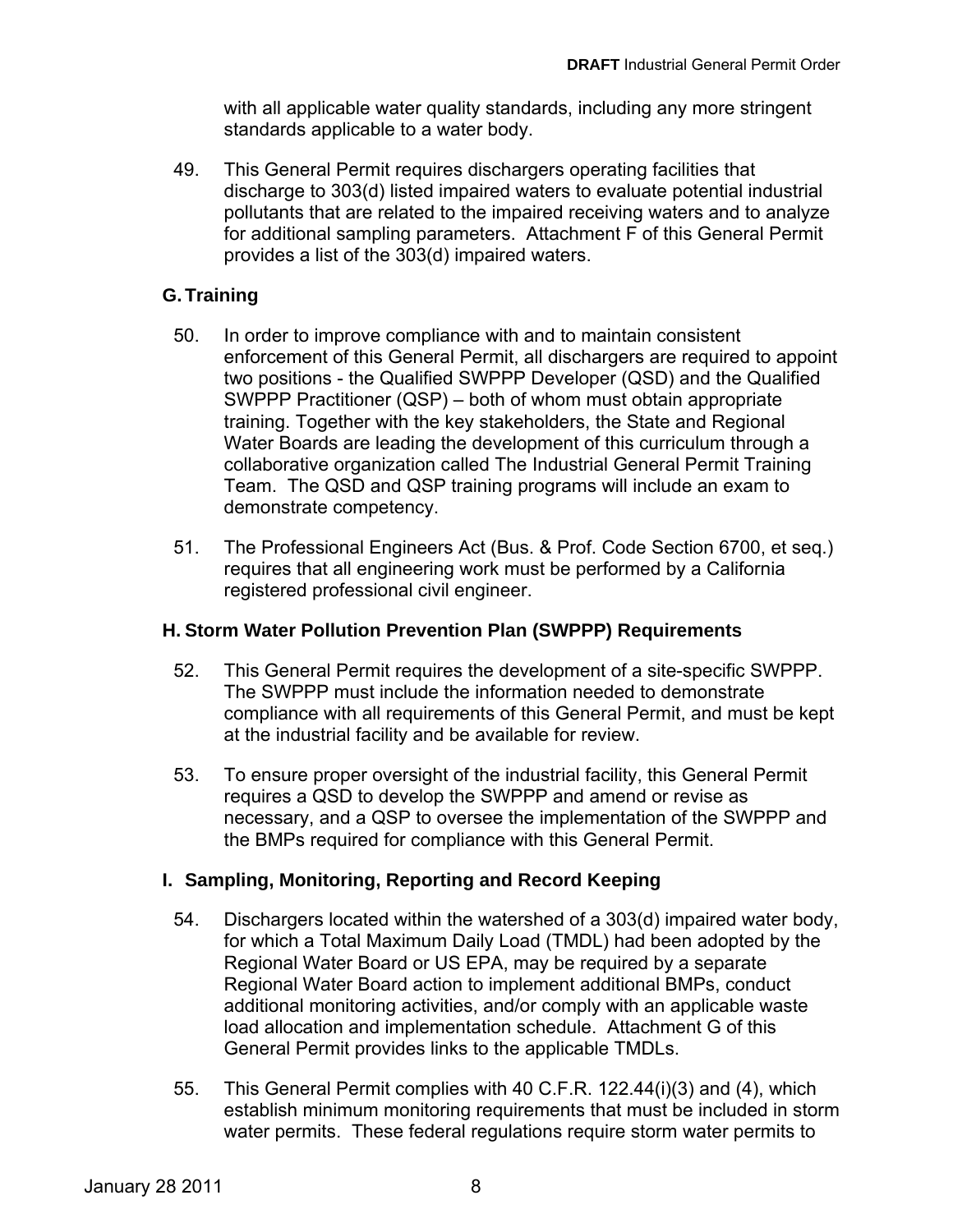require at least one annual inspection and any monitoring requirements for applicable effluent limitation guidelines in 40 C.F.R. Subchapter N. Federal regulations do not require storm water sampling or periodic visual monitoring to be included in storm water permits, with the exception of annual monitoring at facilities listed in Subchapter N. The minimum requirements in the regulations are that dischargers must (1) conduct an annual comprehensive facility compliance evaluation to identify areas of the facility contributing pollutants to storm water discharges, (2) evaluate whether measures to reduce industrial pollutant loads identified in the discharger's SWPPP are adequate and properly implemented in accordance with the terms of this General Permit, and (3) determine whether additional control measures are needed.

56. This General Permit contains additional monitoring requirements that are necessary to determine whether pollutants are being discharged, and whether corrective actions are necessary. This will in turn help dischargers to evaluate BMP effectiveness and General Permit compliance. Visual inspection is one form of monitoring. This General Permit requires dischargers to perform a variety of visual inspections designed to identify sources of pollutants. Compliance with the General Permit relies upon dischargers to electronically self-report any discharge violations and to comply with any Regional Water Board enforcement actions.

### **J. Reduction of Sampling**

57. This General Permit allows for a reduction to the number of annual qualifying sampling events for dischargers who can demonstrate consistent compliance with the permit requirements.

### **K. Corrective Actions and Enforcement Actions**

58. This General Permit requires dischargers to implement corrective actions when specific NAL corrective action triggers are met. Dischargers shall be subject to NELs if continued NAL corrective action triggers are met in future reporting years. Corrective actions are necessary to ensure that each discharger complies with this General Permit.

### **L. Conditional Exclusion - No Discharge Certification**

59. This General Permit contains a conditional exclusion for all dischargers that certify that their facilities do not discharge storm water associated with industrial activity up to a 100, year 24 hour storm event. The State Board finds that it is unnecessary for dischargers to incur compliance costs associated with the implementation of the SWPPP and monitoring requirements for discharges that rarely occur and will have a negligible impact on waters of the United States. Dischargers seeking a conditional exclusion shall comply with the eligibility and certification requirements and instructions in Attachment B. Providing a standard design storm, requiring a California registered professional engineer certification, and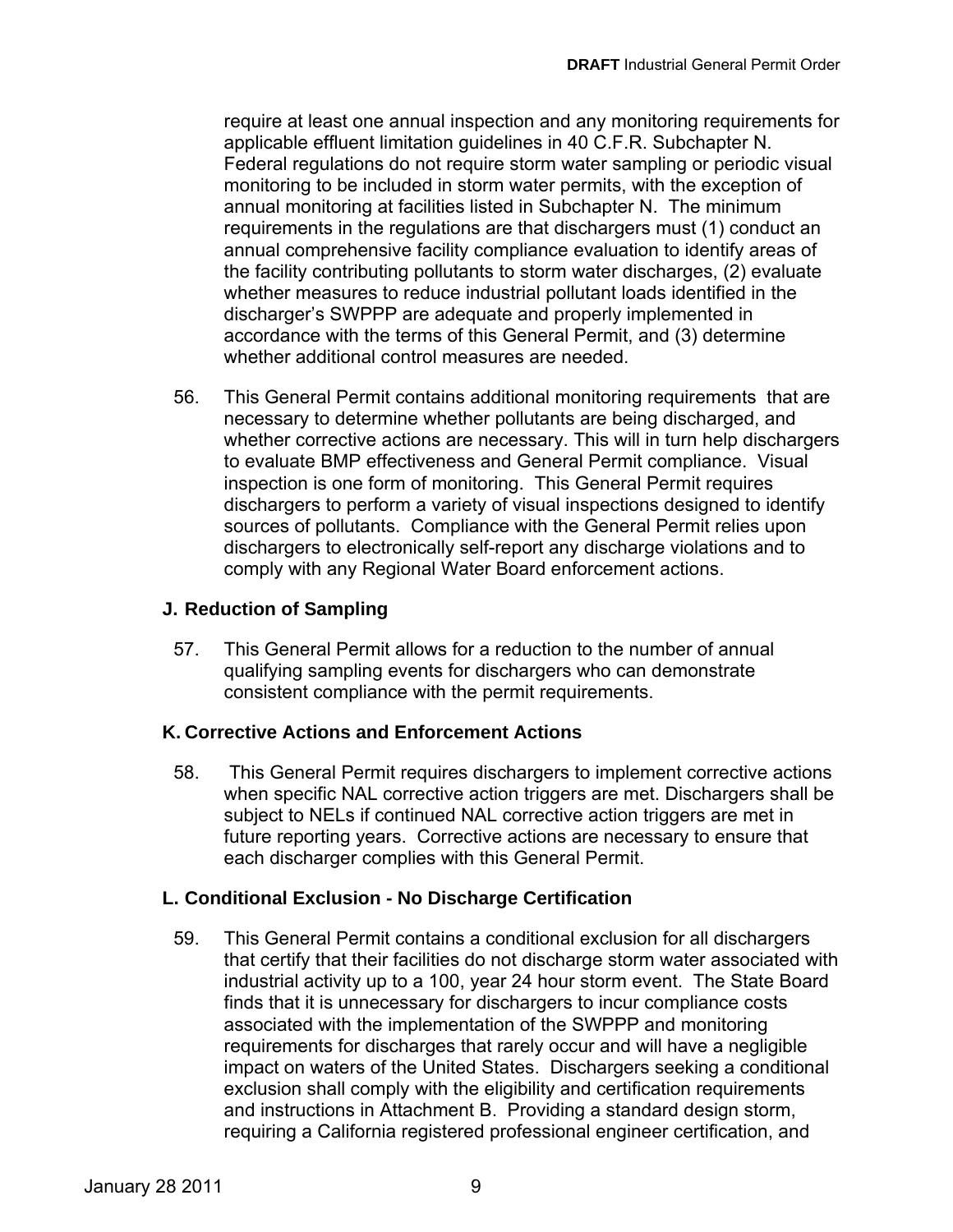requiring dischargers to register will greatly improve the our regulatory oversight and provide dischargers compliance certainty.

#### **M. Conditional Exclusion for Dischargers that Implement Green Storm Water Impact Reduction Technology (G-SIRT)**

60. The State Board finds that dischargers that decrease runoff (effluent) volume and pollutant discharges in accordance with the G-SIRT design standards should be provided significant regulatory relief as they provide additional beneficial uses of the waters of the United States and the State of California. Therefore, this General Permit includes a provision (Section XXIII) to allow dischargers that design and implement improvements that satisfy future adopted State Board approved G-SIRT standards to apply for conditional exclusion to the SWPPP and monitoring requirements of this General Permit.

### **N. Regional Water Board Authorities**

- 61. Regional Water Boards are primarily responsible for enforcement of this General Permit. This General Permit recognizes that Regional Water Boards have the authority to protect the beneficial uses of our receiving waters and prevent degradation of water quality. As such, Regional Water Boards may modify monitoring requirements, and review, comment, approve or disapprove any discharger reports required under this General Permit.
- 62. Regional Water Boards establish water quality standards in Basin Plans. The State Water Board establishes water quality standards in various statewide plans, including the California Ocean Plan. U.S. EPA establishes water quality standards in the National Toxic Rule (NTR) and the California Toxic Rule (CTR).

#### **O. Special Requirements for Facilities Handling pre-production plastic pellets**

63. California Water Code Section 13367 requires facilities handling preproduction plastic pellets to implement BMPs to eliminate discharges of plastic pellets.

**IT IS HEREBY ORDERED** that all dischargers subject to this General Permit shall comply with the following conditions and requirements.

### <span id="page-11-0"></span>**II. CONDITIONS FOR PERMIT COVERAGE**

#### **P. Obtaining Permit Coverage for Industrial Facilities - General**

1. Dischargers that discharge storm water associated with industrial activity to waters of the United States (see Standard Conditions, Electronic Signature and Certification Requirements, Section XXVIII.J.1) shall obtain coverage under this General Permit by using the State Water Board Storm Water Multi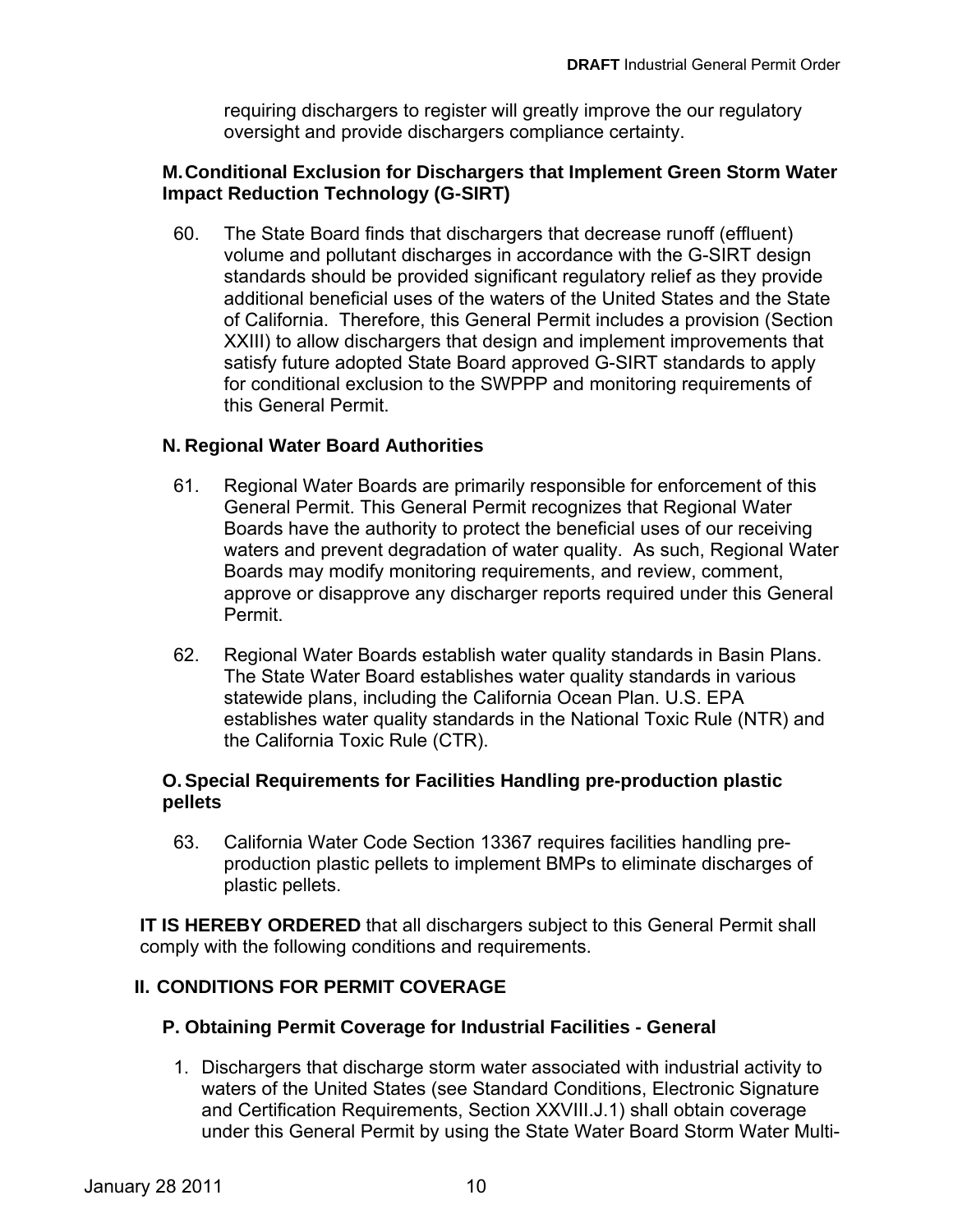Application and Report Tracking System (SMARTS). For the sole purpose of electronic filing on SMARTS, the discharger is referred to as the Legally Responsible Person (LRP).

- 2. All references in this General Permit to electronic filing refer to electronic filing in SMARTS. With the exception of mailing any fees, all documents shall be filed in SMARTS. The SMARTS website is found at: Insert website here. To obtain coverage under this General Permit the discharger/LRP must electronically file in SMARTS Permit Registration Documents (PRDs) prior to the operation of industrial activity. When PRDs are electronically filed and the annual fee is received, the discharger will be assigned a Waste Discharger Identification (WDID) number.
- 3. PRDs shall consist of:
	- a. Notice of Intent (NOI)
	- b. Site Map
	- c. Storm Water Pollution Prevention Plan (Section VIII)
	- d. Annual Fee
	- e. Signed Certification Statement
- 4. Failure to obtain coverage under this General Permit for storm water discharges to waters of the United States is a violation of the CWA and the California Water Code.
- 5. New PRDs shall be electronically filed for every change in discharger or facility location. When the discharger of an industrial facility changes (e.g. ownership of the facility operations change), the prior discharger must inform the new discharger of the General Permit's requirements..
- 6. Dischargers whose facilities include multiple industrial activities that are described by multiple Standard Industrial Classification (SIC) Codes are authorized to file a single set of PRDs for coverage under this General Permit, provided that the SWPPP and monitoring program address each industrial activity.
- 7. Dischargers who file a No Exposure Certification (NEC) in accordance with the provisions set forth in Section XXI, and obtain approval for the NEC, shall not file PRDs unless the NEC is rejected by the Regional Board.
- 8. Any information provided to the Regional Water Board shall comply with the Homeland Security Act and any other federal law that concerns security in the United States; any information that does not comply should not be submitted. Dischargers must electronically file the PRDs, and mail the appropriate annual fee to the State Water Board.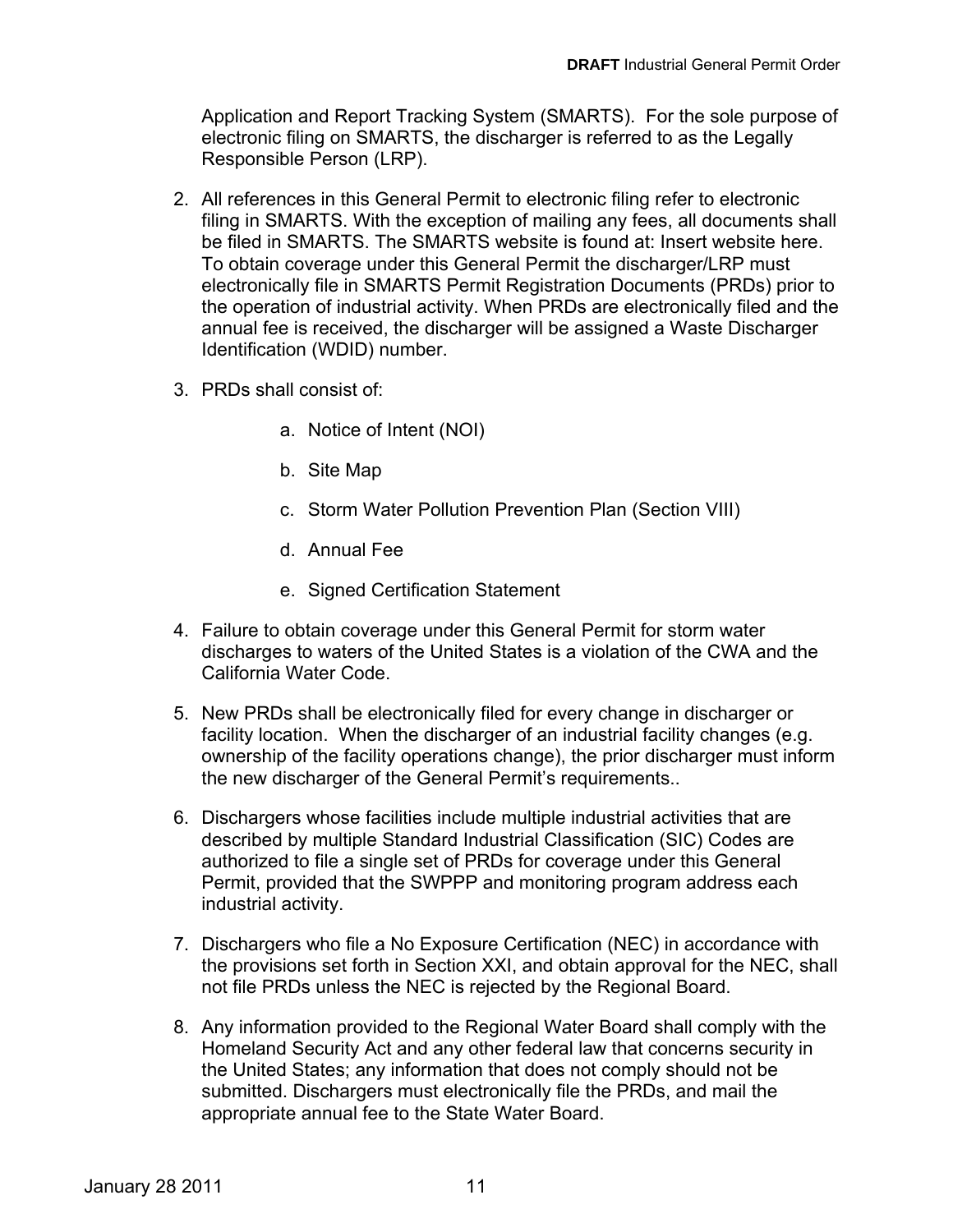9. This General Permit is effective on XX, XX, 20XX.

#### **Q. Existing Dischargers Covered Under 97-03-DWQ**

- 1. During the period this General Permit is subject to review by the U.S. EPA, the previous permit (State Water Board Order No 97-03-DWQ) remains in effect. Existing dischargers subject to the previous permit will continue to be covered under State Water Board Order No. 97-03-DWQ until this General Permit takes effect on XX, XX, 20XX. After XX, XX, 20XX, all NOIs subject to State Water Board Order No. 97-03-DWQ will become administratively expired and effectively terminated. Upon termination, existing dischargers shall obtain coverage under this General Permit by filing new PRDs pursuant to the provisions of Section II.B.
- 2. Existing dischargers are deemed covered by this General Permit upon receipt of a Waste Discharger Recertification notification sent electronically by (SMARTS). In order to demonstrate compliance with this General Permit, the discharger must present documentation of a valid Waste Discharger Recertification notification upon demand.
- 3. Existing dischargers shall revise and implement necessary revisions to their SWPPP and Monitoring Program in accordance with Section VIII. Revisions shall be made in a timely manner but no later than ninety (90) days [insert adoption date of permit] after adoption of this General Permit. Dischargers shall continue to implement their existing SWPPP and Monitoring Program and Reporting Requirements in compliance with State Water Board Order No. 97-03-DWQ until the necessary revisions are completed in accordance with the schedule above.
- 4. Existing dischargers who file (by mail or electronically) a Notice of Termination prior to XX, XX, 20XX, are not required to obtain coverage under this General Permit.

#### **R. New Dischargers Obtaining Coverage On or After XX, XX, 20XX:**

- 1. Dischargers of industrial facilities that obtain coverage on or after the effective date of this General Permit shall electronically file their PRDs seven days prior to the operation of industrial activity.
- 2. General Permit coverage shall not commence until the PRDs and the annual fee are received by the State Water Board, and a WDID number is assigned and notification sent by SMARTS. In order to demonstrate compliance with this General Permit, the discharger must present documentation of a valid WDID by presenting the notification upon demand.

### **S. Termination of Coverage**

1. Dischargers shall request termination of their coverage under this General Permit when their facility is no longer required to be permitted. Dischargers shall electronically complete and file a Notice of Termination (NOT) using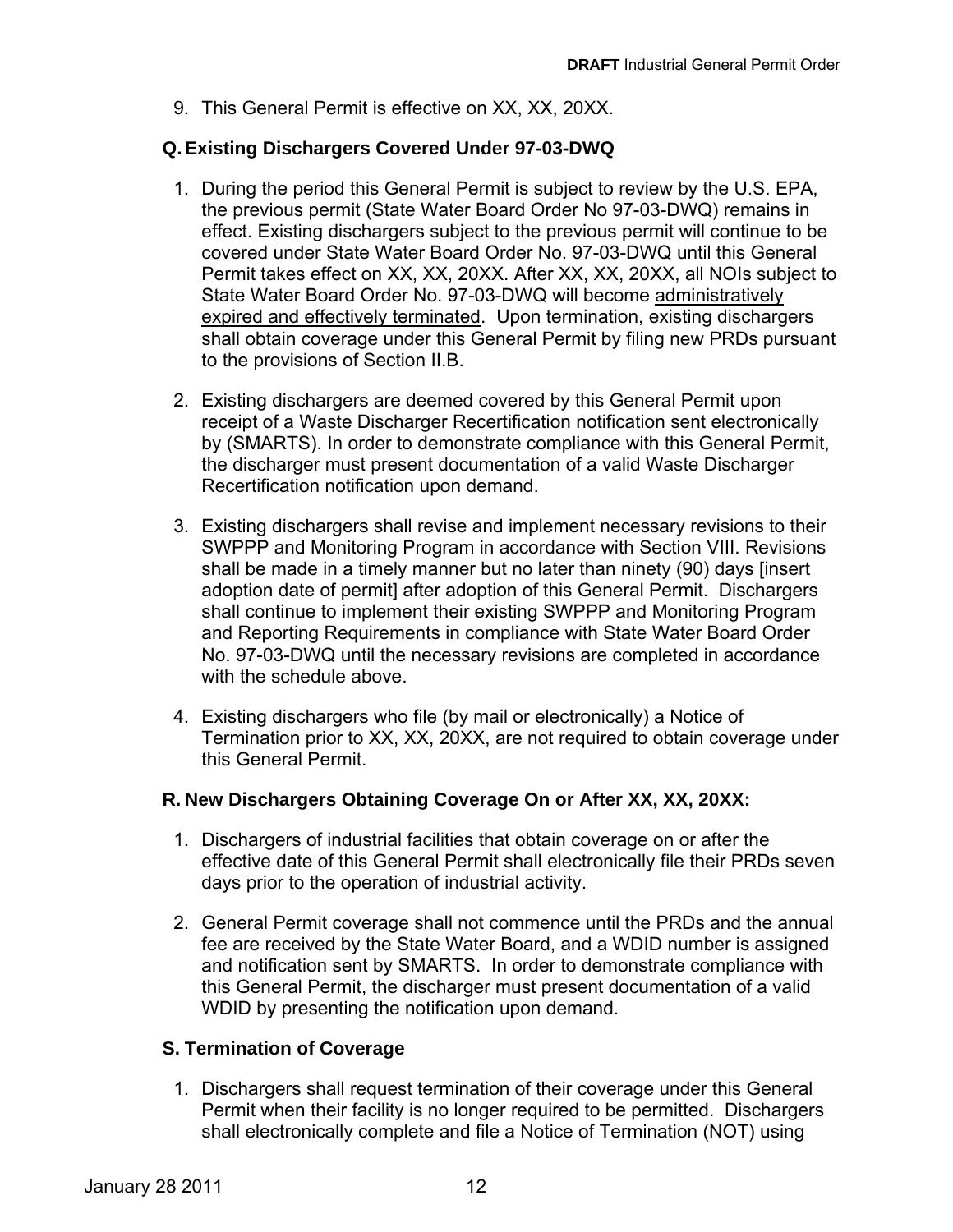- 2. Dischargers whose facilities qualify for the Conditional Exclusion from permitting in accordance with Section XXI and who file a No Exposure Certification (NEC) are not required to file an NOT for that facility.
- 3. Upon request by the Regional Water Board, dischargers shall provide additional information supporting the NOT. Should the Regional Water Board deny approval of the NOT, dischargers shall continue to comply with the requirements of this General Permit.
- 4. Dischargers are responsible for unpaid annual fees that accrue prior to NOT denial.

### <span id="page-14-0"></span>**III. DISCHARGE PROHIBITIONS**

**A.** All discharges of storm water are prohibited except as specifically authorized by this General Permit or another NPDES permit.

**B.** Except as provided in Section IV. Non-Storm Water Discharges, discharges of liquids or materials other than storm water (non-storm water discharges), either directly or indirectly to waters of the United States, are prohibited. Prohibited nonstorm water discharges must be either eliminated or permitted by a separate NPDES permit.

**C.** Storm water discharges and authorized non-storm water discharges shall not contain pollutants that cause or threaten to cause pollution, contamination, or nuisance as defined in California Water Code Section 13050.

**D.** Dischargers shall not violate any discharge prohibitions contained in applicable Basin Plans or statewide water quality control plans. Waste discharges to Areas of Special Biological Significance are prohibited by the California Ocean Plan unless granted an exception issued by the State Water Board.

### <span id="page-14-1"></span>**IV. NON-STORM WATER DISCHARGES**

**A.** The following non-storm water discharges are authorized provided they satisfy the conditions of Section IV.B:

- 1. Fire-hydrant and fire prevention or response system flushing;
- 2. Potable water sources, including potable water related to the operation, maintenance, or testing of potable water systems;
- 3. Drinking fountain water; atmospheric condensate, including refrigeration, air conditioning, and compressor condensate;
- 4. Irrigation drainage and landscape watering;
- 5. Natural springs, ground water, and foundation and footing drainage; and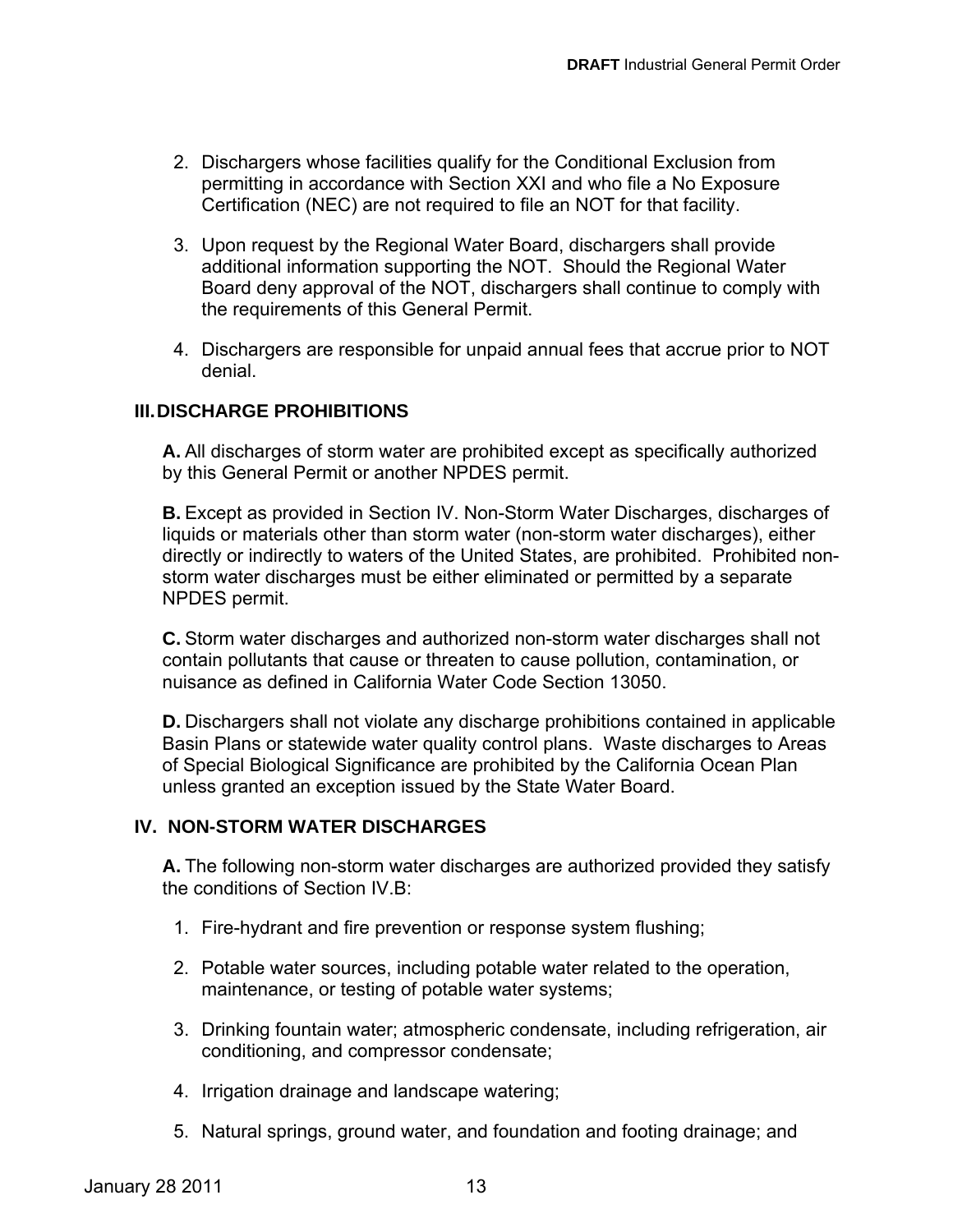6. Seawater infiltration where the seawater is discharged back into the seawater source.

**B.** The non-storm water discharges identified in Section IV.A are authorized by this General Permit only if all the following conditions are satisfied:

- 1. The non-storm water discharges are not in violation of any Regional Water Board requirement;
- 2. The non-storm water discharges are not in violation of any municipal agency ordinance or requirement;
- 3. Dischargers include facility-specific BMPs in the SWPPP to:
	- a. prevent or reduce the contact of non-storm water discharges with significant materials or equipment; and
	- b. minimize, to the extent practicable, the flow or volume of nonstorm water discharges.
- 4. The non-storm water discharges do not contain quantities of pollutants that may cause or contribute to an exceedance of a WQSs;
- 5. Dischargers include in the SWPPP quarterly visual inspections of non-storm water discharges and sources to ensure adequate BMP implementation and effectiveness; and
- 6. Dischargers report and describe all non-storm water discharges in their Annual Reports.

**C.** Fire fighting related discharges that are not contained are not subject to this General Permit and are not subject to the conditions of Section IV.B. Fire fighting related discharges that are contained and are later discharged may be subject to municipal agency ordinances and/or Regional Water Board requirements.

# <span id="page-15-0"></span>**V. EFFLUENT LIMITATIONS**

**A.** Storm water discharges from facilities subject to storm water effluent limitations guidelines in federal regulations (40 C.F.R. Subchapter N) shall not exceed those effluent limitations. The effluent limitation guidelines for storm water discharges subject to Subchapter N are found in Attachment H.

**B.** Storm water discharges and authorized non-storm water discharges regulated by this General Permit shall not contain a hazardous substance equal to or in excess of a reportable quantity listed in 40 C.F.R. Part 117 and/or CFR Part 302.

**C.** Numeric Action Levels (NALs), found in Table 4, are derived from the US EPA Multi-Sector General Permit's benchmarks, and are used as numeric thresholds for corrective action. Exceedances of an NAL are not a violation of this General Permit.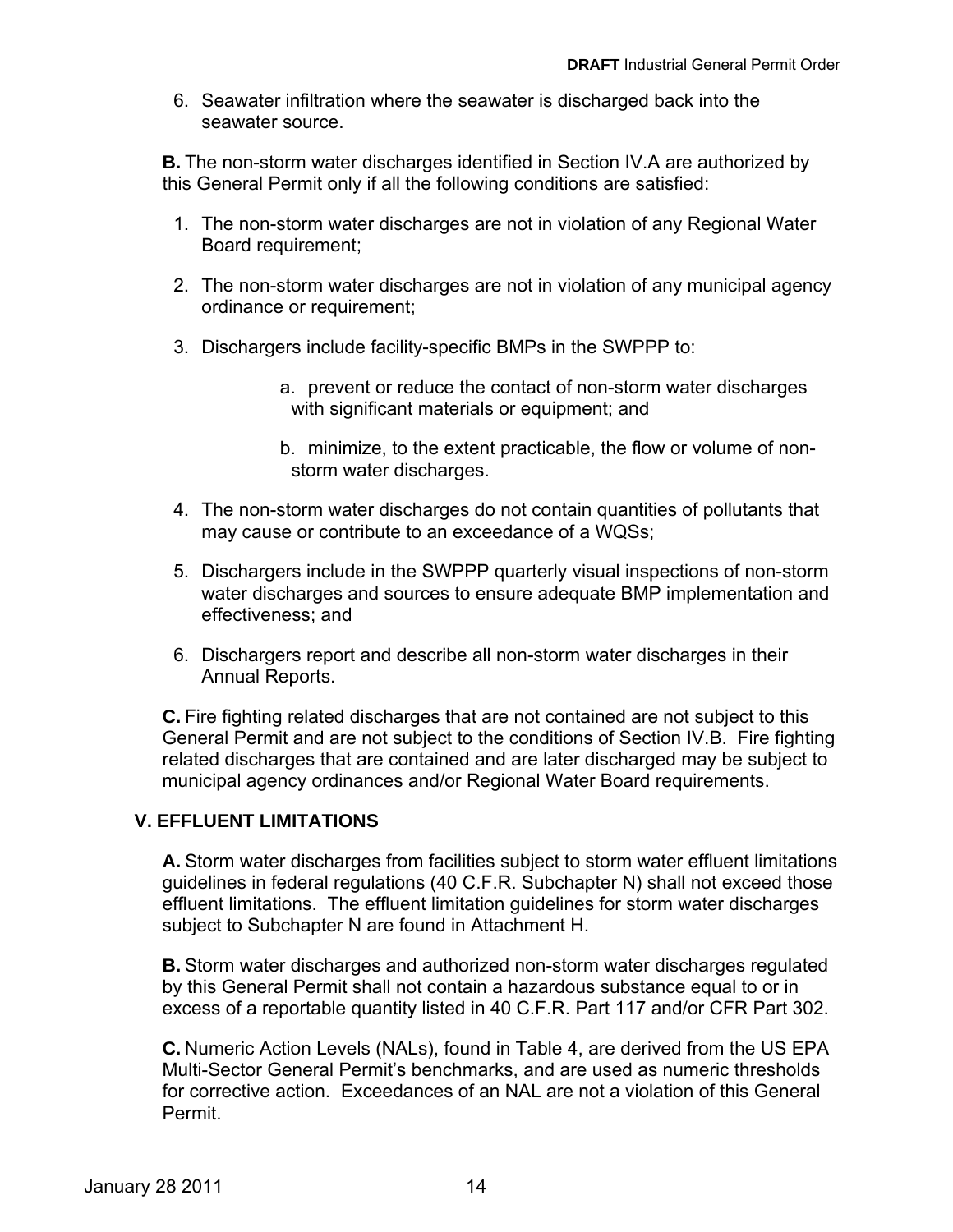**D.** Dischargers in Corrective Action Level 3 (Section XVII.D) are subject to a numeric effluent limitation (NEL) that will be the same numeric value as the applicable pollutant NAL. A daily average exceedance of the NEL is a violation of this General Permit and may subject the discharger to mandatory minimum penalties.

### **E. Compliance Storm Event**

1. This General Permit establishes a 10-year, 24-hour (expressed in inches of rainfall) Compliance Storm Event for Total Suspended Solids. In addition, all treatment BMPs for any other pollutants shall be designed for no less than a 10-year, 24-hour storm event. Storm event (expressed in inches of rainfall) can be determined by using these maps:

# <http://www.wrcc.dri.edu/pcpnfreq/nca10y24.gif> http://www.wrcc.dri.edu/pcpnfreq/sca10y24.gif

- 2. Compliance storm event verification shall be done by reading an on-site rain gauge.
- 3. The 10 year, 24-hour compliance storm event standard does not supercede any storm water effluent limitation guidelines in 40 CFR Subchapter N

### <span id="page-16-0"></span>**VI. RECEIVING WATER LIMITATIONS**

**A.** The discharger shall ensure that storm water discharges and authorized nonstorm water discharges do not contain pollutants that cause or contribute to an exceedance of any applicable water quality objectives or water quality standards (collectively, WQS) contained in a Statewide Water Quality Control Plan, the California Toxics Rule, the National Toxics Rule, or the applicable Regional Water Board's Water Quality Control Plan (Basin Plan).

**B.** The discharger shall ensure that storm water discharges and authorized nonstorm water discharges to any surface or ground water do not adversely affect human health or the environment.

**C.** The discharger shall ensure that storm water discharges and authorized nonstorm water discharges to any surface or groundwater do not contain pollutants in quantities that threaten to cause pollution or a public nuisance.

**D.** Dischargers located within the watershed of a CWA § 303(d) impaired water body, for which a TMDL has been approved by the U.S. EPA, shall comply with the approved TMDL if it identifies "industrial activity" or industrial-related activities as a source of the pollution.

# <span id="page-16-1"></span>**VII. TRAINING QUALIFICATIONS AND CERTIFICATION**

### **A. General**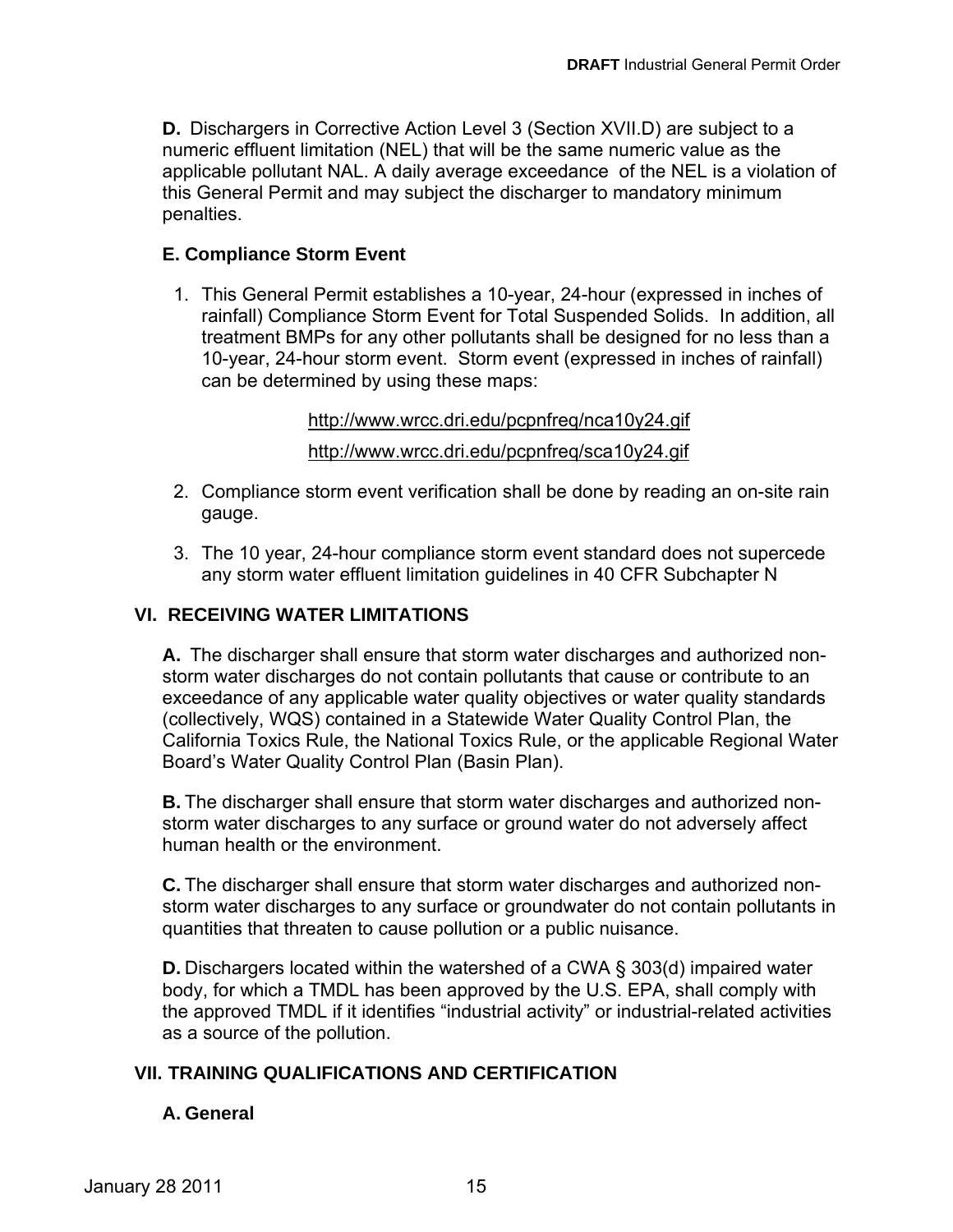- 1. The discharger shall appoint a Qualified SWPPP Developer (QSD) to prepare, write, and make any revisions to the SWPPP, and appoint a Qualified SWPPP Practitioner (QSP) to help implement the SWPPP.
- 2. The discharger shall ensure that all QSDs and QSPs are appropriately trained in accordance with this Section. QSDs responsible for preparing and amending SWPPPs shall comply with the requirements in Section VIII.
- 3. In the Annual Reports, the discharger shall document all of the training that the QSDs and QSPs have received.

### **B. SWPPP Certification Requirements**

- 1. Qualified SWPPP Developer:
	- a. The discharger shall ensure that the SWPPP is written, amended and certified by a Qualified SWPPP Developer (QSD).
	- b. A QSD shall have one of the following registrations for certifications, and appropriate experience, as required for:
		- i. A California registered professional civil engineer;
		- ii. A California registered professional geologist or engineering geologist;
		- iii. A California registered landscape architect;
		- iv. A professional hydrologist registered through the American Institute of Hydrology;
- 2. The discharger shall ensure that the QSD successfully completes the State Water Board-sponsored or approved QSD training course within one year after the effective date of this General Permit.
	- a. The discharger shall ensure that the QSD signs the SWPPP and each amendment or revision.
	- b. The discharger shall list the name and telephone number of the currently designated QSD(s) in the SWPPP.
- 3. Qualified SWPPP Practitioner:

The discharger shall ensure that the SWPPP's BMPs and monitoring requirements are implemented by a Qualified SWPPP Practitioner (QSP). The discharger shall ensure that the QSP successfully completes the State Water Board-sponsored or approved QSP training course within one year from the effective date of this General Permit.

### <span id="page-17-0"></span>**VIII. STORM WATER POLLUTION PREVENTION PLAN REQUIREMENTS**

### **A. SWPPP Elements**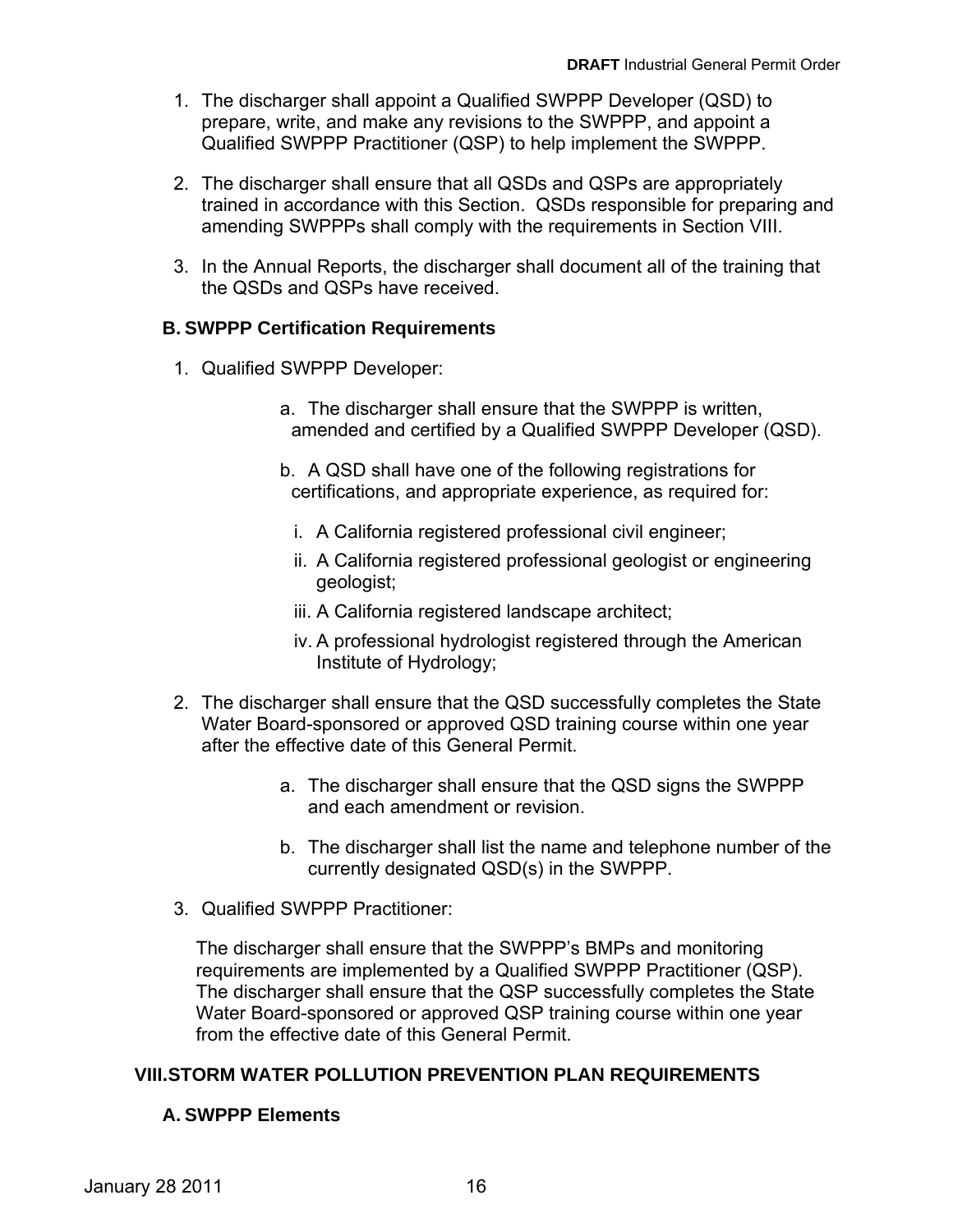1. Dischargers shall develop and implement a facility-specific SWPPP for each industrial facility covered by this General Permit.

The SWPPP shall contain the following elements (see also Attachment E):

- a. Facility name and contact information
- b. Contact information of all consultants and individuals who will be assisting the Qualified SWPPP Developer and Qualified SWPPP Practitioner.
- c. Facility Site Map
- d. List of Significant Materials
- e. Description of Potential Pollution Sources
- f. Assessment of Potential Pollutant Sources
- g. Minimum BMPs
- h. Additional facility-specific BMPs
- i. Annual Comprehensive Site Compliance Evaluation
- j. The date the SWPPP was initially prepared, and the date of each SWPPP amendment, if applicable.

#### **B. Implementation Schedule**

A SWPPP shall be developed and implemented in accordance with the following schedule:

- 1. New dischargers submitting permit applications on or after the effective date of this General Permit shall develop and implement the SWPPP when industrial activities begin or when the discharger changes (e.g. change of operator)..
- 2. Existing dischargers with permit coverage under State Water Board Order No. 97-03-DWQ, shall continue to implement their existing SWPPP and shall implement any necessary revisions to their SWPPP no later than ninety (90) days [insert date of adoption] after the adoption of the General Permit.

#### **C. SWPPP Performance Standards**

- 1. Dischargers shall ensure that the QSD prepares and that the QSP implements a SWPPP to achieve the following performance standards:
	- a. Identify and evaluate all sources of pollutants that may affect the quality of a facility's storm water discharges and authorized nonstorm water discharges;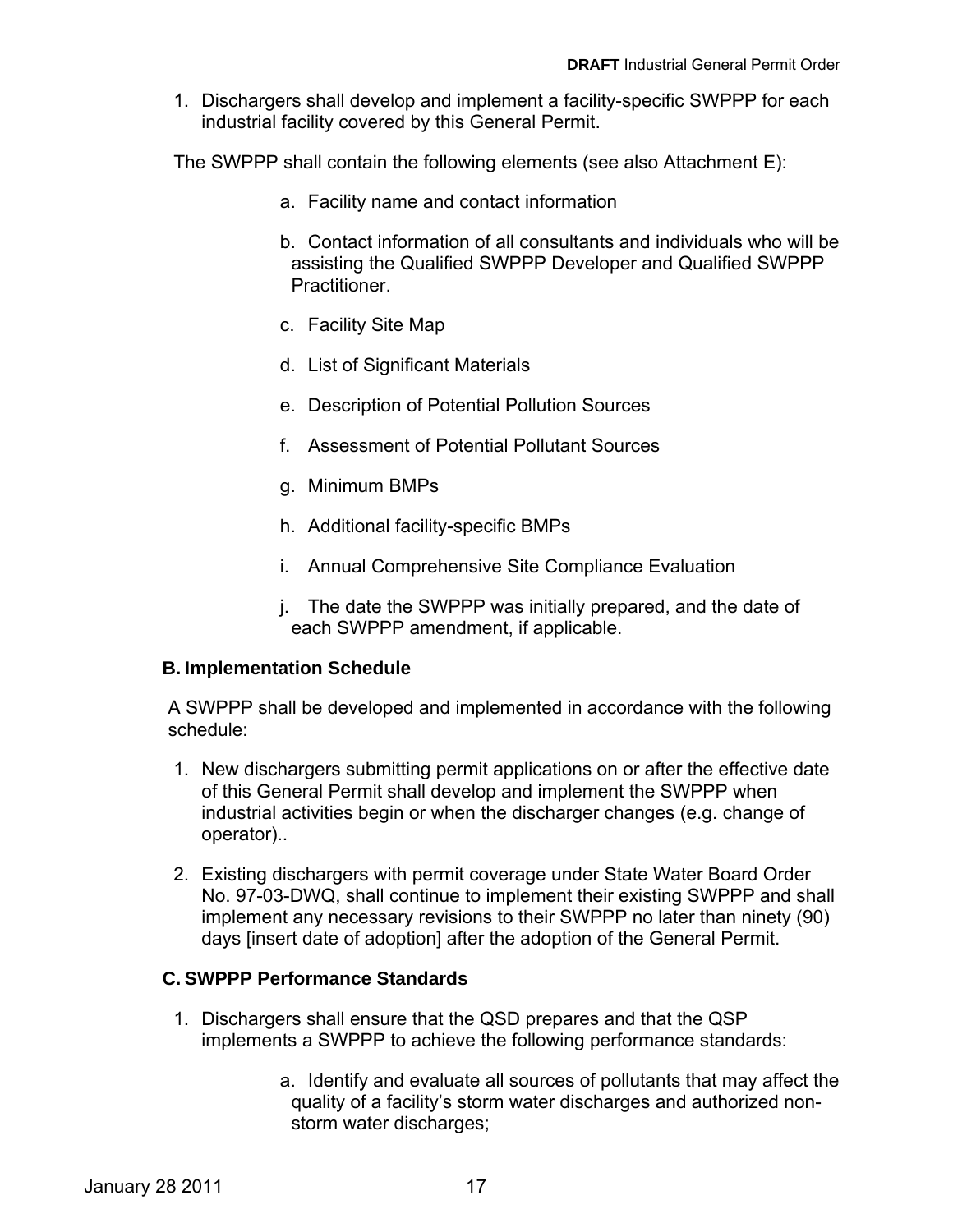- b. Identify, describe, and implement the minimum BMPs as required in Section VIII.H.1 and additional facility-specific BMPs to reduce or prevent pollutants in storm water discharges and authorized non-storm water discharges. BMPs shall be selected to achieve BAT/BCT and compliance with WQSs;
- c. Identify and implement timely revisions and/or updates to the SWPPP; and
- d. For Level 3 facilities, the dischargers shall ensure the SWPPP meets all applicable NELs.
- 2. To achieve the SWPPP performance standards, dischargers shall prepare facility-specific SWPPPs in accordance with all applicable SWPPP requirements of this Section. A paper copy of the SWPPP shall be maintained at the facility.
- 3. Erosion and sediment BMPs to control the discharge of sediment shall be designed for no less than a 10-year, 24-hour (expressed in inches of rainfall) Compliance Storm Event. In addition, all treatment BMPs for any other pollutants shall be designed for no less than a 10-year, 24-hour storm event.

### **D. Planning and Organization**

1. SWPPP Checklist

Upon completing the facility's SWPPP, dischargers shall prepare the SWPPP Compliance Checklist (Attachment E). This checklist lists the SWPPP requirements of this section. For each requirement listed, dischargers shall identify the page number(s) where the requirement is located in the SWPPP (or the title, page number(s), and location of any reference documents), the implementation date or last revision date, and SWPPP requirements that may not be applicable to the facility. Dischargers shall attach the completed checklist to the SWPPP and submit the checklist as part of the PRDs.

2. Pollution Prevention Team

Dischargers shall include the following items in the SWPPP:

- a. The names and titles of "specific individuals or the positions within the facility organization" (team members) that assist the QSD/QSP to implement the SWPPP and conducting all monitoring requirements required in Section IX.
- b. The responsibilities, duties, and activities of each of the team members.
- c. The procedures that shall be implemented to identify alternate team members to implement the SWPPP and monitoring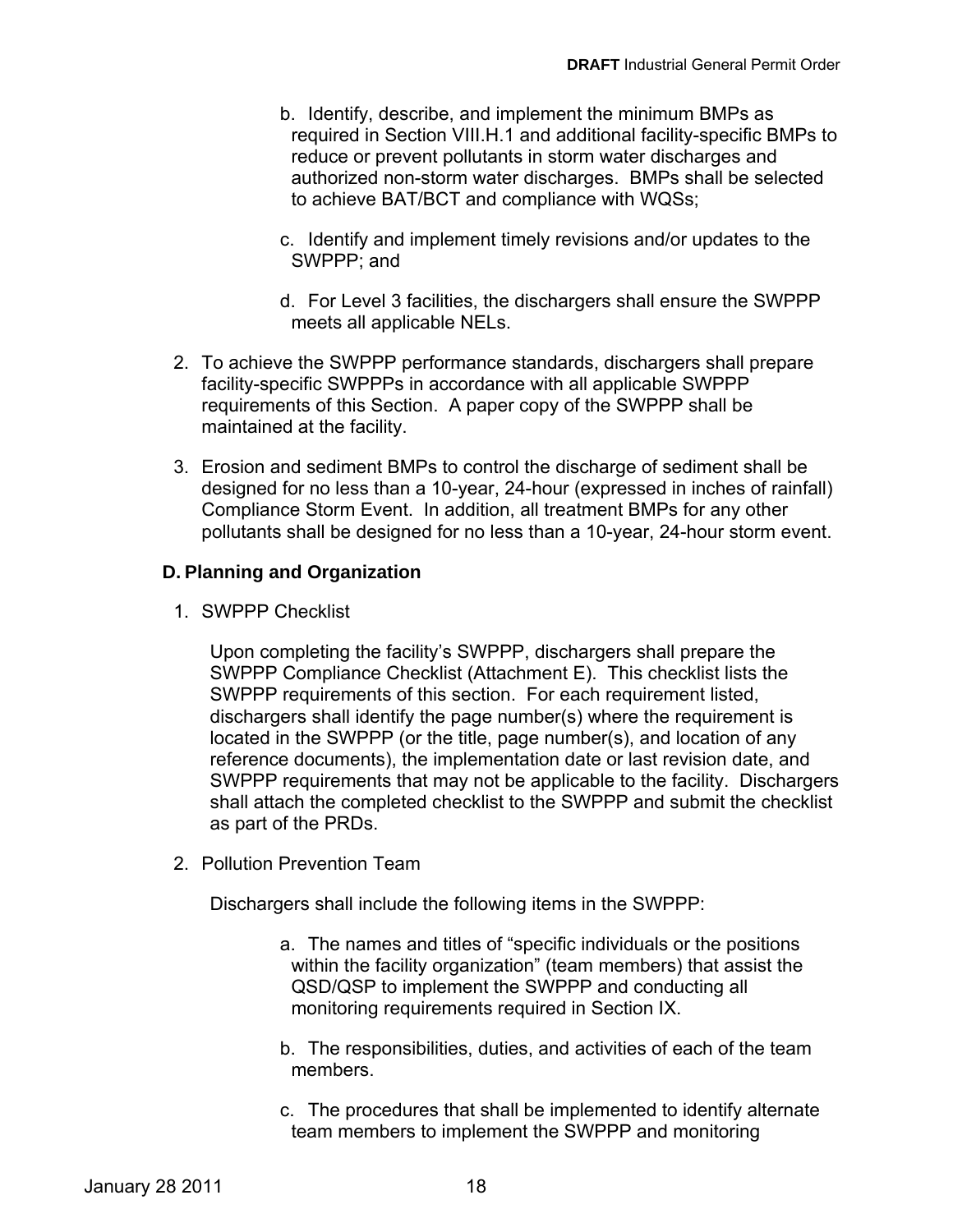requirements when the regularly assigned team members are temporarily unavailable (due to vacation, illness, out of town business, etc.).

- 3. Review Other Requirements and Existing Facility Plans
	- a. Dischargers shall ensure that the SWPPP is developed, implemented, and revised as necessary to be consistent with any applicable municipal, state, and federal requirements that pertain to the requirements of this General Permit. For example, a municipal storm water management agency may require specific BMP implementation activities.
	- b. Dischargers may incorporate or reference the elements of existing plans, procedures, or regulatory compliance documents that contain storm water-related BMPs or otherwise relate to the requirements of this General Permit. For example, dischargers whose facilities are subject to Federal Spill Prevention Control and Countermeasures requirements should already have instituted a plan to control spills of certain hazardous materials. Similarly, dischargers whose facilities are subject to regional air quality emission controls may already have evaluated and are controlling industrial-related emissions.

#### **E. Facility Map**

Dischargers shall prepare a facility map. The facility map shall include notes, legends, north arrow, and other data as appropriate to ensure that the facility map is clear and understandable. If necessary, dischargers may provide the required information on multiple facility maps. Dischargers shall include the following information on the facility map:

- 1. The facility boundary, storm water drainage areas within the facility boundary, and portions of any drainage area impacted by discharges from surrounding areas. Include the flow direction of each drainage area; onfacility surface water bodies; areas of soil erosion; and location(s) of nearby water bodies (such as rivers, lakes, wetlands, etc.) or municipal storm drain inlets that may receive the facility's storm water discharges and authorized non-storm water discharges.
- 2. The location of the storm water collection and conveyance system, associated points of discharge, and direction of flow. Include any structural control measures that affect storm water discharges, authorized non-storm water discharges, and run-on. Examples of structural control measures are catch basins, berms, detention ponds, secondary containment, oil/water separators, diversion barriers, etc.
- 3. Identification of all impervious areas of the facility, including paved areas, buildings, covered storage areas, or other roofed structures.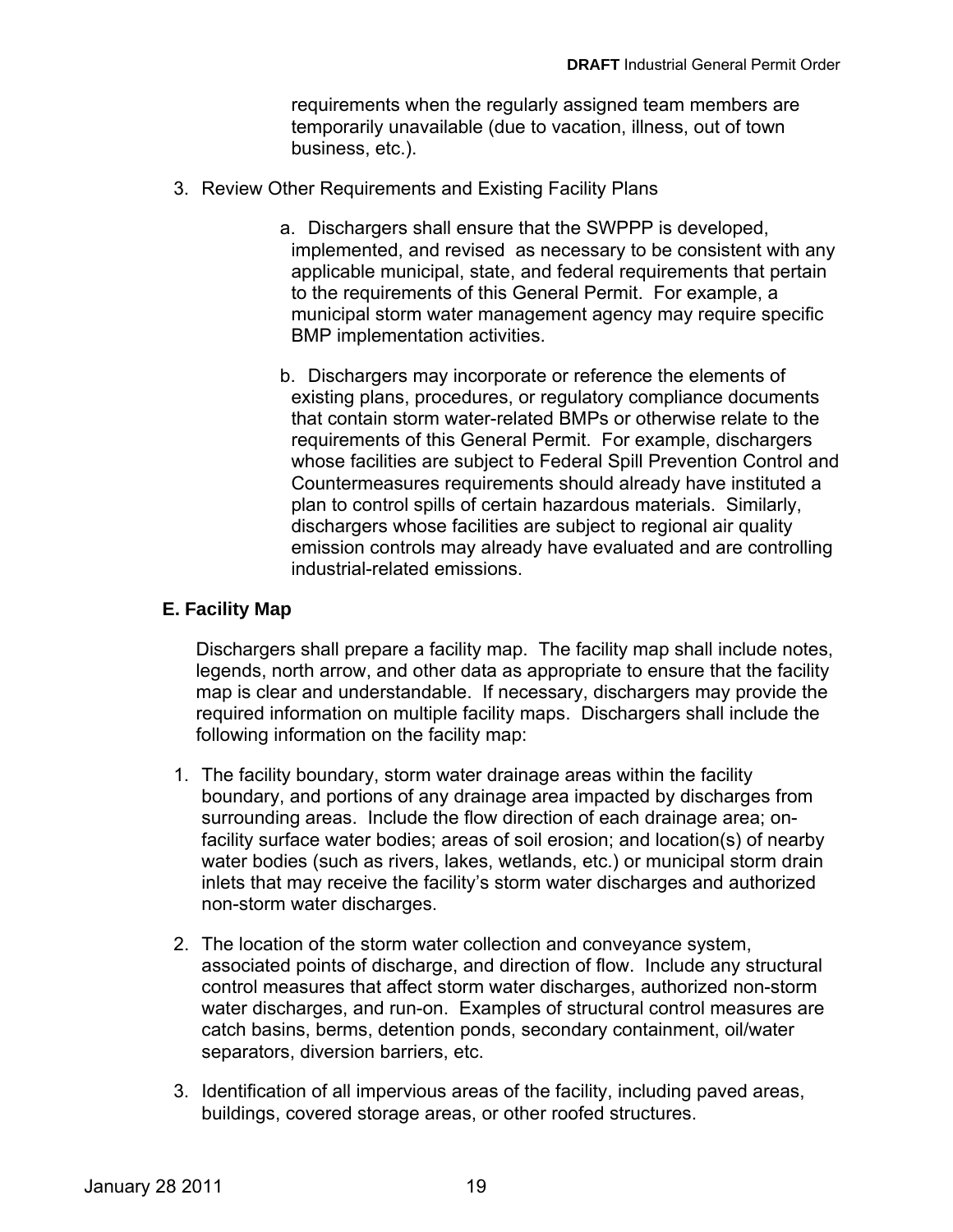- 4. Locations where materials are directly exposed to precipitation and the locations where significant spills or leaks identified in Section VIII.G.4 have occurred.
- 5. Areas of industrial activity. Identify all storage areas and storage tanks, shipping and receiving areas, fueling areas, vehicle and equipment storage/maintenance areas, material handling and processing areas, waste treatment and disposal areas, dust or particulate generating areas, cleaning and reusing areas, and other areas of industrial activity which may have potential pollutant sources.

### **F. List of Significant Materials**

Dischargers shall prepare a list of significant materials handled and stored at the facility and shall describe the locations where each material is stored, received, shipped, and handled, as well as the typical quantities and handling frequency. Materials shall include raw materials, intermediate products, final or finished products, recycled materials, and waste or disposed materials.

#### **G. Description of Potential Pollutant Sources**

1. Industrial Processes

The SWPPP shall describe each industrial process including the manufacturing, cleaning, maintenance, recycling, disposal, or other activities related to the process. Include the type, characteristics, and approximate quantity of significant materials used in or resulting from the process. Areas protected by containment structures and the corresponding containment capacity shall be identified and described.

2. Material Handling and Storage Areas

The SWPPP shall describe each handling and storage area, including the type, characteristics, and quantity of significant materials handled or stored; the shipping, receiving, and loading procedures; the spill or leak prevention and response procedures; and the areas protected by a containment structure and the corresponding containment capacity.

3. Dust and Particulate Generating Activities

The SWPPP shall describe all industrial activities that generate dust or particulate pollutants that may be deposited within the facility's boundaries, including discharge locations and the type, characteristics, and estimated quantity of dust and particulate pollutants that may be deposited within the facility's boundaries. Identify the primary areas of the facility where dust and particulate pollutants would settle.

4. Significant Spills and Leaks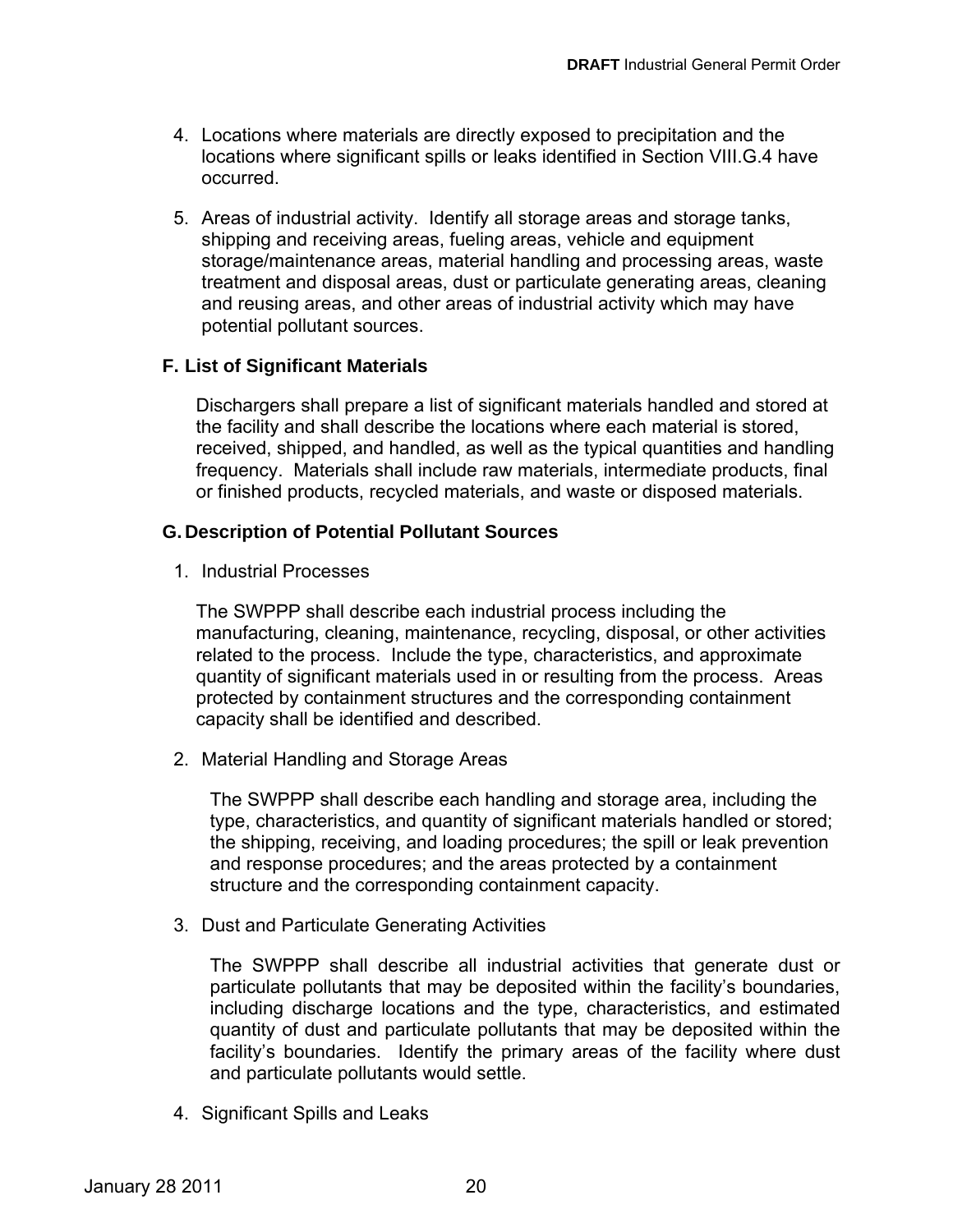- a. Identify and describe materials that have spilled or leaked in significant quantities in storm water discharges or non-storm water discharges within the previous five-year period. Include toxic chemicals (listed in 40 C.F.R., Part 302) that have been discharged to storm water as reported on US EPA Form R and oil and hazardous substances in excess of reportable quantities (see 40 C.F.R., Parts 110, 117, and 302).
- b. The description shall include the location, characteristics, and approximate quantity of the materials spilled or leaked, the cleanup or remedial actions that have occurred or are planned, the approximate remaining quantity of materials that may be exposed to storm water or non-storm water discharges, and the preventative measures taken to ensure spills or leaks of the material do not recur.
- 5. Non-Storm Water Discharges
	- a. Dischargers shall inspect the facility to identify all non-storm water discharges, sources, and drainage areas. All drains (inlets and outlets) shall be evaluated to identify whether they connect to the storm drain system.
	- b. All non-storm water discharges shall be described. This shall include the source, quantity, frequency, and characteristics of the non-storm water discharges and associated drainage area.
	- c. For each non-storm water discharge described above, identify whether the discharge is an authorized or unauthorized non-storm water discharge in accordance with Section IV. Examples of common unauthorized non-storm water discharges are rinse and wash water (whether detergents are used or not), contact and non-contact cooling water, and boiler blow-down.
- 6. Erodible Surfaces

The SWPPP shall describe the facility locations where soil erosion may be caused by industrial activity, contact with storm water or authorized nonstorm water discharges, or from run-on from surrounding areas of the facility.

- 7. Assessment of Potential Pollutant Sources
	- a. Dischargers shall include in the SWPPP a narrative assessment of all areas of industrial activity and potential industrial pollutant sources as described in Section VIII.G to determine: (1) which areas of the facility are likely sources of pollutants in storm water discharges and authorized non-storm water discharges, and (2) which pollutants are likely to be present in storm water discharges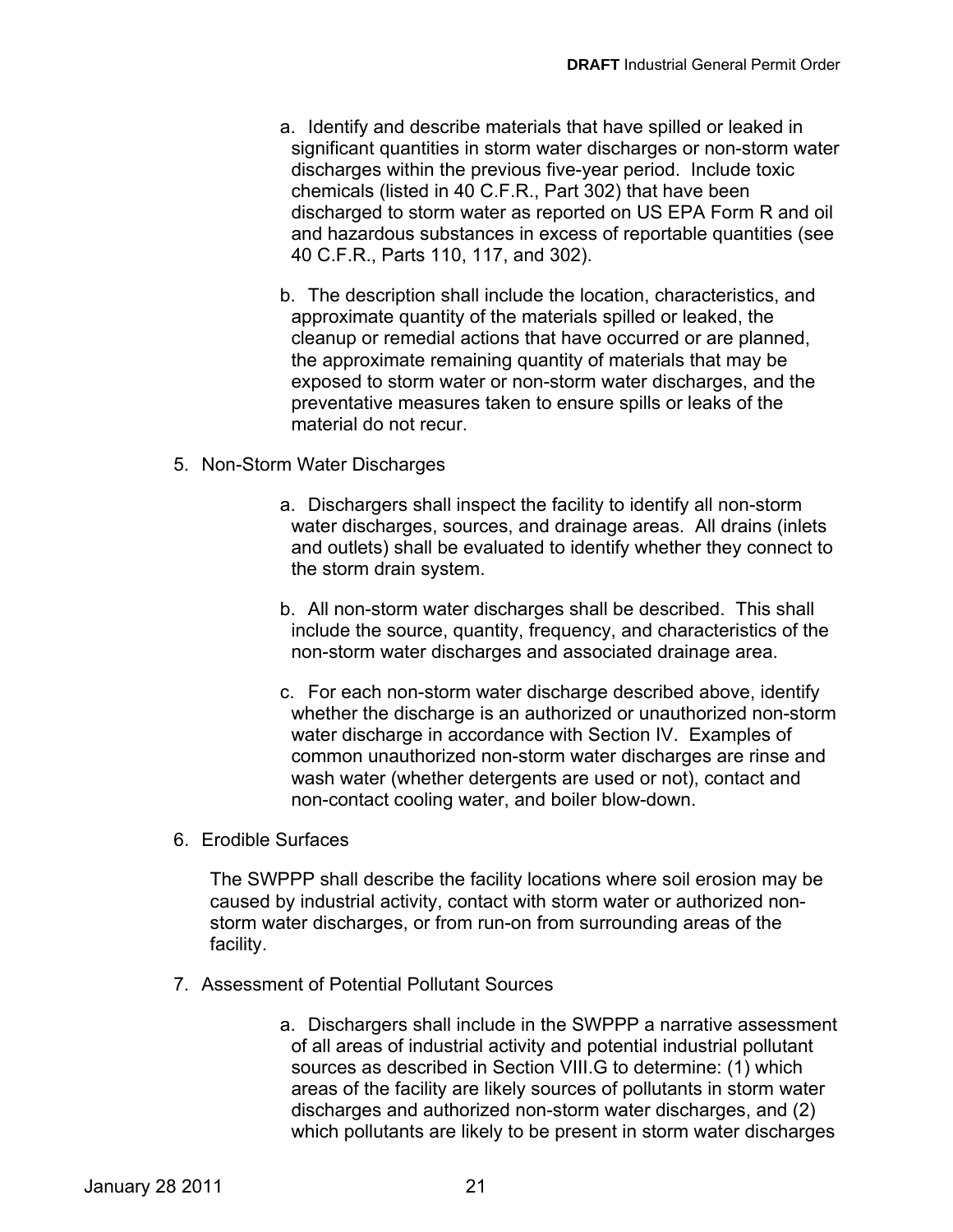and authorized non-storm water discharges. At a minimum, dischargers shall consider:

- i. The quantity, physical characteristics (liquid, powder, solid, etc.), and locations of each significant material handled, produced, stored, recycled, or disposed.
- ii. The degree pollutants associated with those materials are exposed to and mobilized by contact with storm water.
- iii. The direct and indirect pathways that pollutants may be exposed to storm water or authorized non-storm water discharges. This shall include an assessment of past spills or leaks, non-storm water discharges, and discharges from adjoining areas.
- iv. Sampling, visual monitoring, and inspection records.
- v. Effectiveness of existing BMPs to reduce or prevent pollutants in storm water discharges and authorized non-storm water discharges.
- b. Based upon the assessment above, the discharger shall identify any areas of the facility where additional BMPs are necessary to reduce or prevent pollutants in storm water discharges and authorized non-storm water discharges.

#### **H. Best Management Practices (BMPs)**

Dischargers shall implement all minimum BMPs in Section VIII.H.1 and identify, describe and implement appropriate facility-specific BMPs as required in Section VIII.H.2, which will reduce or prevent pollutants in storm water discharges to achieve compliance with BAT/BCT and with WQSs.

1. Minimum BMPs

Dischargers shall implement the minimum BMPs described below throughout their facilities unless clearly inapplicable to the facility. If any of the minimum BMPs are not applicable to the facility, dischargers shall explain in their SWPPP why the minimum BMPs are inapplicable. Dischargers have the burden to prove inapplicability. Dischargers may use alternative BMPs instead of the minimum BMPs only if the dischargers provide specific justification in their SWPPP explaining why the minimum BMPs cannot be implemented, and what alternative BMPs shall be implemented that will reduce or prevent pollutants in storm water discharges at least to the same degree. Dischargers have the burden to show that its alternative BMPs are at least as effective as the minimum **BMPs** 

a. Good Housekeeping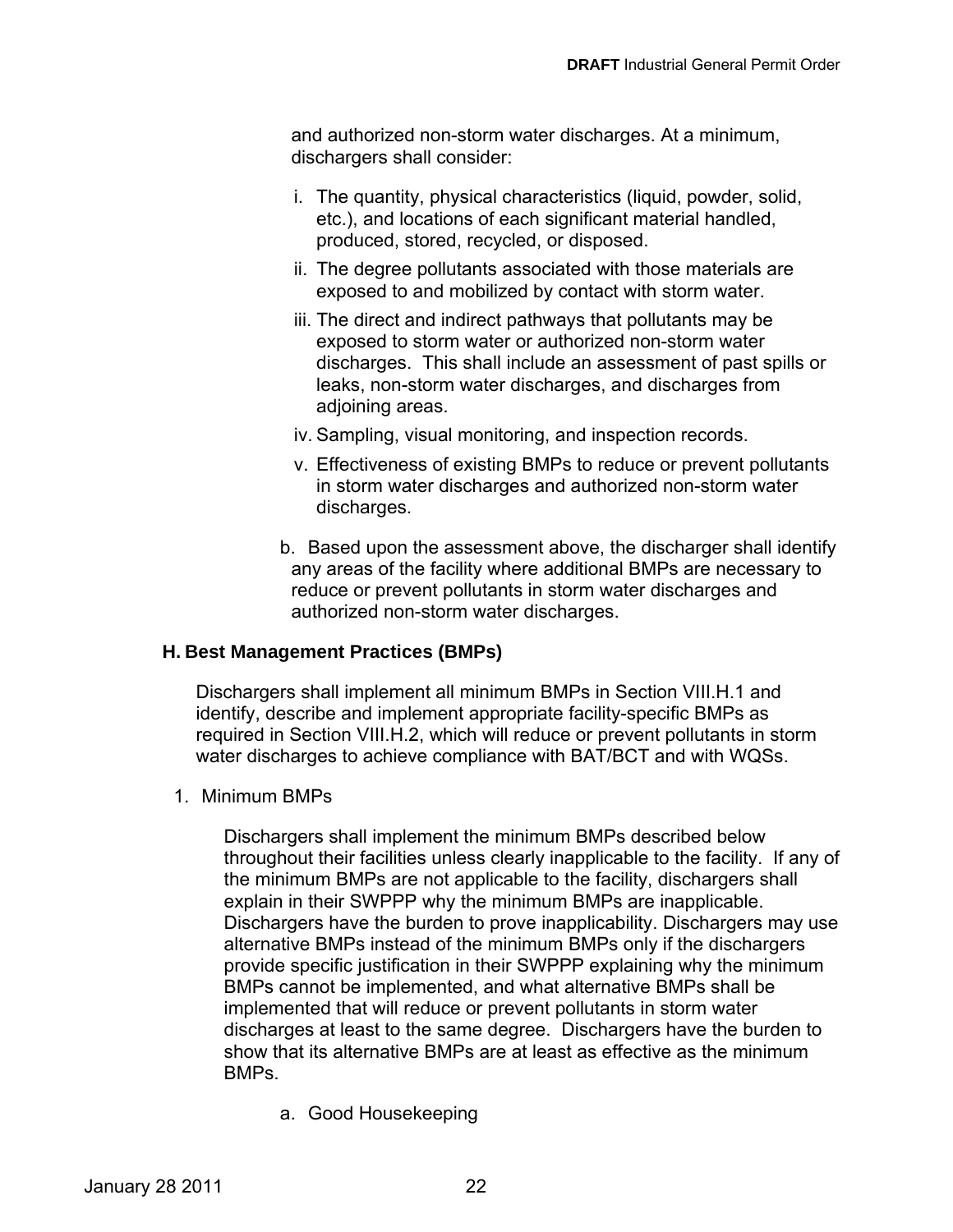- i. Inspect weekly all outdoor areas associated with industrial activity, storm water discharge locations, drainage areas, conveyance systems, waste handling/disposal areas, and perimeter areas impacted by off-facility materials or storm water run-on to determine housekeeping needs. Any identified debris, wastes, and spilled, tracked, or leaked materials shall be cleaned and disposed of properly. Weekly inspections may be suspended during periods when there is no outdoor exposure of industrial activities or materials. If a different inspection schedule is prescribed by regulation for a particular facility or type of facilities (such as closed landfills) the schedule can be adjusted to follow the applicable regulation;
- ii. Implement BMPs to reduce or prevent material tracking;
- iii. Implement BMPs to ensure that all facility areas impacted by rinse/wash waters are cleaned as soon as possible;
- iv. Cover all stored industrial materials that can be readily mobilized by contact with storm water;
- v. Contain all stored non-solid industrial materials (such as liquids and powders) that can be transported or dispersed via wind dissipation or contact with storm water;
- vi. Prevent disposal of any rinse/wash waters or industrial materials into the storm drain system; and
- vii. Divert storm water or authorized non-storm water flows from non-industrial areas (such as employee parking) from contact with industrial areas of the facility. Flows from non-industrial areas that contact industrial areas of the facility are subject to this General Permit's requirements.
- b. Preventative Maintenance

Preventative maintenance, including material handling and waste management, generally addresses the procedures necessary to minimize the potential for spills and leaks during material handling and to minimize exposure of materials that can be mobilized by contact with storm water or transported via wind erosion during material handling.

Preventative maintenance BMPs generally include the regular inspection and maintenance of facility equipment and systems used outdoors (such as forklifts, process machinery, storage containers, etc) to prevent spills and leaks from occurring due to age, use, malfunction, or damage. Dischargers shall:

- i. Identify all equipment and systems used outdoors that may spill or leak pollutants;
- ii. Inspect weekly each of the identified equipment and systems to detect leaks or identify conditions that may result in the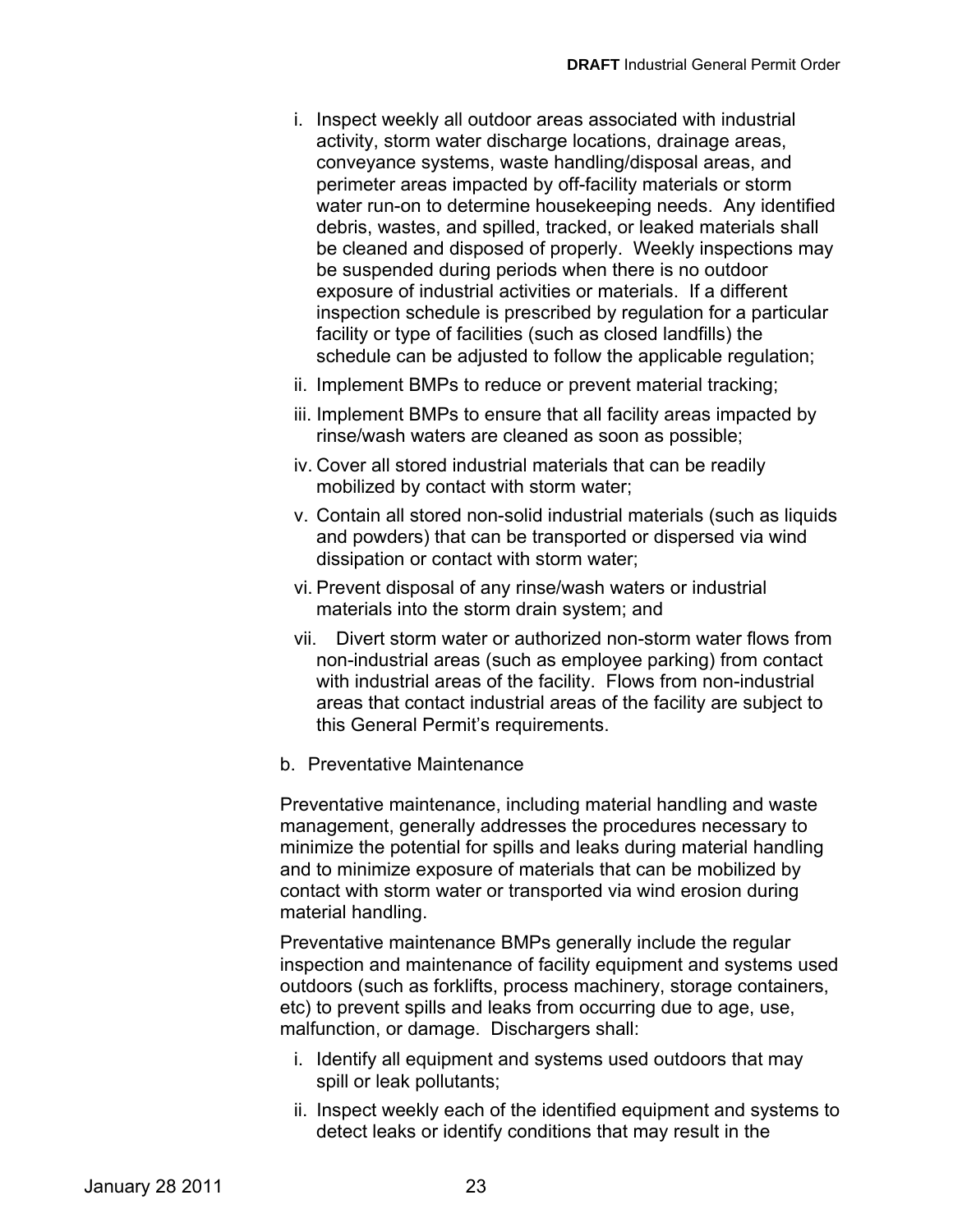development of leaks. Weekly inspections may be suspended during periods when there is no outdoor exposure of the equipment and systems;

- iii. Establish a schedule to perform maintenance of identified equipment and systems. The schedule shall either be periodic or based upon more appropriate intervals such as hours of use, mileage, age, etc; and
- iv. Establish procedures for prompt maintenance and repair of equipment and systems when inspections detect leaks or when conditions exist that may result in the development of spills or leaks.
- c. Spill Response

Procedures generally address incidents of spills or leaked material based upon the quantities and locations of significant materials that may spill or leak. Dischargers shall:

- i. Develop and implement spill response procedures. Spill response shall be designed to prevent spilled materials from discharging from the facility via the storm drain system. Spilled materials shall be cleaned promptly and disposed of properly;
- ii. Identify and describe all necessary and appropriate spill response equipment, location of spill response equipment, and spill response equipment maintenance procedures; and
- iii. Identify and train appropriate spill response personnel.
- d. Material Handling and Waste Management

Dischargers shall:

- i. Prevent or minimize handling of materials or wastes that can be readily mobilized by contact with storm water during a storm event;
- ii. Contain non-solid materials or wastes that can be dispersed via wind erosion during handling;
- iii. Cover waste disposal containers when not in use;
- iv. Clean all spills of materials/wastes that occur during handling in accordance with the spill response procedures required in Section VIII.H.1.c; and
- v. Inspect and clean daily any outdoor material/waste handling equipment or containers that can be contaminated by contact with industrial materials or wastes.
- e. Employee Training Program

Dischargers shall ensure that all necessary personnel responsible for implementing the various compliance activities of this General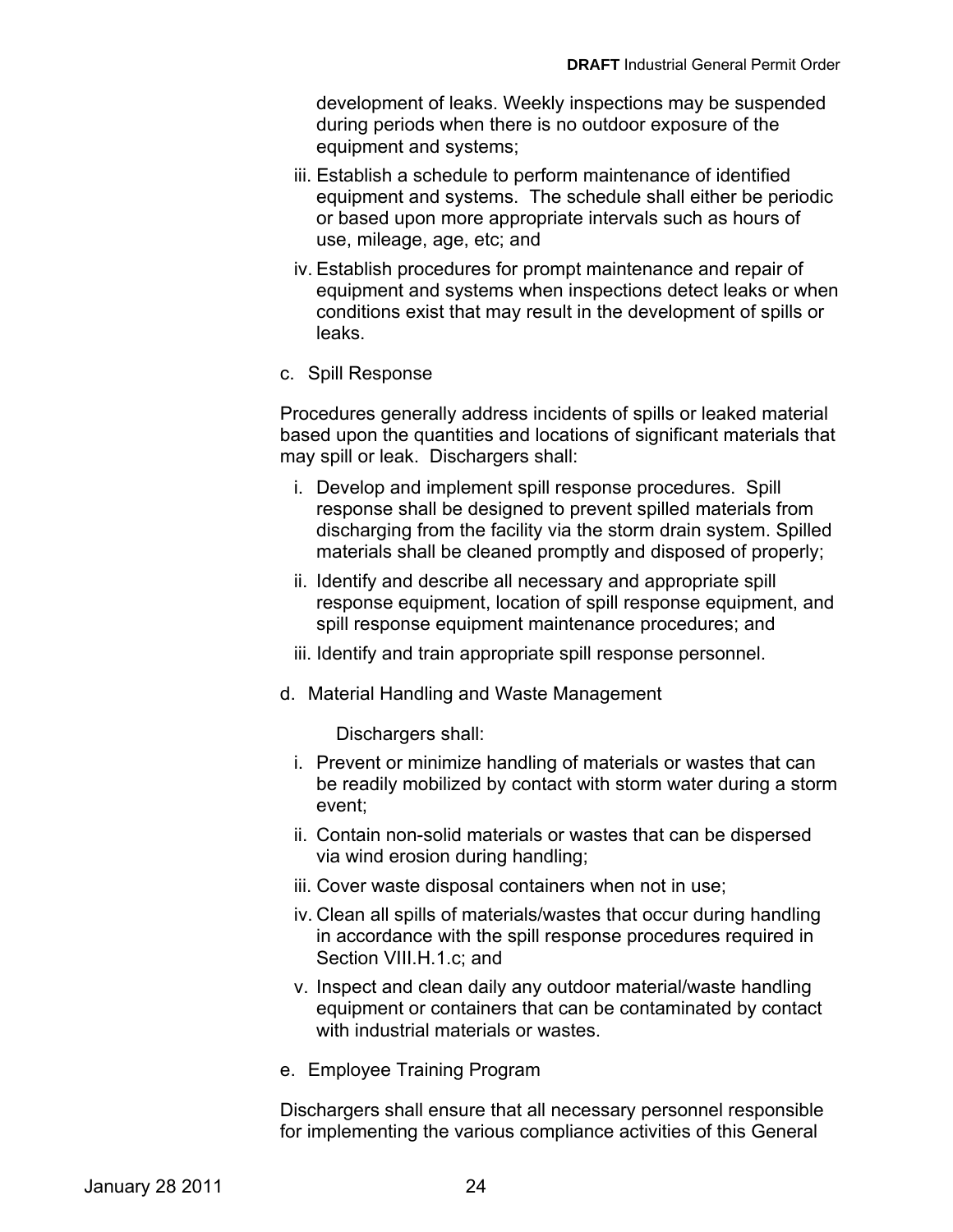Permit, including BMP implementation, inspections and evaluations, monitoring activities, and storm water compliance management are adequately trained. Dischargers and/or their QSP shall:

- i. Prepare or acquire appropriate training manuals or training materials;
- ii. Identify which personnel shall be trained, their responsibilities, and the type of training they shall receive;
- iii. Provide a training schedule; and
- iv. Maintain documentation of all completed training classes and the personnel who received training.
- f. Record Keeping and Quality Assurance

Dischargers shall ensure compliance activities are completed properly and documented.

- i. Dischargers shall keep and maintain records of inspections, spills, BMP related maintenance activities, corrective actions, visual monitoring, visual inspections, etc. for five years.
- ii. Dischargers shall develop and implement management procedures to ensure that the appropriate staff implements all elements of the SWPPP and Monitoring Program.
- g. Erosion and Sediment Controls

Typically includes practices to prevent erosion from occurring. This includes the planting and maintenance of vegetation to stabilize the ground, diversion of run-on and runoff away from areas subject to erosion, etc. Sediment control includes practices to reduce the discharge of sediment once erosion has occurred. Such practices can include sedimentation ponds, silt screens, etc. For each facility location identified in Section XIII.G.6, dischargers shall:

- i. Implement effective wind erosion controls
- ii. Provide effective stabilization for inactive areas and all finished slopes, and utility project backfill prior to an anticipated storm event.
- iii. Maintain effective perimeter controls and stabilize all site entrances and exits to sufficiently control discharges of erodible materials from discharging or being tracked off the site.
- iv. At sites where sediment basins are used, dischargers shall, at a minimum, design sediment basins according to the method provided in CASQA's Industrial and Commercial BMP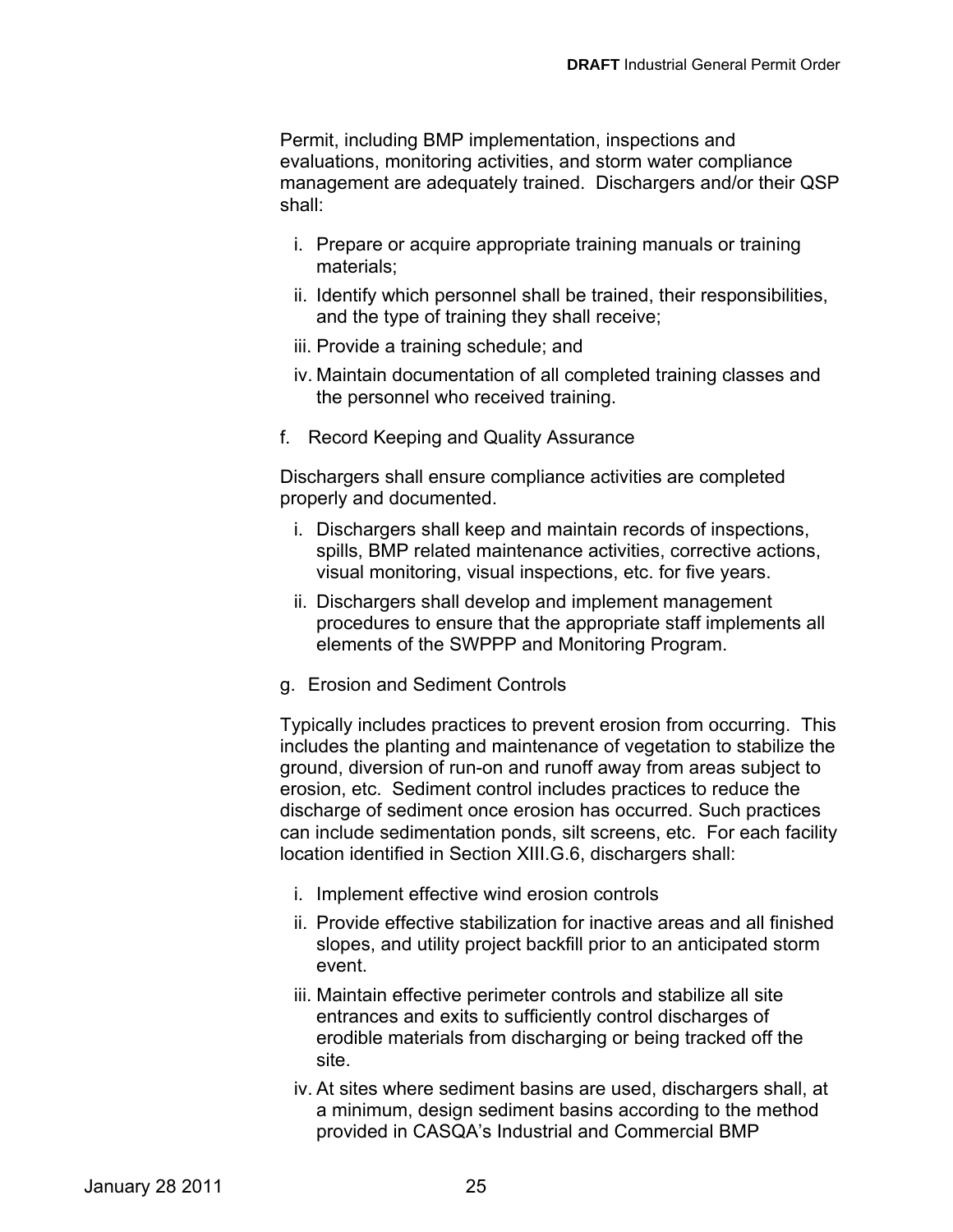Guidance Handbook and satisfy the 10 year, 24-hour compliance storm event requirement.

- v. Effectively manage all run-on, and all runoff within the site and all runoff that discharges off the site. Run-on from off-site shall be directed away from all disturbed areas and stock piled materials, or shall collectively not exceed the NALs in this General Permit.
- vi. Implement any additional erosion/sediment controls at these identified areas; and
- vii. Maintain erosion/sediment controls to achieve optimal performance during storm events.
- h. Visual Inspections

Periodic visual inspections of a facility are necessary to ensure that the SWPPP addresses any significant changes to the facility's operations or BMP implementation procedures. Dischargers shall:

- i. During each reporting year, conduct a minimum of one visual inspection per quarter of all areas of industrial activity and associated potential pollutant sources. The Annual Comprehensive Facility Compliance Evaluation described in Section VIII.I may substitute for one of the quarterly inspections;
- ii. Implement any corrective actions and/or SWPPP revisions resulting from the inspection;
- iii. Prepare a summary and status of the corrective actions and SWPPP revisions resulting from the quarterly inspections. This summary shall be reported in the Annual Report; and
- iv. Certify in the Annual Report that each quarterly visual inspection was completed
- 2. Facility-Specific BMPs

The BMPs listed in VIII.H.1 are the minimum BMPs that are required for all facilities. Based upon the potential pollutant source assessment required in Section VIII.G, dischargers shall identify and implement additional facilityspecific BMPs necessary to reduce or prevent pollutants in storm water discharges to achieve compliance with BAT/BCT and with water quality standards.

3. BMP Descriptions

Dischargers shall include in the SWPPP a narrative description of each BMP implemented at the facility that includes:

> a. The type of pollutants the BMP is designed to reduce or prevent;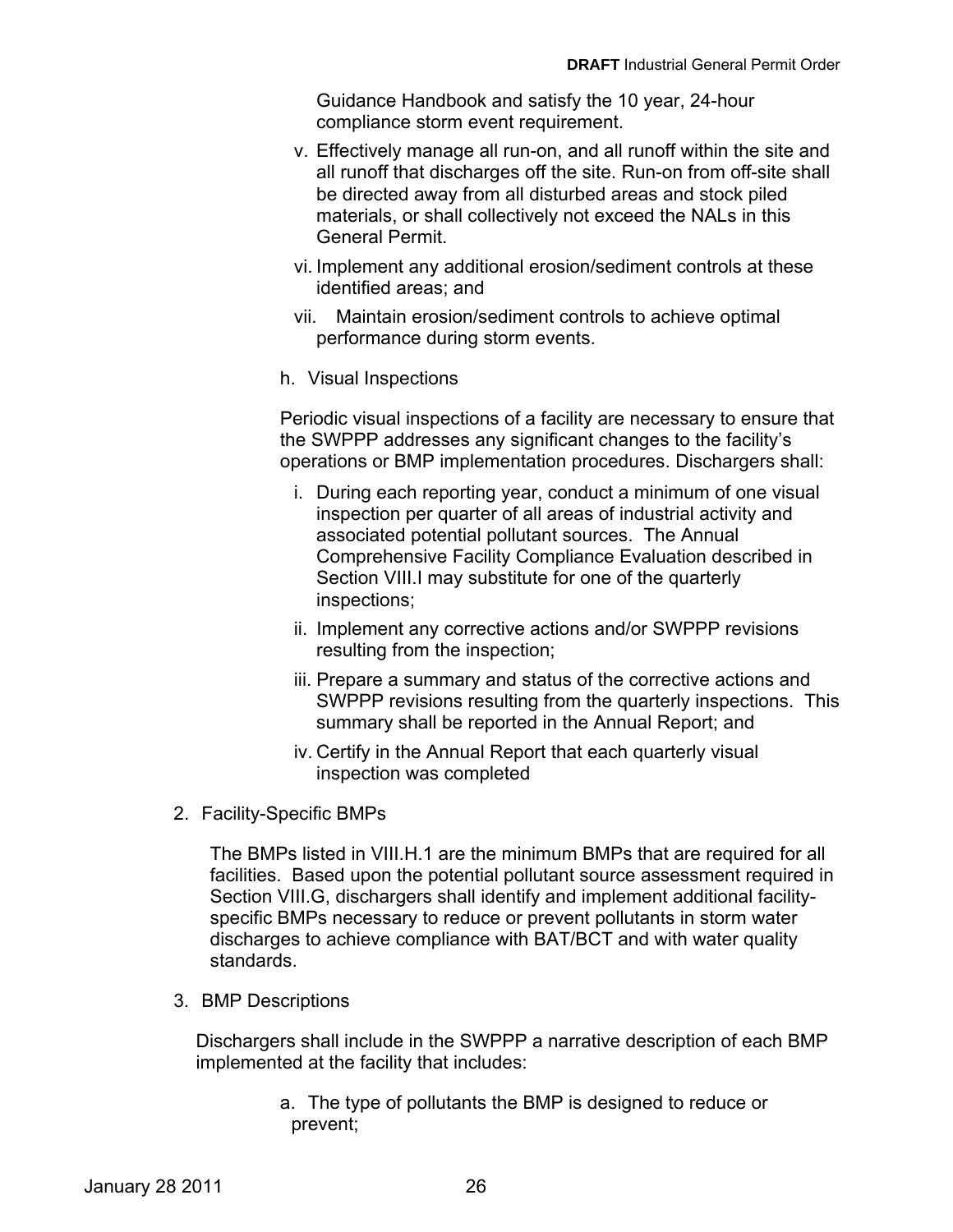- b. The frequency, time(s) of day, or conditions when the BMP is scheduled for implementation;
- c. The locations within each area of industrial activity or industrial pollutant source where the BMP shall be implemented;
- d. The identity of the individual and/or position responsible for implementing the BMP;
- e. The procedures (including maintenance procedures) and/or instructions to implement the BMP; and
- f. The equipment and tools necessary to implement the BMP.
- 4. BMP summary

Dischargers shall prepare a table summarizing each identified area of industrial activity, the associated industrial pollutant sources, industrial pollutants, and BMPs. Dischargers shall prepare this table similar to the example provided in Fact Sheet Figure 2.

#### **I. ANNUAL COMPREHENSIVE FACILITY COMPLAINCE EVALUATION (ACFCE)**

Dischargers shall conduct one comprehensive facility compliance evaluation (evaluation) in each reporting period (July 1-June 30). Either the QSD or QSP shall conduct and certify the ACFCE. Dischargers shall schedule the next ACFCE a minimum of eight months from the previous ACFCE. Dischargers shall revise the SWPPP, as appropriate, and implement the revisions within 90 days of the evaluation. Dischargers shall include the following items in their evaluations:

- 1. A review of all visual inspection and monitoring records, and sampling and analysis results conducted during the previous four quarters.
- 2. A visual inspection of all areas of industrial activity and associated potential pollutant sources for evidence of, or the potential for, pollutants entering the drainage system. A visual inspection of equipment needed to implement the SWPPP.
- 3. A review and evaluation of all BMPs for each area of industrial activity and associated potential pollutant sources to determine whether the BMPs are properly designed, implemented, and are effective in reducing and preventing pollutants in storm water discharges and authorized non-storm water discharges.
- 4. An evaluation report that includes:
	- a. The name of the QSD/QSP performing the evaluation;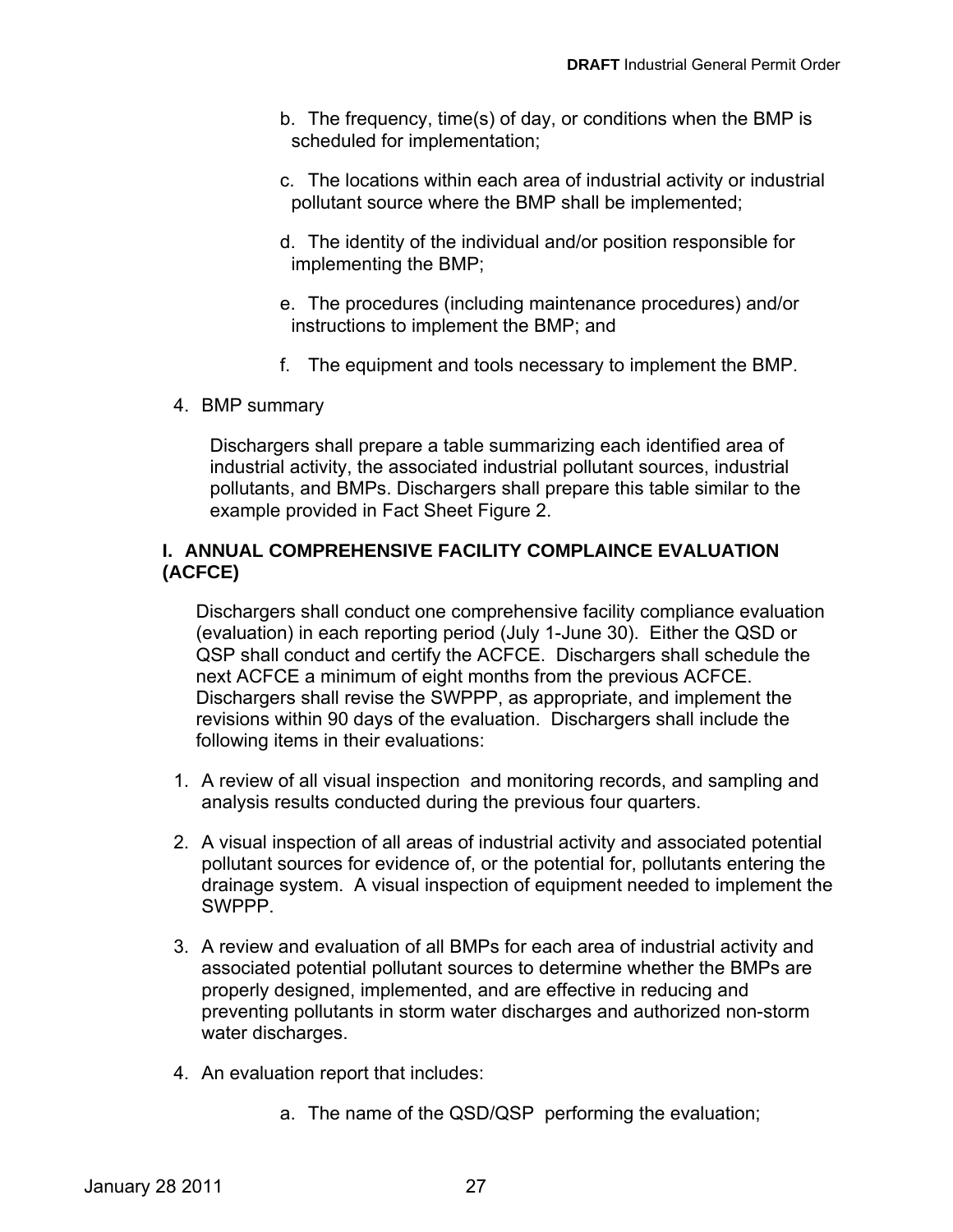- b. Date(s) of the evaluation;
- c. Summary and implementation dates of all significant corrective actions and SWPPP revisions for the reporting year;
- d. Schedule for implementing any incomplete corrective actions and SWPPP revisions;
- e. Any incidents of non-compliance and the corrective actions taken;
- f. A certification of compliance with this General Permit. If the certification cannot be provided, dischargers shall explain in the evaluation report why General Permit compliance has not been attained; and
- g. The evaluation report shall be submitted as part of the Annual Report, retained for at least five years, and signed and certified in accordance with Standard Conditions found in Section XXVII.J dischargers shall prepare the evaluation report using the standardized format and checklists included in the Annual Report forms in SMARTS.

### <span id="page-29-0"></span>**IX. MONITORING REQUIREMENTS**

#### **A. Implementation Schedule**

The monitoring requirements of this section shall be implemented for each facility covered by this General Permit in accordance with the following schedule:

- 1. New dischargers submitting permit applications on or after the effective date of this General Permit shall implement the monitoring requirements when industrial activities begin or when the facility changes dischargers.
- 2. Existing dischargers with permit coverage under State Water Board Order No. 97-03-DWQ shall continue to implement their existing monitoring requirements and implement the new monitoring requirements no later than the effective date [insert effective date] of this General Permit.

#### **B. Non-Storm Water Discharges Visual Monitoring**

- 1. Dischargers shall visually monitor each drainage area for:
	- a. The presence or indications of prior non-storm water discharges (NSWD);
	- b. Unauthorized non-storm water discharges and their sources; and
	- c. Authorized non-storm water discharges and their sources.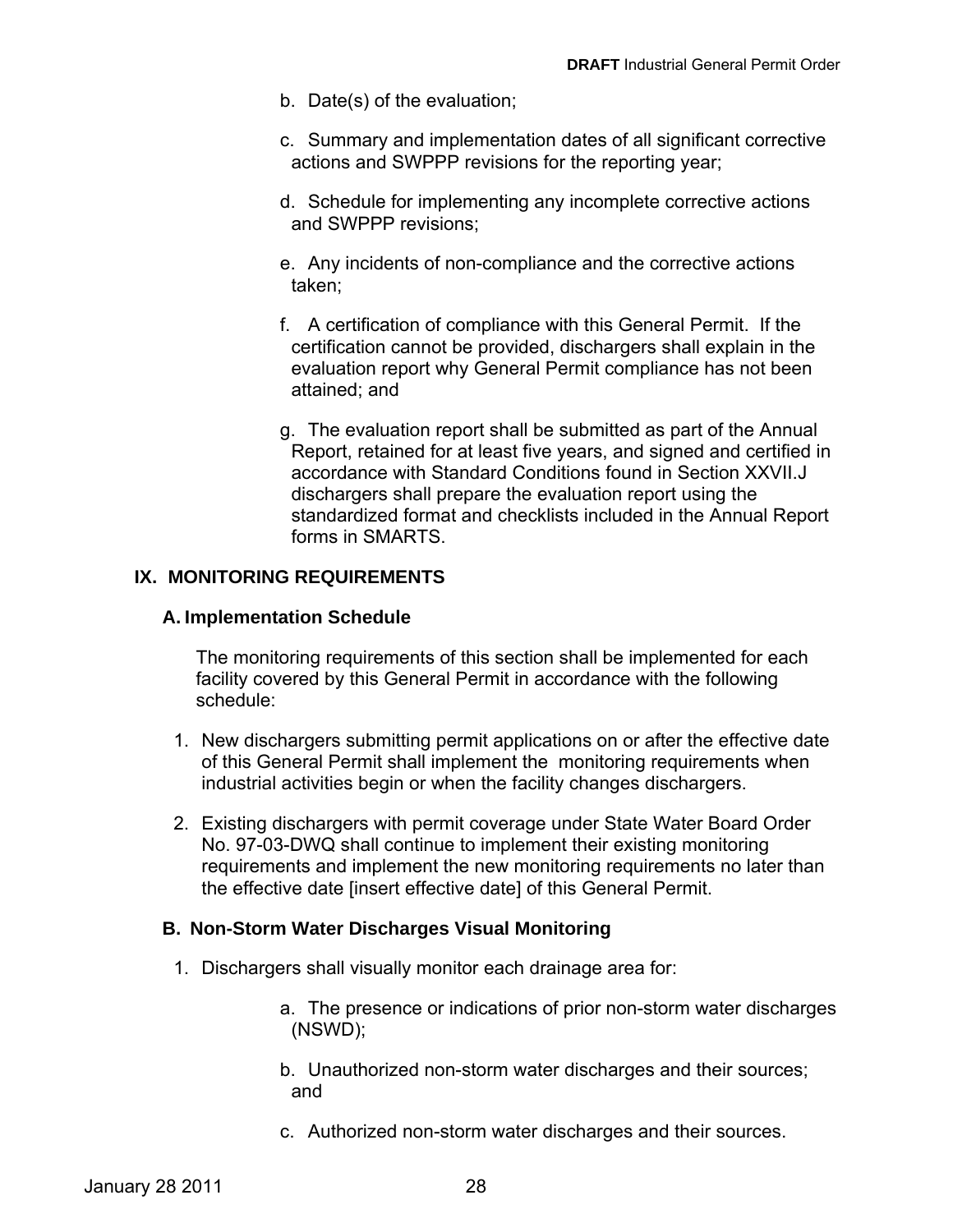2. Except as provided for storage and containment, non-storm water discharge (NSWD) visual monitoring shall be conducted quarterly. Quarters are as follows:

> $1<sup>st</sup>$  Quarter = January, February, and March  $2<sup>nd</sup>$  Quarter = April, May, June  $3<sup>rd</sup>$  Quarter = July, August, September 4<sup>th</sup> Quarter = October, November, December

- 3. Dischargers shall not conduct quarterly NSD visual monitoring more than 16 weeks apart. NSD visual monitoring shall be conducted during daylight hours, on days without precipitation, and during scheduled facility operating hours.
- 4. While conducting NSD visual monitoring, dischargers shall document the presence or indication of any non-storm water discharge, pollutant characteristics (floating and suspended material, oil and grease, discoloration, turbidity, odor, etc.), and source.

### **C. Storm Water Discharges Visual Monitoring**

- 1. Dischargers shall visually monitor storm water discharges from the first qualifying storm event of each month. Visual monitoring shall occur at all discharge locations during the first four hours after a determination that the discharge is from a qualifying storm event. As related to visual monitoring, a qualifying storm event is one that:
	- a. Has produced a minimum of  $\frac{1}{4}$  inch of rainfall as measured by an on-site rainfall measurement device, and;
	- b. Was preceded by two consecutive days of dry weather. Dry Weather shall be defined as two consecutive days of combined rainfall of less than ⅛ inch as measured by an on-site rainfall measurement device.
- 2. Dischargers shall visually observe the discharge of stored or contained storm water at the time of discharge during scheduled facility operating hours<sup>[2](#page-30-0)</sup>.
- 3. For the visual monitoring described in Section IX.B and Section IX.C, dischargers shall observe the presence or absence of floating and suspended materials, oil and grease, discolorations, turbidity, odors, trash/debris, and source(s) of any observed pollutants.
- 4. Prior to any anticipated storm event, dischargers shall visual observe any storm water storage and containment areas to detect leaks, contamination, and ensure maintenance of adequate freeboard.

<span id="page-30-0"></span>1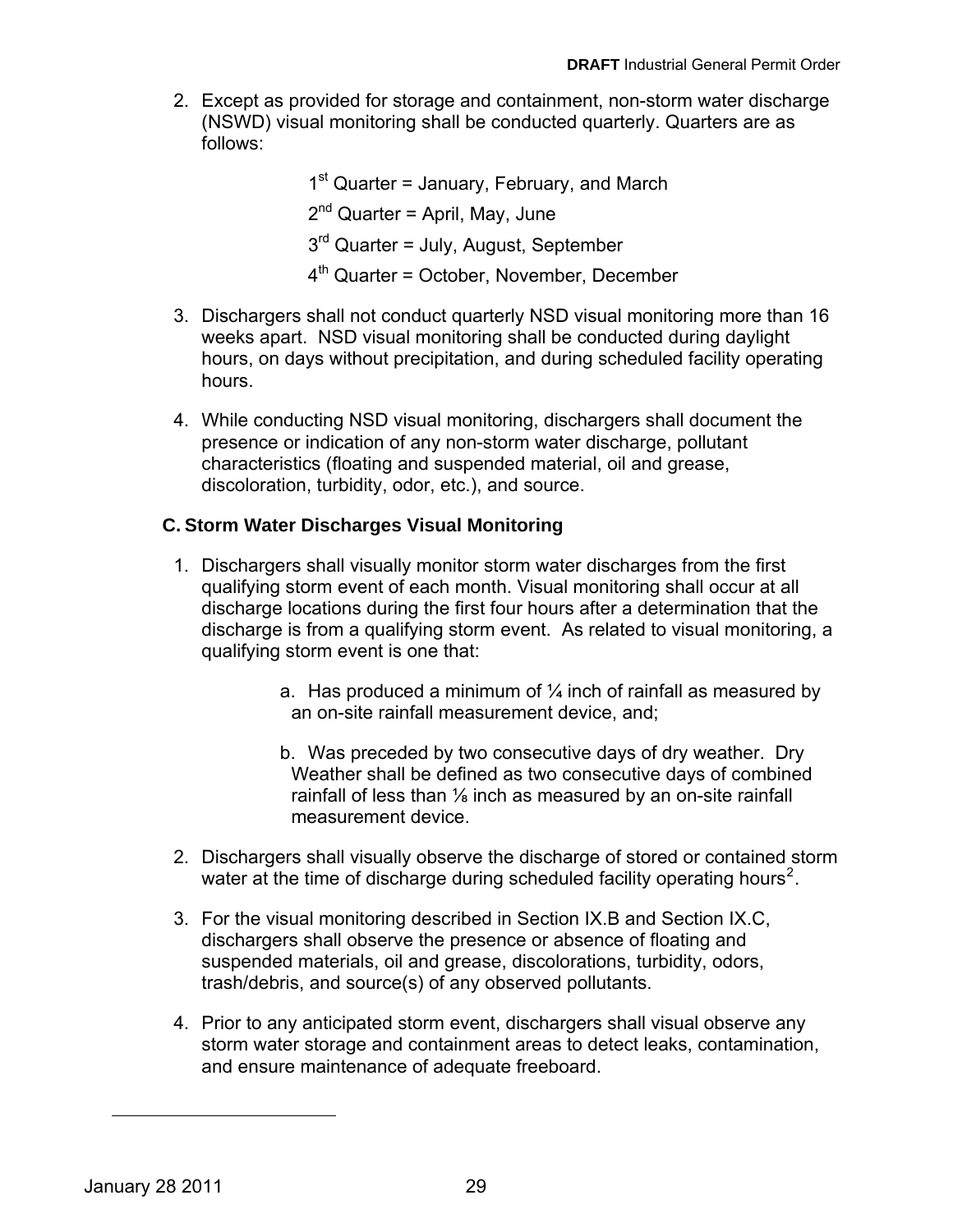- 5. Prior to completing the monthly visual monitoring required in Subsection C.1, dischargers shall record any storm events that occurred of less than ¼ inch or more than  $\frac{1}{4}$  inch but that did not produce a discharge.
- 6. Prior to any anticipated storm event, dischargers shall visually observe all storm water drainage areas during operating hours to identify any spills, leaks, or uncontrolled pollutant sources and implement appropriate BMPs. Pre-storm visual monitoring are only required during scheduled facility operating hours.
- 7. Dischargers shall maintain records of all visual monitoring, The records will include the visual monitoring dated and time, locations monitored, name of person who conducted monitoring, and any corrective actions and/or SWPPP revisions necessary in response to the visual monitoring .

### <span id="page-31-0"></span>**X. SAMPLING and ANALYSIS REQUIREMENTS**

**A.** All dischargers (including dischargers Subject to Level 1 Corrective Actions) shall collect storm water samples from the first qualifying storm event of each calendar quarter. Dischargers who fail to sample the first qualifying storm event of a quarter shall sample the following qualifying storm events that occur during the quarter. The discharger shall document in the annual report the reasons for failing to sample required qualifying storm events.

**B.** Dischargers Subject to Level 2 Corrective Actions shall collect samples from the first 2 qualifying storm events each quarter.

**C.** Dischargers Subject to Level 3 Corrective Actions (NELs) shall collect samples from each and every qualifying storm event in a quarter.

**D.** The quarters are as follows:

 $1<sup>st</sup>$  Quarter = January, February, and March

 $2<sup>nd</sup>$  Quarter = April, May, June

3<sup>rd</sup> Quarter = July, August, September

4th Quarter = October, November, December

#### **E. A qualifying storm event is a discharge of storm water that occurs**

- 1. From a storm event that has produced a minimum of  $\frac{1}{4}$  inch of rainfall as measured by an on-site rainfall measurement device, and
- 2. From a storm event that was preceded by two consecutive days (48 hours) of dry weather. Dry weather shall be defined as two consecutive days (48 hours) of combined rainfall of less than <sup>1</sup>/<sub>8</sub> inch as measured by an on-site rainfall measurement device.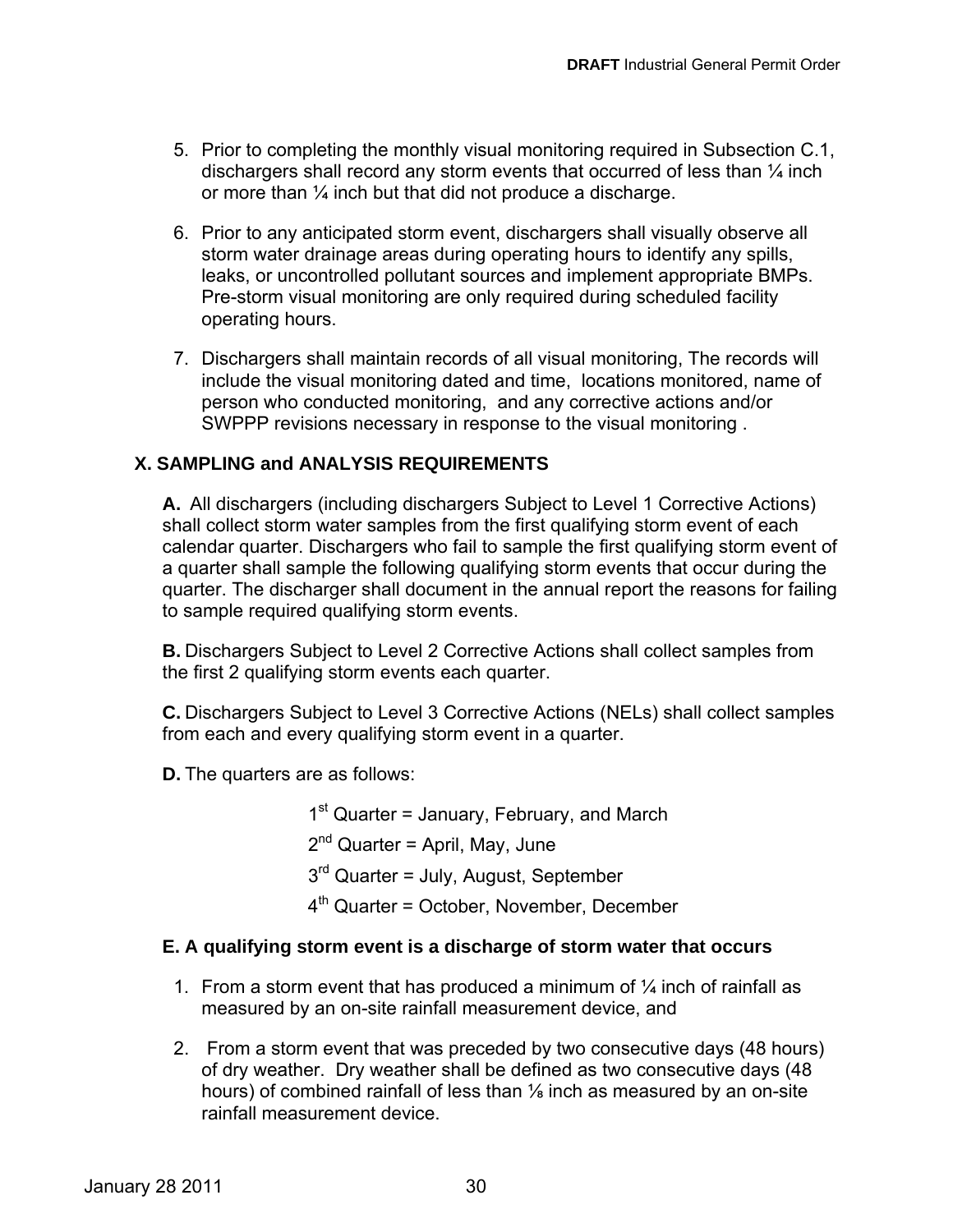**F.** A discharger shall collect samples from all storm water drainage areas within four hours after a qualified storm event has been determined<sup>[3](#page-32-0)</sup>. This only applies during scheduled facility operating hours.

**G.**All discharge locations that discharge storm water associated with industrial activity shall be sampled. Sampling of stored or contained storm water shall occur at the time the stored or contained storm water is discharged. Dischargers who do not collect samples from the first qualifying storm event in any quarter shall collect samples from the next qualifying storm events in that quarter. If no sample is collected in a quarter then an additional storm event shall be sampled the following quarter until four qualifying storm events have been sampled in a reporting year. The discharger shall explain in the Annual Report why sampling of the qualifying storm event did not occur.

**H.** Dischargers shall analyze samples for:

- 1. Total suspended solids (TSS), pH, specific conductance (SC), and oil and grease (O&G) (see TABLE 1);
- 2. Parameters indicating the presence of pollutants identified in the pollutant source assessment required in Section VIII.G.7. Dischargers shall modify these additional parameters in accordance with any updated SWPPP pollutant source assessment;
- 3. Parameters listed in TABLE 2 "Additional Analytical Parameters." These parameters are dependent on the facility's SIC code(s);
- 4. Parameters indicating the presence of pollutants that may be causing or contributing to an existing exceedance of a water quality standard in the receiving waters. An updated map of the 303(d) listed water bodies and associated impairments for each facility location is available at [INSERT WEBADDRESS];
- 5. Parameters required by the Regional Water Board; and
- 6. Parameters for pollutants regulated under the Federal Effluent Limitation Guidelines (40 C.F.R. Sub Chapter N).

1

<span id="page-32-0"></span> $3$  For example, a discharger leaves the facility Friday at close of business and less than  $1/8$  of an inch of precipitation was measured within the previous 48 hours. If the discharger comes back to the facility on Monday, and over 1/4 of an inch of rain has occurred over the weekend, then the storm event meets the requirements in this Section , and the discharger must sample within 4 hours on that Monday.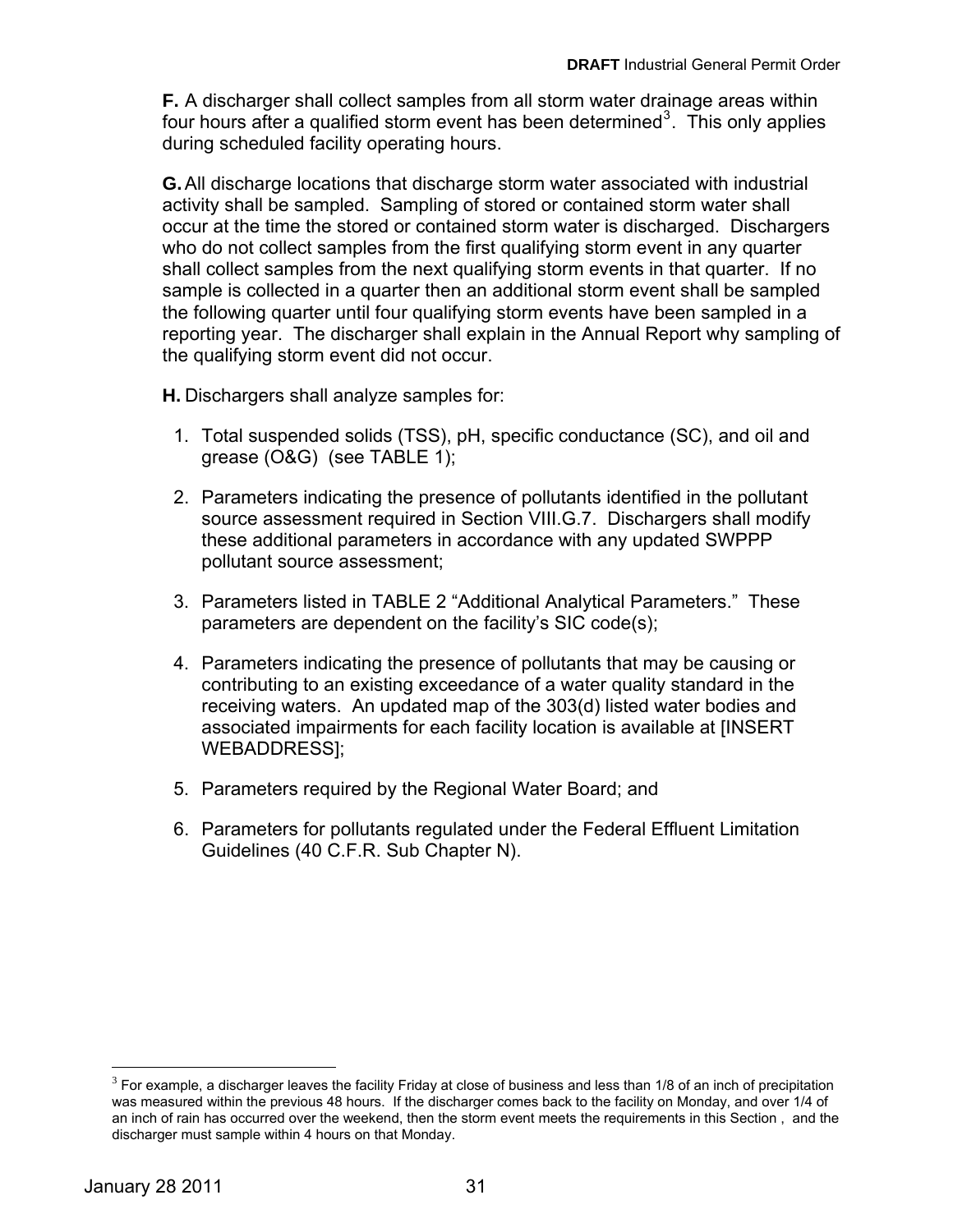<span id="page-33-1"></span>

| Parameter    | <b>Units</b> | <b>Numeric</b>      | Lab Method        | Detection |
|--------------|--------------|---------------------|-------------------|-----------|
|              |              | <b>Action Level</b> |                   | Limit     |
| pH           | pH           | $6.0 - 9.0$         | Field Test with   |           |
|              | units        |                     | Calibrated        |           |
|              |              |                     | Portable          |           |
|              |              |                     | Instrument        |           |
| Total        | mg/L         | 100                 | EPA 160.2         | 1.0       |
| Suspended    |              |                     |                   |           |
| Solids (TSS) |              |                     | SM2540-D          |           |
| Electrical   | mg/L         | 200                 | Field Test with   | 1.0       |
| Conductivity |              |                     | <b>Calibrated</b> |           |
| (EC)         |              |                     | Portable          |           |
|              |              |                     | Instrument        |           |
| Oil and      | mg/L         | 15                  | EPA 413.2         | 1.0       |
| Grease (O&G) |              |                     |                   |           |
|              |              |                     | EPA 1664          |           |

| <b>TABLE 1:</b> Test Methods, Detection Limits, and Reporting Units Basic Parameters |  |  |  |  |
|--------------------------------------------------------------------------------------|--|--|--|--|
|--------------------------------------------------------------------------------------|--|--|--|--|

**I.** Dischargers shall select analytical test methods from the list provided in Table

4 - Parameter NAL Values, Test Methods, Detection Limits, and Reporting Units. Dischargers shall contact the Regional Water Board to determine appropriate analytical methods for parameters not listed on Table 4 and for parameters required pursuant to Subsection F.5.

**J.** All storm water sample collection, preservation, and handling shall be conducted in accordance with Attachment D, Storm Water Sample Collection and Handling Instructions.

**K.** Field measurements for pH and TSS shall be performed on each sample collected using a calibrated portable instrument. Dischargers are not allowed to combine samples from different drainage areas prior to field measurements.

### <span id="page-33-0"></span>**XI. SAMPLING ANALYSIS AND REPORTING**

The discharger shall electronically report through SMARTS all analytical results within 30 days of obtaining the results. When dischargers are required to report multiple analytical results (applies to facilities with multiple discharge locations), SMARTS will calculate the daily average (DA) for each constituent reported and will determine if any one or more of the NAL Corrective Action Triggers have been met as defined in Section XVII.E. The DA is the sum of the analytical results reported for each constituent divided by the number of reported results.

Specifically, the discharger shall electronically submit the following:

- 1. The individual field results for pH and Specific Conductance, and;
- 2. Analytical results from the laboratory for all individual or qualified combined sample results, and;
- 3. The hardness value of the receiving water(s) as required for dischargers subject to Section XV.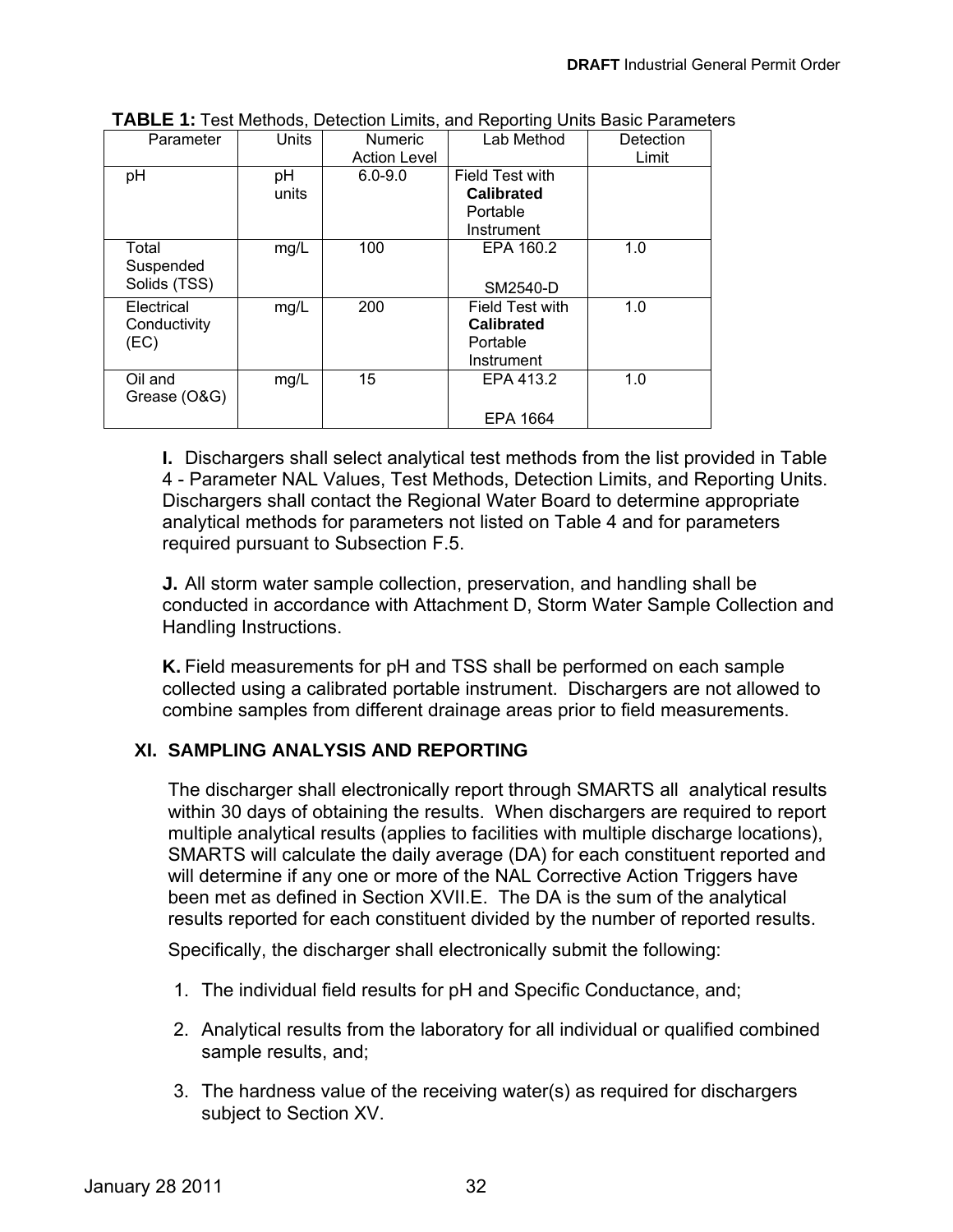<span id="page-34-0"></span>

| <b>SIC</b> | <b>SIC Description</b>                                      | <b>Parameters</b>            |
|------------|-------------------------------------------------------------|------------------------------|
| 102X       | <b>Copper Ores</b>                                          | COD;N+N                      |
| 12XX       | <b>Coal Mines</b>                                           | Al :Fe                       |
| 144X       | Sand & Gravel                                               | $N+N$                        |
| 207X       | Fats & Oils                                                 | BOD;COD;N+N                  |
| 2421       | Sawmills & Planning Mills                                   | COD;Zn                       |
| 2426       | <b>Hardwood Dimension</b>                                   | COD                          |
| 2429       | <b>Special Product Sawmills</b>                             | COD                          |
| 243X       | Millwork, Veneer, Plywood                                   | COD                          |
| 244X       | <b>Wood Containers</b>                                      | $\overline{COD}$             |
| 245X       | Wood Buildings & Mobile                                     | COD                          |
|            | Homes                                                       |                              |
| 2491       | <b>Wood Preserving</b>                                      | As;Cu                        |
| 2493       | <b>Reconstituted Wood Products</b>                          | $\overline{COD}$             |
| 263X       | Paperboard Mills                                            | $\overline{COD}$             |
| 281X       | Industrial Inorganic Chemicals                              | Al;Fe;N+N                    |
| 282X       | Plastic Materials, Synthetics                               | Zn                           |
| 284X       | Soaps, Detergents, Cosmetics                                | N+N; Zn                      |
| 287X       | Fertilizers; Pesticides, etc.                               | Fe ;N+N ;Pb ;Zn ;P           |
| 301X       | <b>Tires. Inner Tubes</b>                                   | Zn                           |
| 302X       | Rubber and Plastic Footwear                                 | Zn                           |
| 305X       | Rubber & Plastic Sealers &<br>Hoses                         | Zn                           |
| 306X       | Misc. Fabricated Rubber<br>Products                         | Zn                           |
| 325X       | <b>Structural Clay Products</b>                             | Al                           |
| 326X       | Pottery & Related Products                                  | AI                           |
| 3297       | Non-Clay Refractories                                       | AI                           |
| 327X       | Concrete, Gypsum, Plaster<br>Products (Except 3274)         | Fe                           |
| 3295       | Minerals & Earths                                           | Fe                           |
| 331X       | Steel Works, Blast Furnaces,<br>Rolling & Finishing Mills   | $\overline{AI;Zn}$           |
| 332X       | Iron & Steel Foundries                                      | Al;Cu;Fe;Zn                  |
| 335X       | Metal Rolling, Drawing,<br>Extruding                        | Cu;Zn                        |
| 336X       | Nonferrous Foundries<br>(Castings)                          | Cu;Zn                        |
| 34XX       | <b>Fabricated Metal Products</b><br>(Except 3479)           | Zn;N+N;Fe;Al                 |
| 3479       | Coating & Engraving                                         | Zn;N+N                       |
| 4953       | <b>Hazardous Waste Facilities</b>                           | NH3;Mg;COD;As;CN;Pb;HG;Se;Ag |
| 44XX       | Water Transportation                                        | Al;Fe;Pb;Zn                  |
| 45XX       | <b>Air Transportation Facilities</b>                        | BOD;COD;NH3                  |
| 4911       | <b>Steam Electric Power</b><br><b>Generating Facilities</b> | Fe                           |
| 4953       | Landfills & Land Application<br>Facilities                  | Fe                           |
| 5015       | <b>Dismantling or Wrecking</b><br>Yards                     | Fe;Pb;Al                     |
| 5093       | <b>Scrap and Waste Materials</b>                            | Fe;Pb;Al;uZn;COD             |

# **TABLE 2:** Additional Analytical Parameters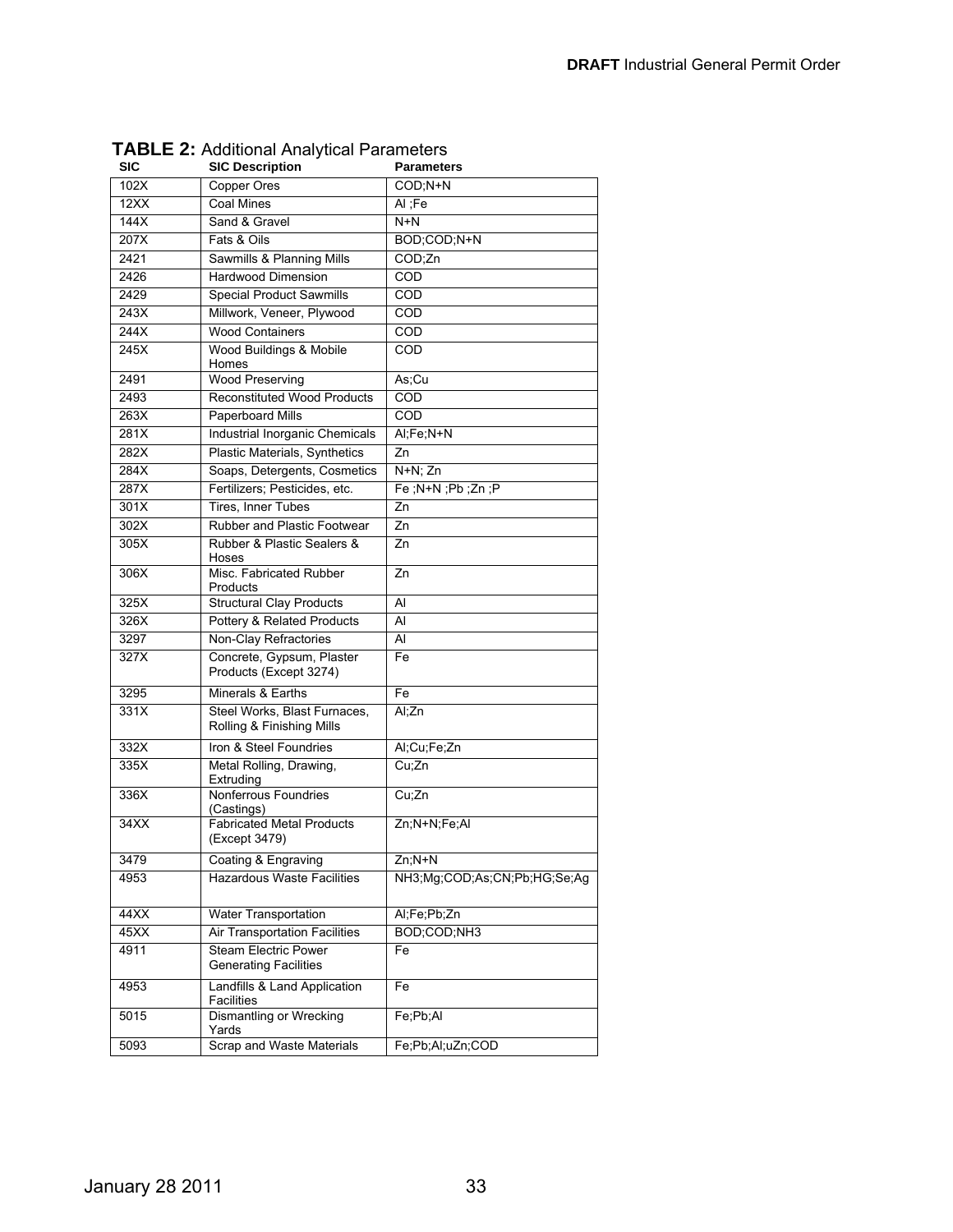| <b>TABLE 3: Parameter Descriptions</b> |  |
|----------------------------------------|--|
|----------------------------------------|--|

<span id="page-35-0"></span>

| $Aq - Silver$                          | $Ma - Maq$                          |
|----------------------------------------|-------------------------------------|
| $AI - Aluminum$                        | N+N - Nitrite & Nitrite Nitrogen    |
| $As - Arsenic$                         | $NH - Ammonia$                      |
| <b>BOD</b> - Biochemical Oxygen Demand | <b>NI</b> - Nickel                  |
| Cd - Cadmium                           | $P - Phosphorus$                    |
| $CN - C$ yanide                        | $Se - Selenium$                     |
| COD - Chemical Oxygen Demand           | <b>TSS</b> - Total Suspended Solids |
| $Cu - Cooper$                          | $Zn - Zinc$                         |
| $Fe - Iron$                            | Pb - Lead                           |
| $Hg -$ Mercury                         |                                     |

### <span id="page-35-1"></span>**TABLE 4:** Parameter NAL Values, Test Methods, Detection Limits, and Reporting Units

| <b>PARAMETER</b>                  | <b>TEST METHOD</b>                                                         | <b>DETECTION</b><br>LIMIT | <b>REPORTIN</b><br><b>G UNITS</b> | <b>USEPA NAL</b><br><b>VALUE</b> |
|-----------------------------------|----------------------------------------------------------------------------|---------------------------|-----------------------------------|----------------------------------|
| pH*                               | EPA 9040 and/or Field Test with Calibrated Paper<br>or Portable Instrument |                           | pH units                          | $6.0 - 9.0$                      |
| Suspended Solids (TSS)*,<br>Total | EPA 160.2 SM2540-D                                                         | $\mathbf{1}$              | mg/L                              | 100                              |
| Specific Conductance (S/C)*       | EPA 120.1/ SM 2510-B or Field Test with Portable<br>Instrument             | $\mathbf{1}$              | umhos/cm                          | 200                              |
| Oil & Grease (TOG)*, Total        | EPA 413.2 or EPA 1664                                                      | $\mathbf{1}$              | mg/L                              | 15                               |
| Organic Carbon(TOC), Total        | <b>SM 5310C</b>                                                            | 0.01                      | mg/L                              | 110                              |
| Zinc, Total (H)                   | EPA 200.8                                                                  | 0.0005                    | mg/L                              | $0.26**$                         |
| Copper, Total (H)                 | EPA 200.8                                                                  | 0.0005                    | mg/L                              | $0.0332**$                       |
| Lead, Total (H)                   | EPA 200.8                                                                  | 0.0005                    | mg/L                              | $0.262**$                        |
| Chemical Oxygen Demand            | <b>SM 5220C</b>                                                            | $\mathbf{1}$              | mg/L                              | 120                              |
| Aluminum, Total (pH 6.5-9.0)      | EPA 200.8                                                                  | 0.0005                    | mq/L                              | 0.75                             |
| Iron, Total                       | EPA200.8                                                                   | 0.005                     | mg/L                              | $\mathbf{1}$                     |
| Nitrate + Nitrite Nitrogen        | SM 4500-NO3-E                                                              | 0.01                      | mg/L as<br>N                      | 0.68                             |
| <b>Total Phosphorus</b>           | SM 4500-P B+E                                                              | 0.05                      | mg/L as<br>P                      | $\overline{2}$                   |
| Ammonia                           | SM 4500-NH3 B+ C or E                                                      | 0.1                       | mg/L                              | 19                               |
| Magnesium, total                  | EPA 200.8                                                                  | 0.0005                    | mg/L                              | 0.0636                           |
| Arsenic, Total (c)                | EPA 200.8                                                                  | 0.0005                    | mq/L                              | 0.16854                          |
| Cadmium, Total (H)                | EPA 200.8                                                                  | 0.0002                    | mg/L                              | $0.0053**$                       |
| Nickel, Total (H)                 | EPA 200.8                                                                  | 0.0005                    | mg/l                              | $1.02**$                         |
| Mercury, Total                    | EPA 245.1                                                                  | 0.0001                    | mg/L                              | 0.0024                           |
| Selenium, Total                   | EPA 200.8                                                                  | 0.0005                    | mg/L                              | 0.2385                           |
| Silver, Total (H)                 | EPA 200.8                                                                  | 0.0002                    | mg/L                              | $0.0183**$                       |
| Biochemical Oxygen Demand         | <b>SM 5210B</b>                                                            | 3                         | mg/L                              | 30                               |

SM – Standard Methods for the Examination of Water and Wastewater,  $18<sup>th</sup>$  edition

EPA – EPA test methods

\* Minimum parameters required by this General Permit

1 Test methods with lower detection limits may be necessary when discharging to impaired water

bodies.

\*\*For dischargers subject to Section XV, the NAL is adjusted for hardness in the receiving water, See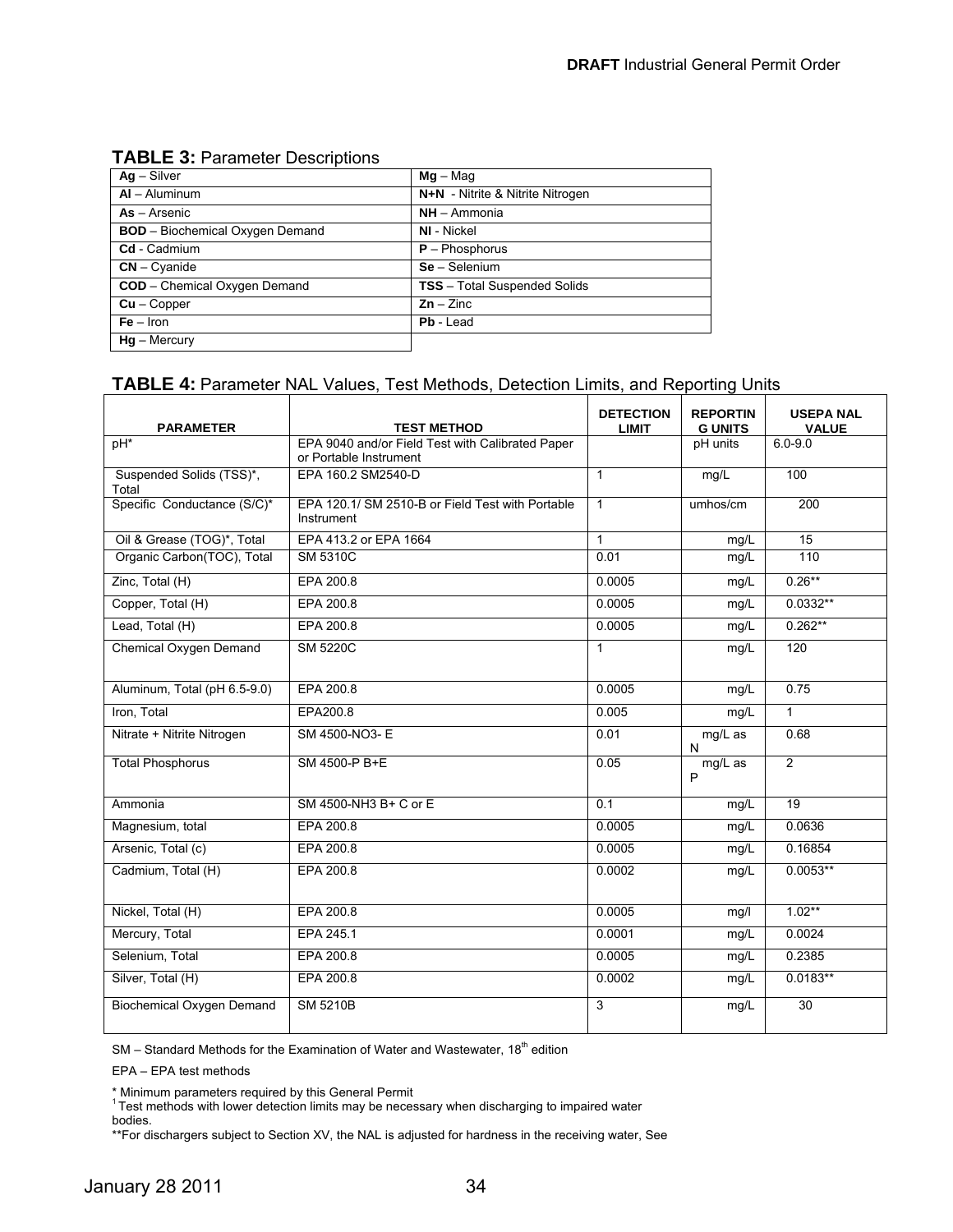#### <span id="page-36-0"></span>**XII. MONITORING METHODS AND EXCEPTIONS**

#### **A. Sample Storm Water Discharge Locations**

- 1. Dischargers shall visually observe and collect samples of storm water discharges from all drainage areas associated with industrial activity. The storm water discharge collected and observed shall be representative of the storm water discharge in each drainage area.
- 2. Dischargers shall identify alternate visual monitoring and sample collection locations if the facility's drainage areas are affected by storm water run-on from surrounding areas. The storm water discharge collected and observed shall be representative of the facility's storm water discharge in each drainage area.
- 3. If visual monitoring and sample collection locations are difficult to observe or sample (e.g., sheet flow, and submerged discharge outlets), dischargers may identify other alternative locations representative of the facility's storm water discharges.
- 4. Dischargers shall collect samples from all drainage areas.

#### **B. Qualified Combined Samples**

Dischargers may combine samples from as many as four drainage areas if the QSD has certified that the industrial activities within each drainage area and each drainage area's physical characteristics (grade, surface materials, etc.) are substantially similar. Samples shall be combined by the laboratory and not by the discharger

#### **C. Monitoring Methods**

- 1. The discharger shall prepare a Monitoring Implementation Plan (MIP) that includes a description of the following items:
	- a. Visual monitoring locations, visual monitoring procedures, and visual monitoring follow-up and tracking procedures.
	- b. Sampling locations, and sample collection and handling procedures. This shall include detailed procedures for sample collection, storage, preservation, and shipping to the testing lab to assure that consistent quality control and quality assurance is maintained. Dischargers shall attach to the MIP an example Chain of Custody form used when handling and shipping samples.
	- c. Identification of the analytical methods and related method detection limits (if applicable) for each parameter required in Section X.H and X.I.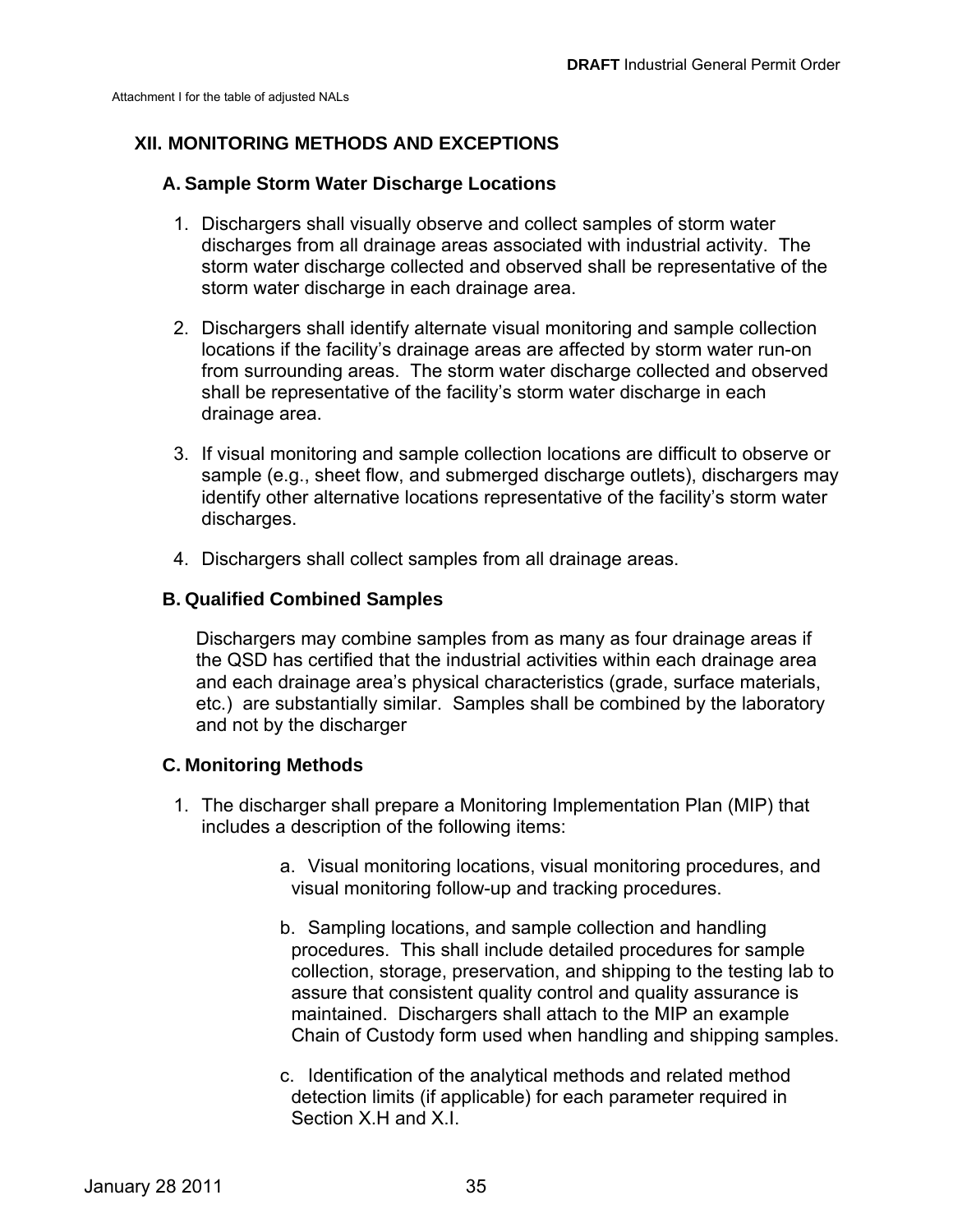### **D. Visual Monitoring and Sample Collection Exceptions**

- 1. Dischargers are not required to collect samples or conduct visual monitoring under the following conditions:
	- a. During dangerous weather conditions such as flooding and electrical storms;
	- b. Outside of scheduled operating hours
- 2. Dischargers that do not collect the required samples or conduct visual monitorings during any quarter due to these exceptions shall include an explanation in the Annual Report why the sampling or visual monitoring was not conducted. .

#### <span id="page-37-0"></span>**XIII. ADDITIONAL SAMPLING REQUIREMENTS FOR FACILITIES WITH SIGNIFICANT LAND DISTURBANCES**

### **A. This Subsection is Applicable to the Following Facilities:**

1. Standard Industrial Classification Major Group 14. Mining and Quarrying of Nonmetallic Minerals, Except Fuels. This includes SIC codes:

1411, 1422, 1423, 1429, 1442, 1446, 1455, 1459, 1474, 1475, 1479, 1481, and 1499

2. Standard Industrial Classification Major Group 10. Metal Mining. This includes SIC codes:

1021, 1031, 1041, 1061, 1001, 1094, and 1099

- 3. Landfills, Land Application Sites, and Open Dumps, SIC code 4953.
- 4. Other facilities that the Regional Water Boards have determined to conduct industrial activities that result in significant land disturbances.

### **B. Additional Daily Sampling Requirements**

Dischargers subject to this section shall, in addition to the sampling conducted on the first day of a qualifying storm event, collect and analyze samples from all drainage areas subject to land disturbance for each additional day of the storm event. Sampling shall be implemented in accordance with Attachment D Storm Water Sample Collection and Handling Instructions.

### **C. Exemptions**

Dischargers with facilities described in XIII.A.1-4 above, which do not have significant land disturbances, can obtain exemption to the additional daily sampling requirements. Such dischargers shall submit electronically via SMARTS an Additional Sampling Exemption Request (ASER) certified by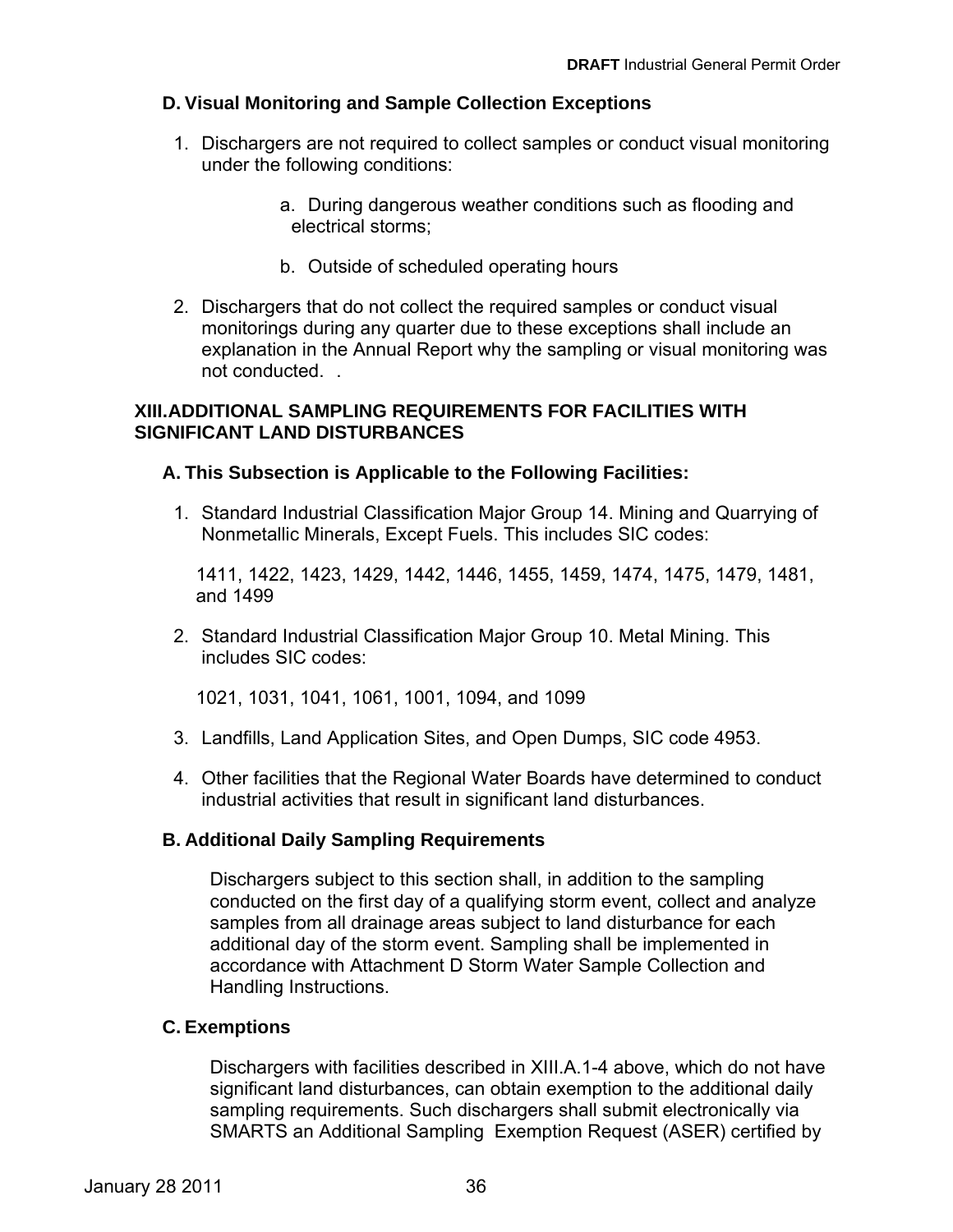both the discharger and the QSD, that describes the industrial activities at the facility and demonstrates that the facility operations do not result in significant land disturbances. Regional Boards may approve or reject an ASER and may request additional supporting documentation.

#### <span id="page-38-0"></span>**XIV. FACILITIES SUBJECT TO FEDERAL STORM WATER EFFLUENT LIMITATION GUIDELINES**

Dischargers with facilities subject to federal storm water effluent limitation guidelines, in addition to the requirements in Section IX and X, shall:

**A.** Collect and analyze samples quarterly from qualifying storm events for any pollutant specified in the appropriate category of 40 C.F.R. Subchapter N;

**B.** Estimate or calculate the volume of storm water discharges from each drainage area;

**C.** Estimate or calculate the mass of each regulated pollutant as defined in the appropriate category of 40 C.F.R. Subchapter N; and

**D.** Identify the individual(s) performing the estimates or calculations in accordance with subsections B and C above.

### <span id="page-38-1"></span>**XV. Adjustment of NALs/NELs for Hardness Dependent Metals**

### **A. This Subsection Applies to the Following Dischargers:**

- 1. Dischargers that operates facilities with direct discharges into Waters of the U.S. that analyze for one or more of the six hardness dependent metals (Cadmium, Copper, Lead, Nickel, Silver, and Zinc), or;
- 2. Dischargers that operate facilities that indirectly discharge to Waters of the U.S. impaired for metals and that are required by the Regional Boards to comply with adjusted NAL/NEL values for one or more hardness dependent metals.

# **B. Dischargers Subject to This Subsection Shall:**

- 1. Determine receiving water hardness in accordance with Attachment I, and;
- 2. Report receiving water hardness along with the analytical results in SMARTS for the required qualifying storm events and;
- 3. Design and implement additional BMPs to further reduce pollutants in storm water discharges to satisfy the adjusted NAL/NEL values. The adjusted NAL/NEL values table is located in Attachment I.

# <span id="page-38-2"></span>**XVI. SAMPLING AND ANALYSIS REDUCTION**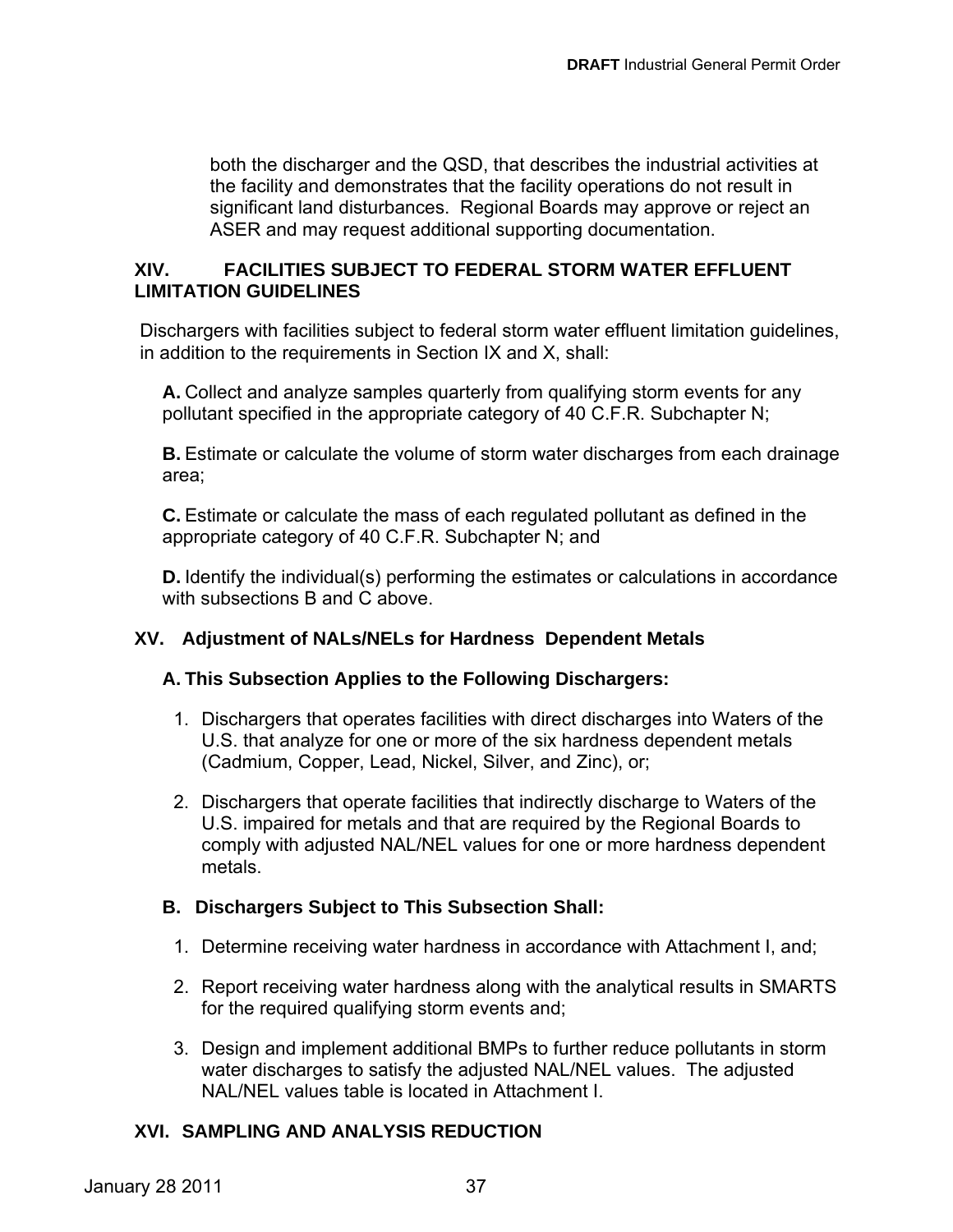**A.** Other than dischargers subject to Level 3 corrective actions, any discharger is eligible to request a sampling reduction in accordance with the following requirements:

- 1. The discharger must have sampled ten consecutive quarters in which qualifying storm events occurred;
- 2. Sampling results from the ten storm events sampled did not meet any of the NAL Corrective Action Triggers in Section XVII.E, and;

**B.** The discharger has been in full compliance (sampled the first qualifying storm event of each quarter, submitted annual reports by the deadlines, updated the SWPPP and submitted it electronically, etc.) with all other requirements of this General Permit during the same ten consecutive quarters in which samples were collected from qualifying storm events.

**C.** Dischargers who seek reduced sampling and satisfy the previous requirements shall electronically submit a Sampling Frequency Reduction Request (SFR) into SMARTS. The SFR shall be certified by both the discharger and QSD and shall include documentation that the above conditions have been satisfied.

**D.** Upon approval by the Regional Water Board, the discharger shall obtain samples from the first qualifying storm event occurring on or after October 1 of the next reporting year. Regional Boards may reject SFRs and may request additional supporting documentation.

### <span id="page-39-0"></span>**XVII. CORRECTIVE ACTIONS**

#### **A. The list of the NALs for this General Permit is located in Table 4**

#### **B. Level 1 - Operational Source Control Corrective Actions**

Upon the first occurrence that sampling results meet any one of the three NAL corrective action triggers set forth below in Section XVII.E, the discharger shall do the following:

- 1. Evaluate areas of the facility to identify where additional operational source control BMPs and/or SWPPP implementation measures are necessary to prevent or reduce pollutants in storm water discharges in compliance with BAT/BCT;
- 2. Based upon the above facility evaluation, certify one of the following:
	- a. Pollutant source(s) associated with industrial activity have been identified and additional operational source control BMPs and/or SWPPP implementation measures have been included in the SWPPP in compliance with BAT/BCT. The certification shall include a description of the pollutant source(s) causing the exceedance, a summary of the existing BMPs associated with the pollutant source(s), and a detailed description of the additional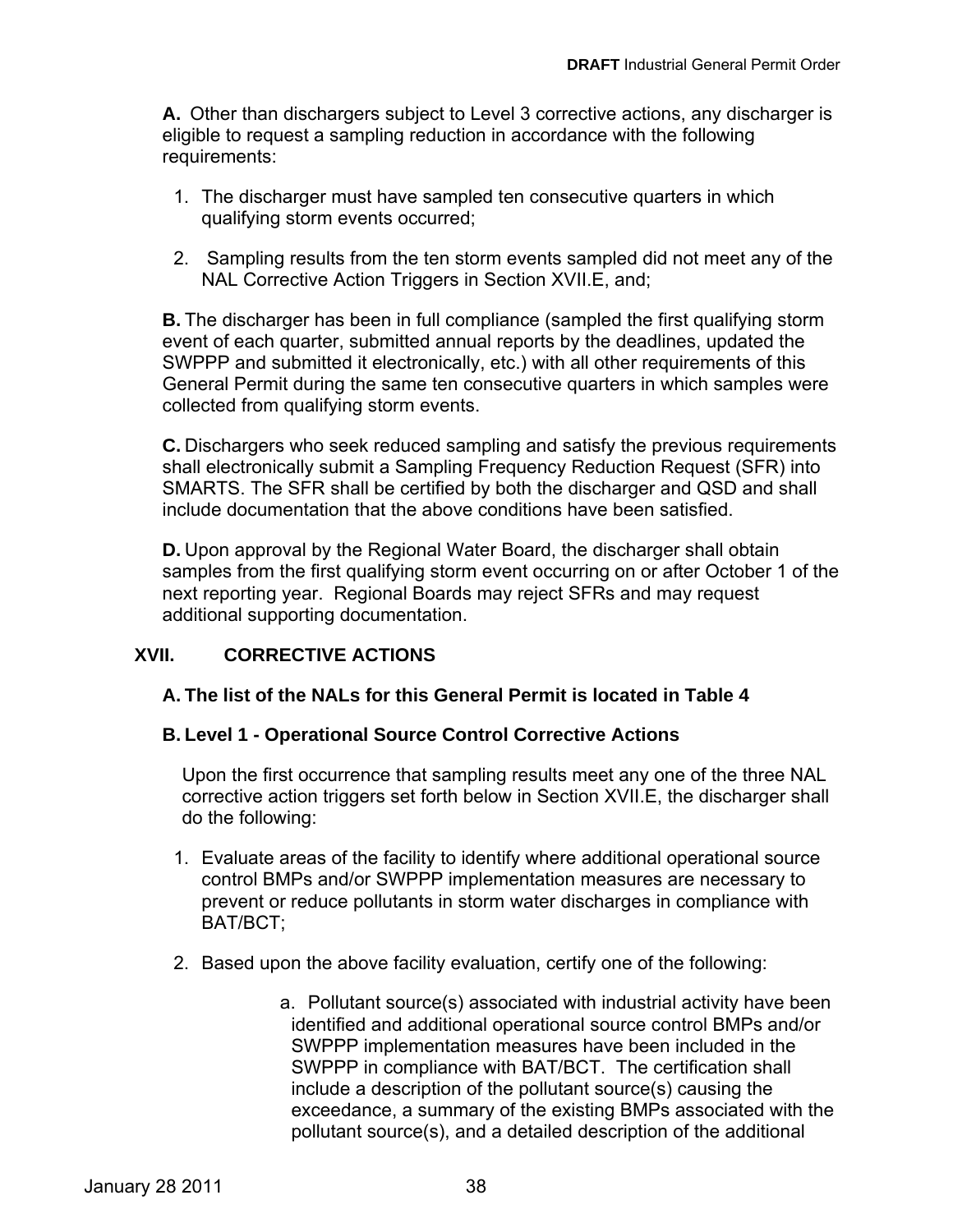BMPs and SWPPP implementation measures necessary to comply with BAT/BCT; or

- b. Pollutant source(s) associated with industrial activity have been identified but no additional operational source control BMPs or SWPPP implementation measures are required to reduce or prevent pollutants in storm water discharges in compliance with BAT/BCT. The certification shall include a description of the pollutant sources and a summary of the existing BMPs, and a discussion of possible structural and treatment controls that may be effective in reducing pollutant concentrations before NAL trigger occurs; or
- c. Pollutant source(s)causing the exceedance of the NAL are not related to the facility's industrial activities and no additional BMPs or SWPPP implementation measures are required to reduce or prevent pollutants in storm water discharges in compliance with BAT/BCT. The certification shall describe the non-industrial related source(s).
- 3. Implement additional BMPs and SWPPP implementation measures when required pursuant to Section XVII.A.1 and revise the SWPPP, as soon as practicable but no later than October 1 of the following reporting year.
- 4. Prepare, and upload into SMARTS no later than the Annual Report due date, a "Level 1 NAL Exceedance Evaluation Report," which includes the following items for each constituent exceeding an NAL at least once during the reporting year:
	- a. A summary of the facility evaluation required in Section XVII.A.1
	- b. The certification required in Section XVII.A.2.
	- c. A description and implementation schedule for additional BMPs and SWPPP revisions that have not been implemented as of the submittal date of the Level 1 NAL Exceedance Evaluation Report.
- 5. If the Regional Water Board provides written comments on the Level 1 NAL Exceedance Evaluation Report, the discharger shall, within 30 days of receipt of the Regional Water Board's comments, revise the NAL Exceedance Evaluation Report, SWPPP, and/or monitoring program to address the comments.
- 6. No later than 90 days after receiving comments from the Regional Water Board or October 1 of the next reporting period (whichever is later), dischargers shall implement additional BMPs and SWPPP implementation measures, and revise the SWPPP in response to the Regional Water Board comments.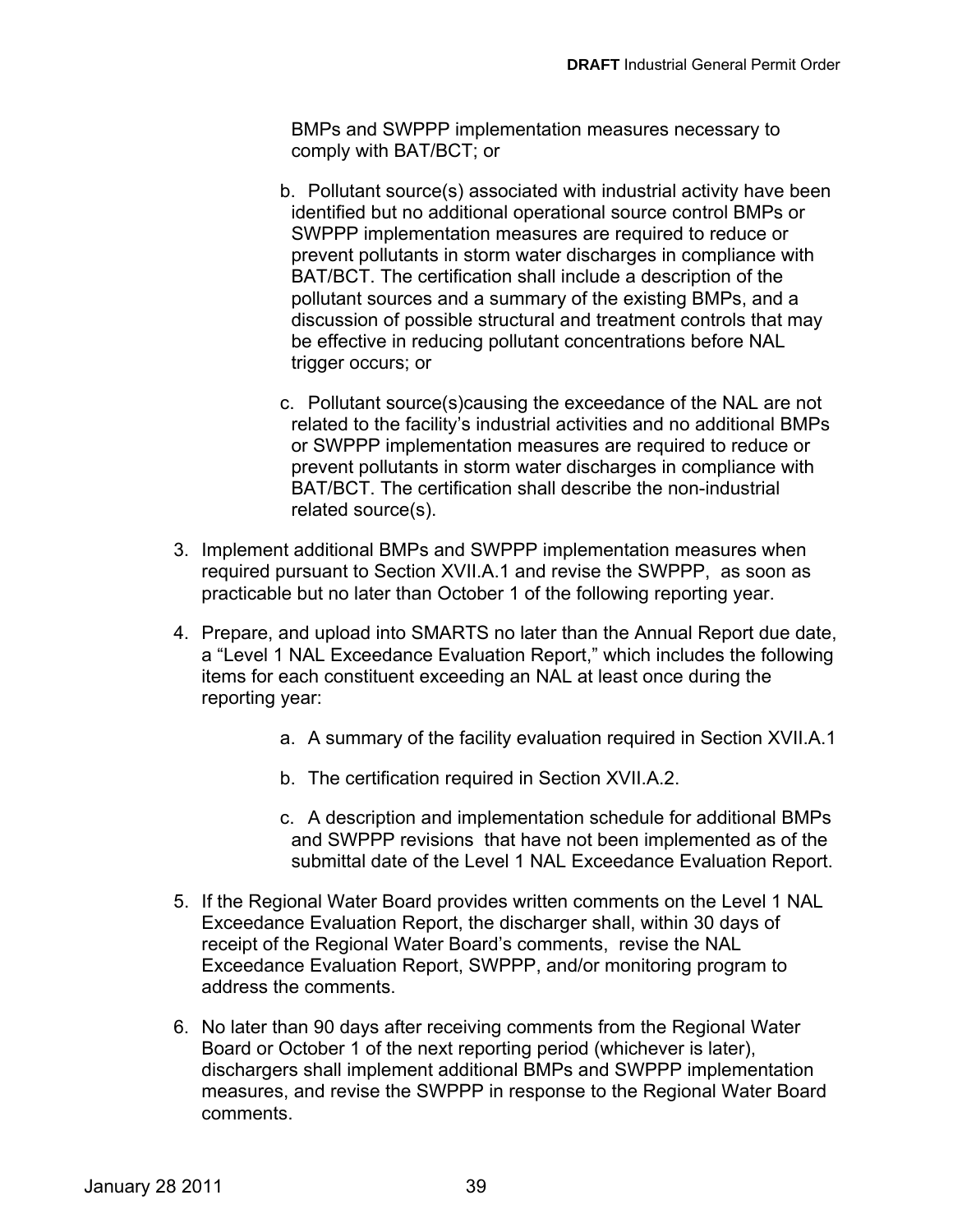7. Nothing in this section shall prevent the appropriate Regional Water Board from enforcing any provisions of this General Permit while dischargers comply with the above requirements.

#### **C. Level 2 Structural and/or Treatment Corrective Actions**

If in any subsequent reporting year the sampling results meet an NAL corrective action trigger, the discharger shall:

- 1. If the NAL corrective action trigger is for a constituent that had not been included in a previous Level 1 NAL Exceedance Evaluation Report, the discharger shall repeat steps 1 through 6.
- 2. If the NAL corrective action trigger is for one or more of the constituents previously addressed in a Level 1 NAL Exceedance Evaluation Report, the discharger shall employ a to evaluate and select additional structural source control BMPs and/or treatment BMPs with the goal of achieving the applicable NAL value(s) in future discharges. Treatment BMPs shall be designed for a 10-year 24-hour storm event.
- 3. Implement additional structural source control BMPs and/or treatment BMPs and revise the SWPPP, as soon as practicable, but no later than October 1 of the following reporting year.
- 4. Starting October 1 of the following compliance year, the discharger shall sample the first two qualifying storm events per quarter.
- 5. Prepare, and upload into SMARTS no later than the Annual Report due date, a "Level 2 NAL Exceedance Evaluation Report," which includes the following items:
- 6. A description of the additional structural and/or treatment BMPs necessary to reducing pollutants in storm water discharge so that no additional NAL corrective action triggers will be met.
- 7. A schedule for completing required structural and/or treatment BMPs If prior to October 1 of the following reporting year.
- 8. Dischargers that need additional time beyond October 1 to construct BMPs may electronically submit to SMARTS by October 1 a BMP Implementation Extension Request (BIER) The BIER shall include:
	- a. Reasons why additional time is needed;
	- b. A description of the BMPs subject to the BIER,
	- c. Schedule for implementing the proposed BMPs, and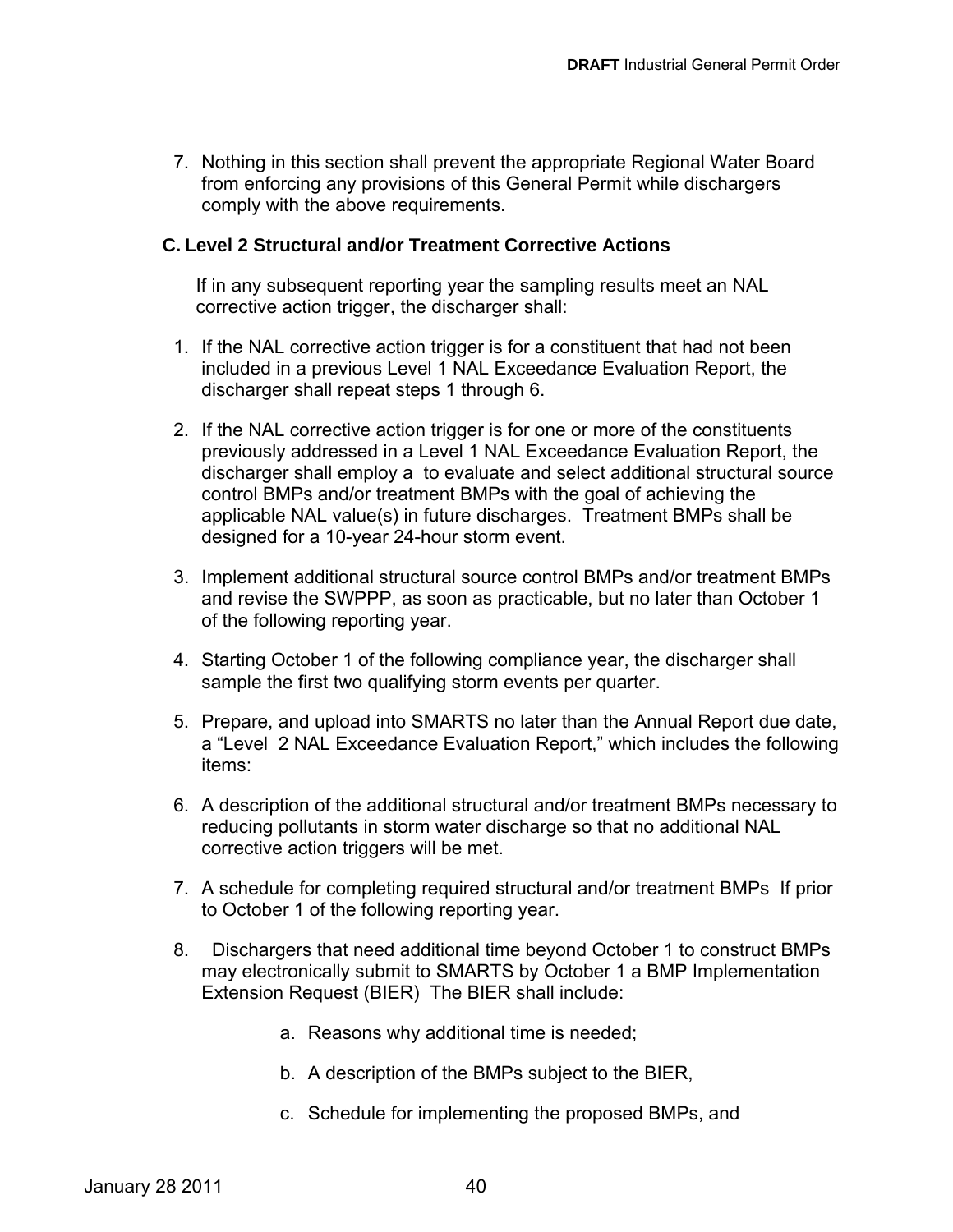d. A description of additional operational source controls and/or temporary treatment/ structural controls that will be implemented while permanent BMPs are being constructed.

All submitted reports described in this subsection must be certified by a California registered professional civil engineer.

- 9. Regional Boards may approve or deny BIER requests or require additional justification or schedule revisions.
- 10. Additional NAL corrective action trigger that are met before completion of the treatment/structural control BMPs will not subject the discharger to Level 3 corrective actions.
- 11. All treatment control BMPs must be designed for a 10 year, 24-hour storm event.

#### **D. Level 3 Imposition of Numeric Effluent Limits**

If in any subsequent reporting year the sampling results meet an NAL corrective action trigger for the same constituents subject to the Level 2 corrective actions, the discharger shall:

- 1. The applicable NAL(s) will become an NEL(s), Effective October 1 of the following compliance year
- 2. NELs do not apply if the industrial facility receives run-on or atmospheric deposition from a forest fire or any other natural disaster.
- 3. Starting October 1 of the following compliance year, the discharger shall sample every qualifying storm event.
- 4. Dischargers subject to the imposition of an NEL(S) may electronically submit to SMARTS a Suspension of Numeric Effluent Limitations (SNEL) request. The SNEL request shall include the following:
- 5. Documentation that the discharge either (1) not discharging to an impaired receiving water, (2) discharging to an impaired receiving water but is in compliance with a Regional Board imposed TMDL or waste load allocation, or (3) is not discharging to an impaired water body and will not cause or contribute to an exceeedance of a water quality standard.
- 6. Documentation that the discharger has fully complied with the Level 1 and 2 corrective action requirements and is implementing BMPs that are in compliance with BAT/BCT.
- 7. A description and cost analysis of the additional BMPs that would be required to reduce pollutant in storm water discharge to prevent additional corrective action triggers to be met.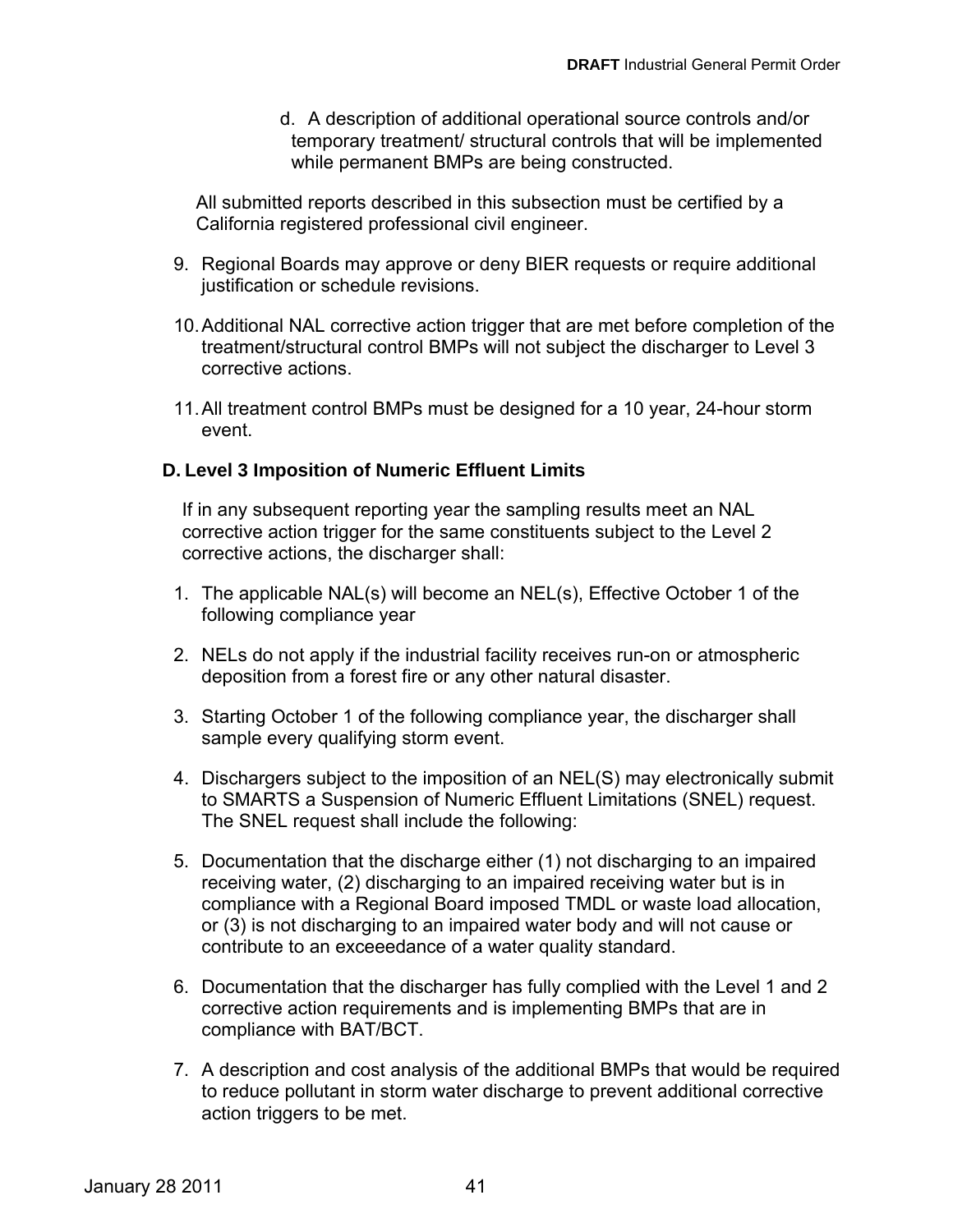8. A certification by a California registered professional civil engineer.

### **E. NAL Corrective Action Triggers**

- 1. The Triggers Are defined as follows:
	- a. The Daily Average (DA) for any one constituent exceed the NAL value for two or more storm events of a reporting year, or;
	- b. The DA for any two constituents exceed the NAL values for any single storm event within a reporting year, or;
	- c. The concentration for any one constituent exceeds 2.5 times the NAL value for any one individual or allowable combined sample (or is more than one pH unit outside the NAL pH range)
- 2. Upon determination by the dischargers or written notification by the Regional Water Board that storm water discharges and/or authorized non-storm water discharges contain pollutants that are in violation of Receiving Water Limitations III.2, dischargers shall implement corrective actions that include:
- 3. A facility evaluation to determine whether there are pollutant source(s) within the facility that are associated with industrial activity and whether BMPs described in the SWPPP have been properly implemented;
- 4. An assessment of the facility's SWPPP and implementation to determine whether additional BMPs or SWPPP implementation measures are necessary to prevent or reduce pollutants in storm water discharges to meet Receiving Water Limitations III.2; and
- 5. A certification by the discharger and QSD, based upon the facility evaluation and assessment required above, that either:
	- a. Additional BMPs and/or SWPPP implementation measures have been identified and included in the SWPPP to meet Receiving Water Limitations III.2, or;
	- b. No additional BMPs or SWPPP implementation measures are required to reduce or; prevent pollutants in storm water discharges to meet Receiving Water Limitations III.2, or;
	- c. There are no sources of the pollutants at the facility.
- 6. If a certification states that no additional BMPs or SWPPP implementation measures are required to reduce or prevent pollutants in storm water discharges to meet Receiving Water Limitations III.2, the certification must show why the exceedance occurred and why it will not occur again under similar circumstance.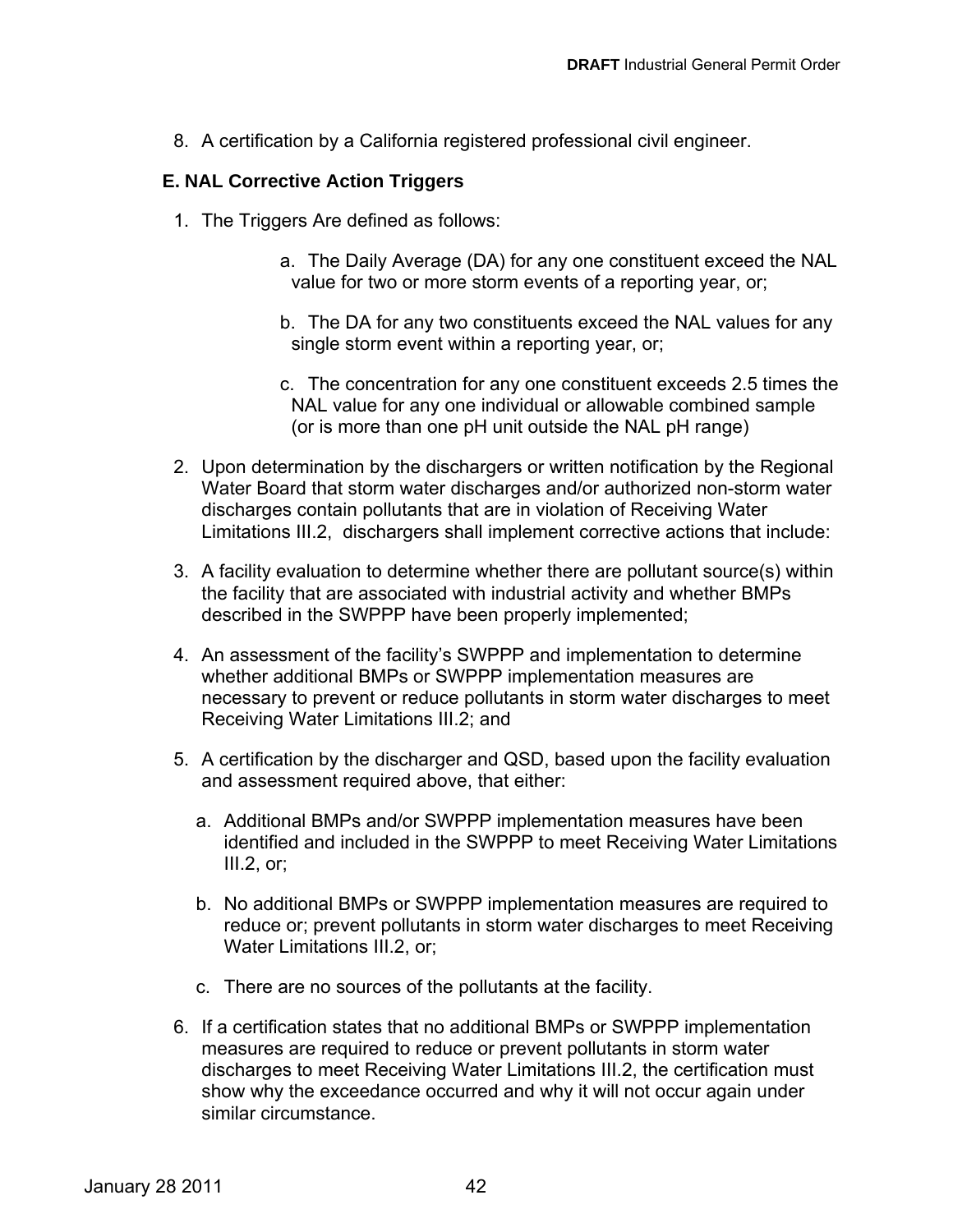- 7. Implement additional BMPs and corrective measures as soon as is practicable but, in any event, no later than the time limitations in paragraphs 8-9 below.
- 8. Prepare and submit a report into SMARTS, within 30 days, which describes the facility evaluation and the BMPs and corrective actions that are currently being implemented to assure compliance with Receiving Water Limitations III.2, and additional BMPs and corrective actions that will be implemented to assure compliance with Receiving Water Limitations III.2. An implementation schedule shall be provided for any additional BMPs or corrective actions not yet implemented as of the completion of the report. The implementation schedule shall not exceed 90 days from the date of the determination of the exceedance of Receiving Water Limitations III.2.
- 9. Submit into SMARTS any modifications to the report required by the Regional Water Board within 14 days of notification.
- 10. Within 14 days following approval of the report described above by the Regional Water Board, dischargers shall revise the SWPPP and monitoring program to incorporate the approved BMPs and corrective actions that have been and will be implemented, implementation schedule, and any additional monitoring required.
- 11. Nothing in this section shall prevent the appropriate Regional Water Board from enforcing any provisions of this General Permit while dischargers prepare and implement the above report.

# <span id="page-44-0"></span>**XVIII. INACTIVE MINING OPERATIONS**

Inactive mining operations are defined in Attachment A.3 of this General Permit. Where comprehensive facility compliance evaluations, non-storm water discharge visual monitoring, storm water discharge visual monitoring s, and storm water sampling are impracticable, dischargers of inactive mining operations may instead obtain certification once every three years by a California registered professional civil engineer that an SWPPP has been prepared for the facility and is being implemented in accordance with the requirements of this General Permit. The initial certification shall be uploaded into SMARTS as part of the PRD process, Subsequent certifications shall be uploaded into SMARTS within three years.

### <span id="page-44-1"></span>**XIX. RECORDS**

The discharger shall retain, for a period of at least five years, either a written or electronic copy of all storm water monitoring information, records, and reports (including the Annual Reports) required by this General Permit shall be retained.

# <span id="page-44-2"></span>**XX. ANNUAL REPORTING REQUIREMENTS**

**A.** Dischargers shall submit prepare and submit Annual Reports to the Regional Water Board no later than July 15 of each year. For reporting years 20XX-XX ,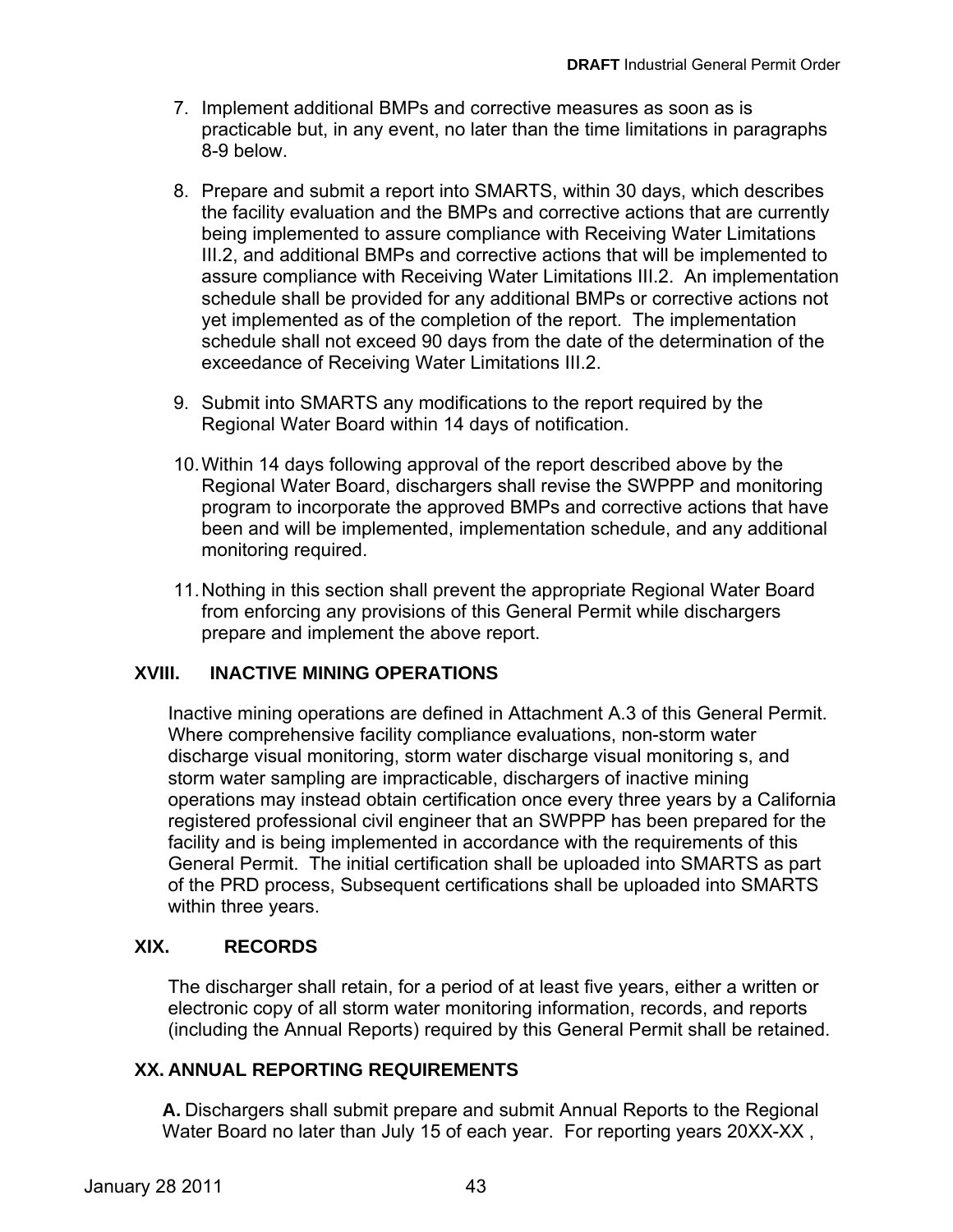dischargers shall submit either paper Annual Reports to the appropriate Regional Water Board with an original signature, or electronic Annual Reports using SMARTS. Paper annual reports must be postmarked by July 15. For the remaining reporting years of the General Permit starting in the 20XX-XX reporting year, dischargers shall electronically submit Annual Reports using SMARTS. Upon written request, dischargers shall provide copies of their Annual Reports to the local agency, State Water Board, or USEPA within ten working days after receiving the request. Each Annual Report shall be certified in accordance with Section XXVII.K.

**B.** Dischargers shall retain an electronic or paper copy of each Annual Report for a minimum of five years after the date the annual report is filed. Copies of the annual reports shall be available for review during scheduled facility operating hours.

**C.** The Annual Report shall include a summary and evaluation of all sampling and analysis results, original laboratory reports, the Annual Comprehensive Facility Compliance Evaluation Report required in VIII.I, a summary of all corrective actions taken during the compliance year, identification of any compliance activities or corrective actions that were not implemented, records specified in Sections XIX, and the analytical method, method reporting unit, and method detection limit of each analytical parameter. Analytical results that are less than the method detection limit shall be reported as "less than the method detection limit."

**D.** Upon written request by US EPA or a municipal agency in the discharger's jurisdiction, the discharger shall provide written or electronic copies of the Annual Reports within 10 working days from receipt of the request.

### <span id="page-45-0"></span>**XXI. CONDITIONAL EXCLUSION - NO EXPOSURE CERTIFICATION REQUIREMENTS**

Discharges composed entirely of storm water are not storm water discharges associated with industrial activity and are conditionally excluded from implementing BAT/BCT and complying with the SWPPP and monitoring requirements of this General Permit if the following conditions are met: (1) there is "no exposure" of industrial materials and activities to rain, snow, snowmelt, and/or runoff; (2) the discharger prepares and electronically submits an NEC pursuant to the instructions in Attachment C; and (3) the discharger satisfies all other requirements of this Section and Attachment C. Dischargers who do not satisfy all conditional exclusion requirements are required to file PRDs to obtain NPDES permit coverage for their stormwater discharges under this General Permit.

### **A. Definitions**

1. "No Exposure" means that all industrial materials and activities are protected by a storm-resistant shelter to prevent exposure to rain, snow, snowmelt, and/or runoff.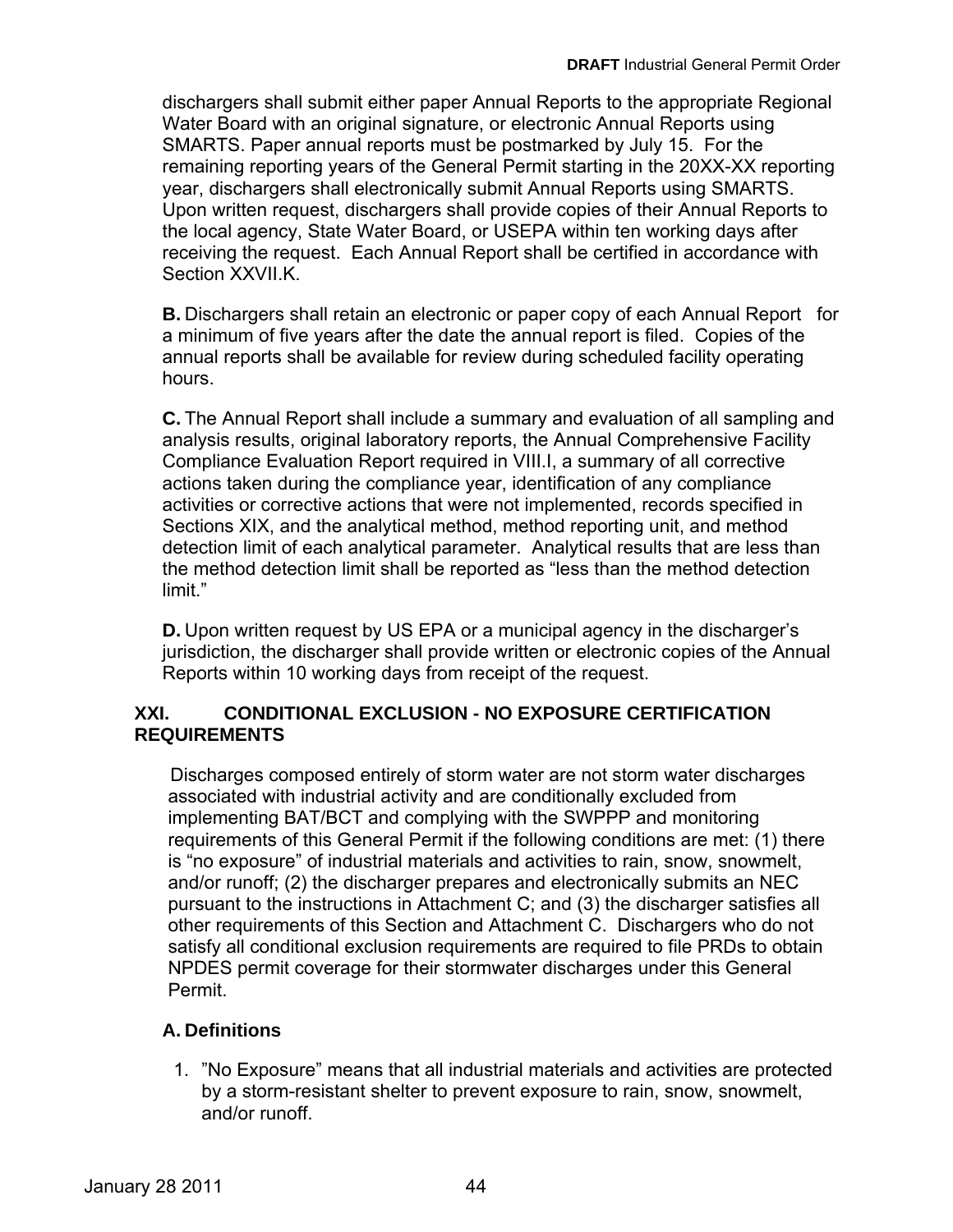- 2. "Industrial materials and activities" include, but are not limited to, material handling equipment or activities, industrial machinery, raw materials, intermediate products, by-products, final products, or waste products.
- 3. "Material handling activities" include the storage, loading and unloading, transportation, or conveyance of any raw material, intermediate product, final product, or waste product.
- 4. "Storm-resistant shelters" include completely roofed and walled buildings or structures. They also include structures with only a top cover supported by permanent supports but with no side coverings, provided material within the structure is not subject to wind dispersion (sawdust, powders, etc), track-out, and there is no storm water discharged from within the structure that has come into contact with any materials.

#### **B. Qualifications**

To Qualify for a No-Exposure Conditional Exclusion, dischargers shall do the following:

- 1. Provide a storm-resistant shelter to protect industrial materials and activities from exposure to rain, snow, snowmelt, and/or runoff.
- 2. Inspect and evaluate the facility annually to determine that storm water exposed to industrial materials or equipment was not and will not be discharged to waters of the United States. Evaluation records shall be maintained for five years.
- 3. Complete and submit an electronic NEC (Attachment C) certifying that there are no discharges of storm water contaminated by exposure to industrial materials and activities from areas of the facility subject to this General Permit. All new or renewed NECs shall pay an annual fee in accordance with Water Code Section 13260. NECs shall be prepared and submitted in accordance with the:
	- a. The Certification requirements in Section XXI.E.
	- b. NEC submittal schedule in Section XXI.F.
	- c. Instructions and guidance provided in Attachment C.

#### **C. Industrial materials and activities not requiring storm-resistant shelter**

To qualify for this exclusion, a storm-resistant shelter is not required for the following:

> a. Drums, barrels, tanks, and similar containers that are tightly sealed, provided those containers are not deteriorated, do not contain residual industrial materials on the outside surfaces, and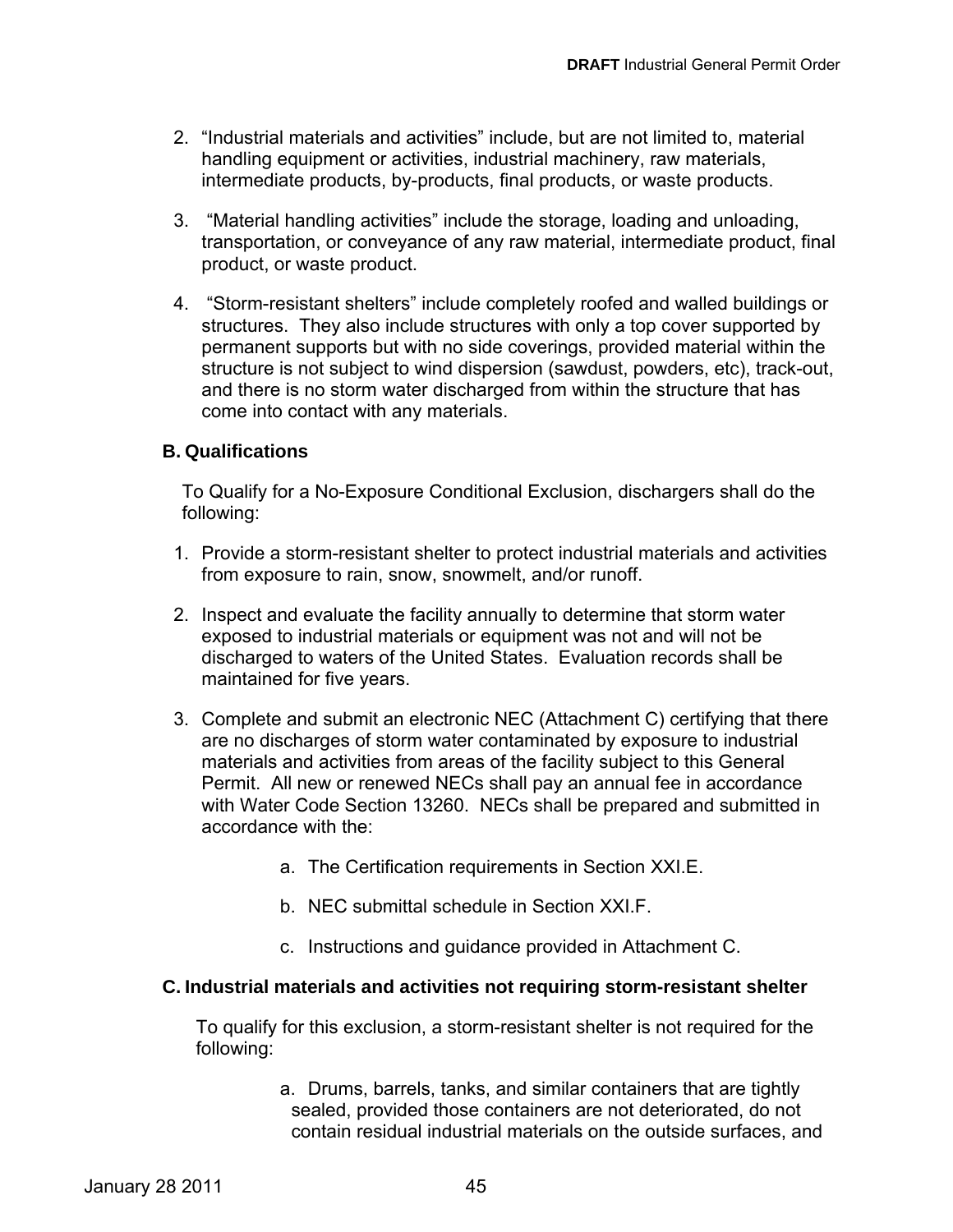do not leak ("Sealed" means banded or otherwise secured and without operational taps or valves);

- b. Adequately maintained vehicles used in material handling;
- c. Final products, other than products that would be mobilized in storm water discharge (e.g., rock salt);
- d. Any industrial activity and material that is protected by a temporary shelter for a period of not more than 90 days due to facility construction or remodeling; and
- e. Any industrial activity and material that is protected within a secondary containment structure that does not discharge storm water to waters of the United States.

### **D. Limitations**

- a. This conditional exclusion from the requirement for an NPDES permit is available on a facility-wide basis only, not for individual outfalls. If a facility has some discharges of storm water that would otherwise be "no exposure" discharges, dischargers may adjust SWPPP and Monitoring Program compliance activities accordingly.
- b. If circumstances change and industrial materials or activities become exposed to rain, snow, snowmelt, and/or runoff, the conditions for this exclusion no longer apply. In such cases, dischargers becomes subject to enforcement for discharging without a permit. Any conditionally exempt discharger who anticipates changes in circumstances should apply for and obtain permit authorization before anticipated exposure.
- c. The Regional Water Board may deny this exclusion and require NPDES permit coverage upon determining that:
	- i. The discharge is exposed to industrial activity or materials; or
	- ii. The discharge causes, has a reasonable potential to cause, or contributes to an exceedance of an applicable Water Quality Standards.

### **E. Certification**

Dischargers shall submit the following information in an NEC to justify a No Exposure Conditional Exclusion:

> a. The legal name, postal address, telephone number, and e-mail address of the discharger.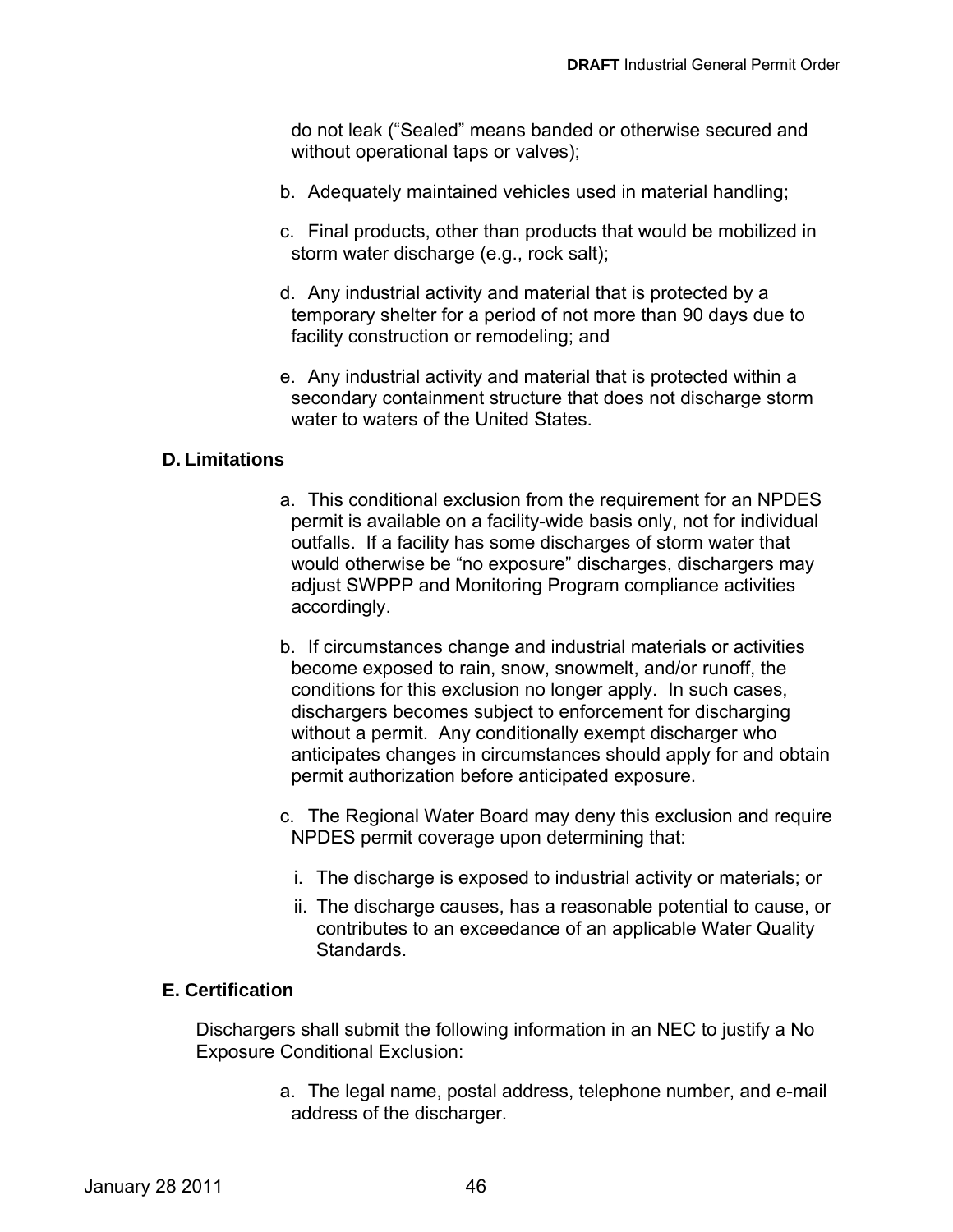- b. The facility business name and physical mailing address, the county name, and a description of the facility location if the facility does not have a physical mailing address.
- c. A certification that none of the following materials or activities are, or will be in the near future, exposed to precipitation:
	- i. Using, storing or cleaning industrial machinery or equipment, and areas where residuals from using, storing or cleaning industrial machinery or equipment remain and are exposed;
	- ii. Materials or residuals on the ground or in storm water inlets from spills/leaks;
	- iii. Materials or products from past industrial activity;
	- iv. Material handling equipment (except adequately maintained vehicles);
	- v. Materials or products during loading/unloading or transporting activities;
	- vi. Materials or products stored outdoors (except final products intended for outside use, e.g., new cars, where exposure to storm water does not result in the discharge of pollutants);
	- vii. Materials contained in open, deteriorated or leaking storage drums, barrels, tanks, and similar containers;
	- viii. Materials or products handled/stored on roads or railways owned or maintained by the discharger;
	- ix. Waste material (except waste in covered, non-leaking containers, e.g., dumpsters);
	- x. Application or disposal of processed wastewater (unless already covered by an NPDES permit); and
	- xi. Particulate matter or visible deposits of residuals from roof stacks/vents and evident in the storm water outflow.

# **F. No Exposure Conditional Exclusion - Form Submittal Schedule**

- 1. New dischargers filing NECs on or after the effective date [insert effective date] of this General Permit shall submit their NECs before industrial activities begin and must annually renew their NECs thereafter; and
- 2. Existing dischargers shall submit NECs as follows:
	- a. Dischargers of "light industrial" facilities who have been operating under the original, no-certification-required, permitting exemption shall submit their NECs at any time up to ninety (90) days [insert effective date] after the effective date of this General Permit, and annually renew their NECs thereafter. Such dischargers who have not submitted their NECs or applied for permit coverage within ninety (90) days of General Permit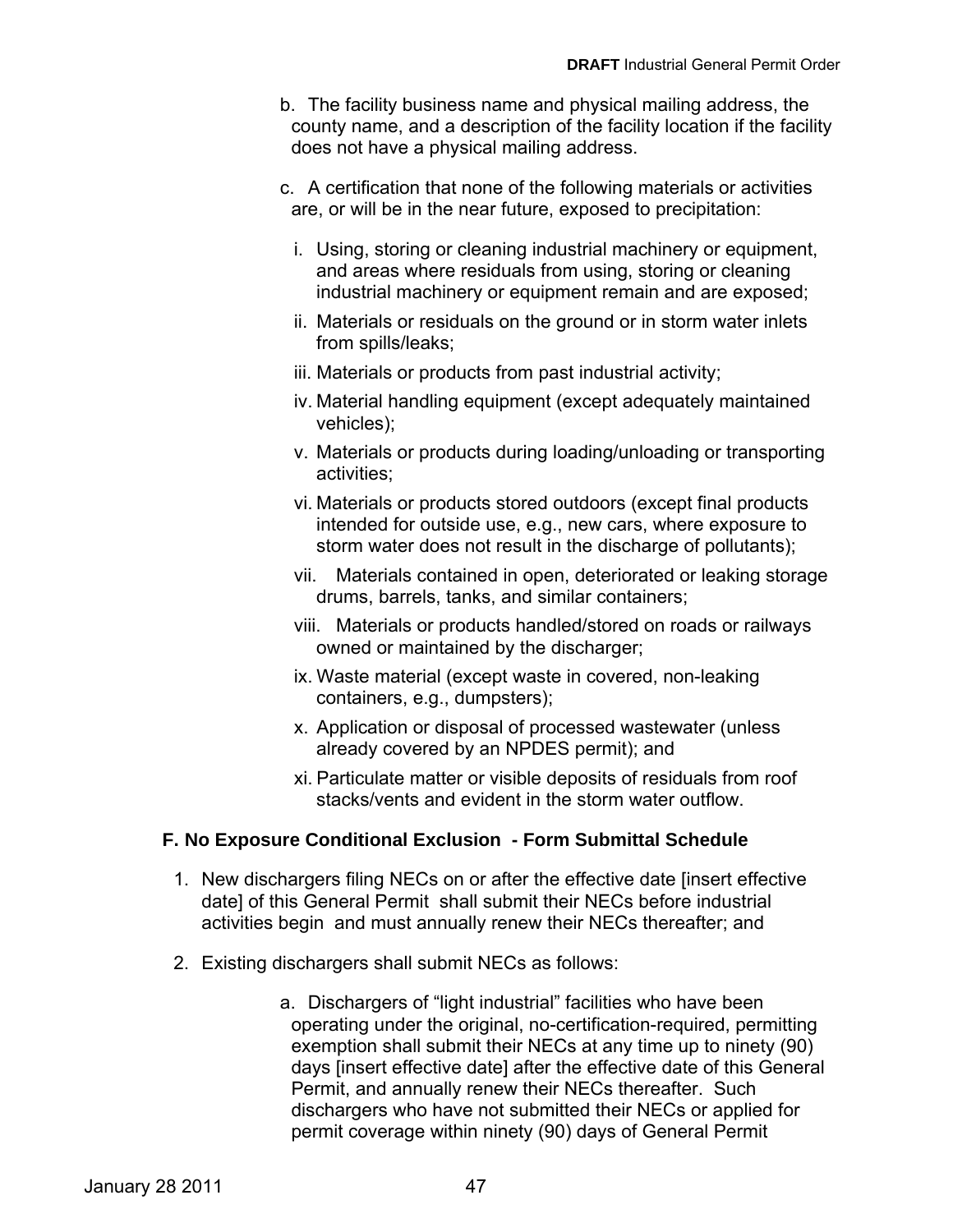adoption do not annually renew their NECs thereafter, or apply for permit coverage will be out of compliance and subject to enforcement; or

b. Dischargers who are permitted under this General Permit and have attained a condition of no exposure may submit their NECs at any time and shall annually renew thereafter. The NEC will serve in lieu of submitting an NOT.

### <span id="page-49-0"></span>**XXII. CONDITIONAL EXCLUSION - NO DISCHARGE CERTIFICATION REQUIREMENTS**

**A.** Dischargers are conditionally excluded from implementing BAT/BCT and complying with the SWPPP and monitoring requirements of this General Permit if there is no discharge to water of the U.S. For the purposes of this section only the definition of no discharge is:

- 1. The facility is engineered to contain and not subsequently discharge storm water generated by a 100-year 24-hour storm event, or,
- 2. Based upon its geographic location, storm water discharge from the facility can not discharge to water of the U.S. under any condition.

**B.** To obtain this conditional exclusion, dischargers shall electronically submit a No Discharge Certification (NDC) in SMARTS and pay the associated NDC fee on an annual basis. Dischargers must annually recertify the NDC and pay an annual fee. The NDC must include documentation that the facility's storm water satisfies the definition of no discharge. The NDC shall be certified by a California registered professional civil engineer. Regional Boards may reject NDCs or require additional supporting documentation. Dischargers of rejected NDCs shall file PRDs for coverage under this General Permit.

### <span id="page-49-1"></span>**XXIII. CONDITIONAL EXCLUSION FOR DISCHARGERS THAT IMPLEMENT GREEN STORM WATER IMPACT REDUCTION TECHNOLOGY (G-SIRT)**

Dischargers that design and implement improvements to their facility design that satisfy State Water Board-approved G-SIRT standards (as adopted in this General Permit and listed below) are eligible for conditional exclusion to the SWPPP and monitoring requirements of this General Permit in accordance with the following requirements:

**A.** The discharger shall electronically submit a G-SIRT certification to the State Board via SMARTS**;** 

**B.** The certification shall include a comprehensive evaluation report prepared and signed by a California registered professional civil engineer demonstrating facility compliance with the G-SIRT standards;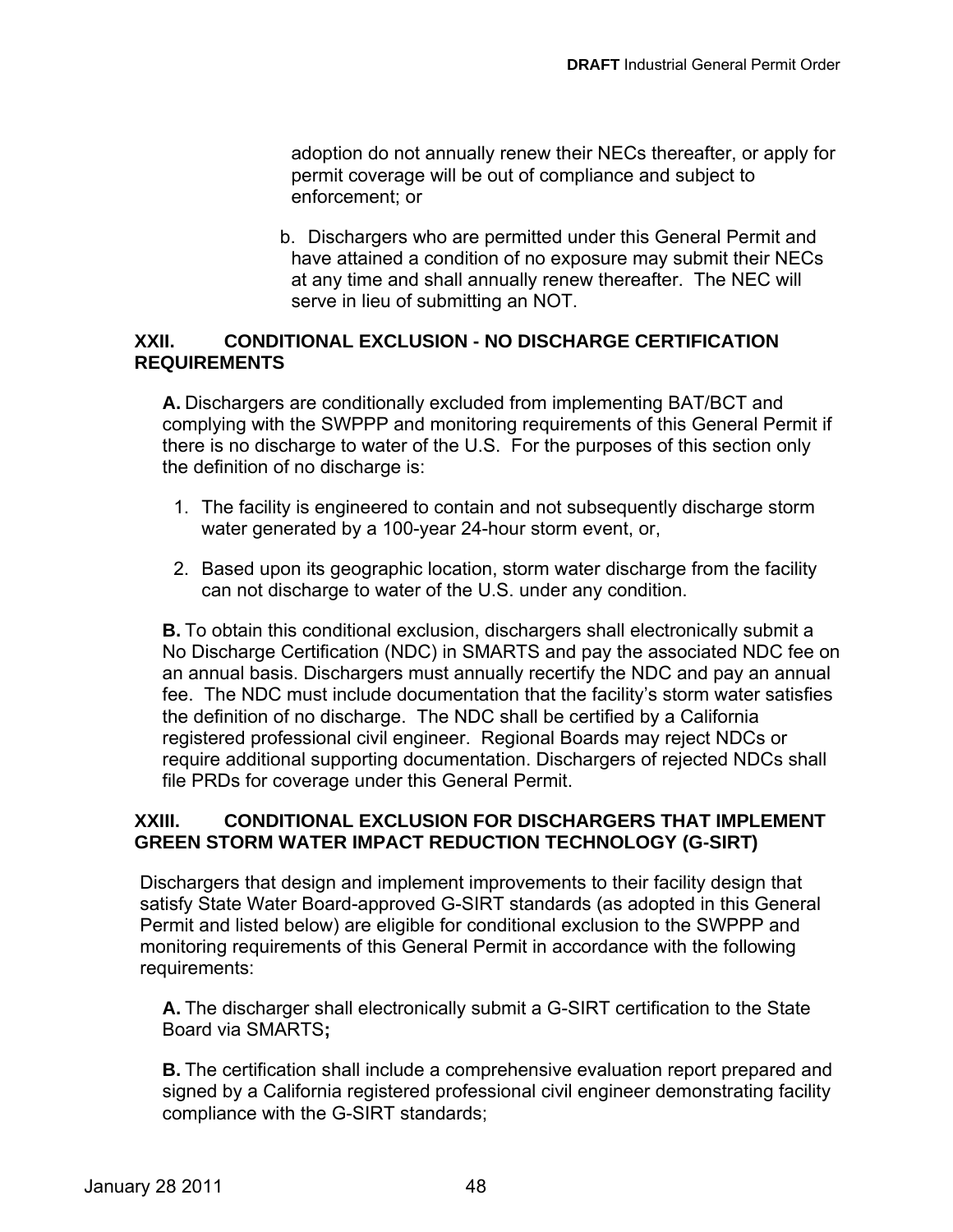**C.** The certification shall include sampling and analysis data and measured storm water discharge volume data from a minimum of 6 consecutive storm events demonstrating compliance with the G-SIRT standards.

**D.** Dischargers shall provide any additional supporting documentation or implement additional G-SIRT measures in response to Regional Board or State Board comments.

**E.** G-SIRT Standards: [these are being developed and will be included in the final, adopted language – below are the major categories anticipated]

- 1. Demonstration of Pollutant Appropriateness for G-SIRT
- 2. Runoff Volume Reduction (hydrological analysis, etc.)
- 3. Pollutant Mass Loading Reduction
- 4. California Registered Professional Civil Engineer Certification
- 5. Monitoring Plan

Upon approval by the State or Regional Board that the above requirements have been satisfied, Dischargers are conditionally excluded from complying with the SWPPP and monitoring requirements of this General Permit. Dischargers shall annually re-certify that their facilities continue to operate in compliance with the G-SIRT standards.

### <span id="page-50-0"></span>**XXIV. PLASTIC MATERIALS: SPECIAL REQUIREMENTS**

Facilities that handle pre-production plastic pellets are required to implement best management practices to eliminate discharges of plastic in storm water. Examples of plastic material required to be addressed as storm water pollutants include plastic resin pellets, powders, flakes, additives, regrind, scrap, waste and recycling.

### <span id="page-50-1"></span>**XXV. REGIONAL WATER BOARD AUTHORITIES**

**A.** Regional Water Boards may review a discharger's permit application and administratively reject/accept permit coverage of applications that are incomplete or require formal Regional Water Board permit application approval.

**B.** Regional Water Boards shall review comments that the public provides on new permit applications within the ninety (90) day public review period. Based upon the public comments received and their review of the permit application submittals, Regional Water Boards may take action that includes rescinding permit coverage, requiring public hearings and formal Regional Water Board permit approvals, requesting dischargers to revise their SWPPP and Monitoring Programs within a specified time period, or take no action at all.

**C.** Regional Water Boards shall enforce the provisions of this General Permit. This includes, but is not limited to, reviewing SWPPPs, monitoring programs, and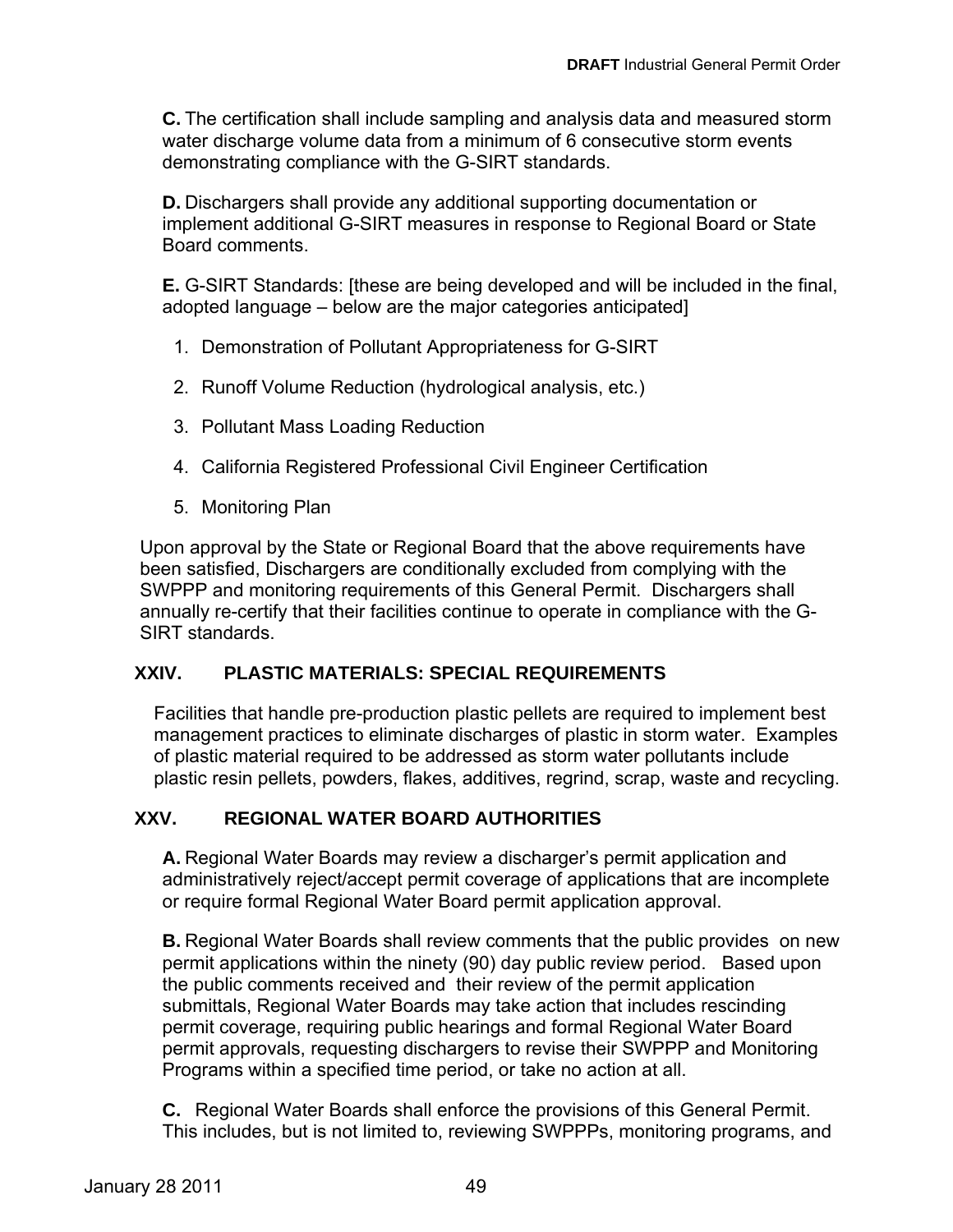Annual Reports, conducting compliance inspections, and taking enforcement actions.

**D.** As appropriate, Regional Water Boards may issue NPDES storm water general or individual permits to individual dischargers, categories of dischargers, or dischargers within a watershed or geographic area. Upon issuance of such NPDES permits, this General Permit shall no longer regulate the affected discharger(s).

**E.** Regional Water Boards may require dischargers to revise their SWPPPs or monitoring programs to achieve compliance with this General Permit. Dischargers shall implement these revisions in accordance with a schedule provided by the Regional Water Board.

**F.** Regional Water Boards may approve requests from dischargers to include colocated, but discontinuous, industrial activities within the same facility location under a single NOI, so long as the dischargers adequately address all of the facility's significant pollutant sources in the SWPPP and monitoring program.

### <span id="page-51-0"></span>**XXVI. SPECIAL CONDITIONS**

### **A. Reopener Clause**

This General Permit may be reopened to incorporate more specific requirements applicable to silvicultural activities that are determined to require NPDES permits. This General Permit may be modified, revoked and reissued, or terminated for cause due to promulgation of amended regulations, receipt of U.S. EPA guidance concerning regulated activities, judicial decision, or in accordance with 40 C.F.R. Sections 122.62, 122.63, 122.64, and 124.5

### **B. Public Comment Period**

When a discharger obtains coverage under this General Permit, the public has a period of ninety (90) days to comment on the permit application. The comment period commences on the day the State Water board and/or Regional Water Board accepts the permit application. Based upon the comments received, the Regional Water Board may rescind permit coverage, require revisions to the discharger's SWPPP and monitoring program, and/or subject the permit application to public hearings and formal Regional Water Board approval.

### **C. Non-Traditional MS4s**

Dischargers that have been designated as a non-traditional small municipal storm sewer system (MS4), and which have not obtained coverage under the NPDES General Permit for the discharge of storm water from small MS4s, order 2003-0005-dwq, shall incorporate into the facility's SWPPP BMPs that comply with all of the storm water management program requirements contained in that order. Such dischargers shall electronically submit their updated SWPPPs into SMARTS within 180 days of designation (or as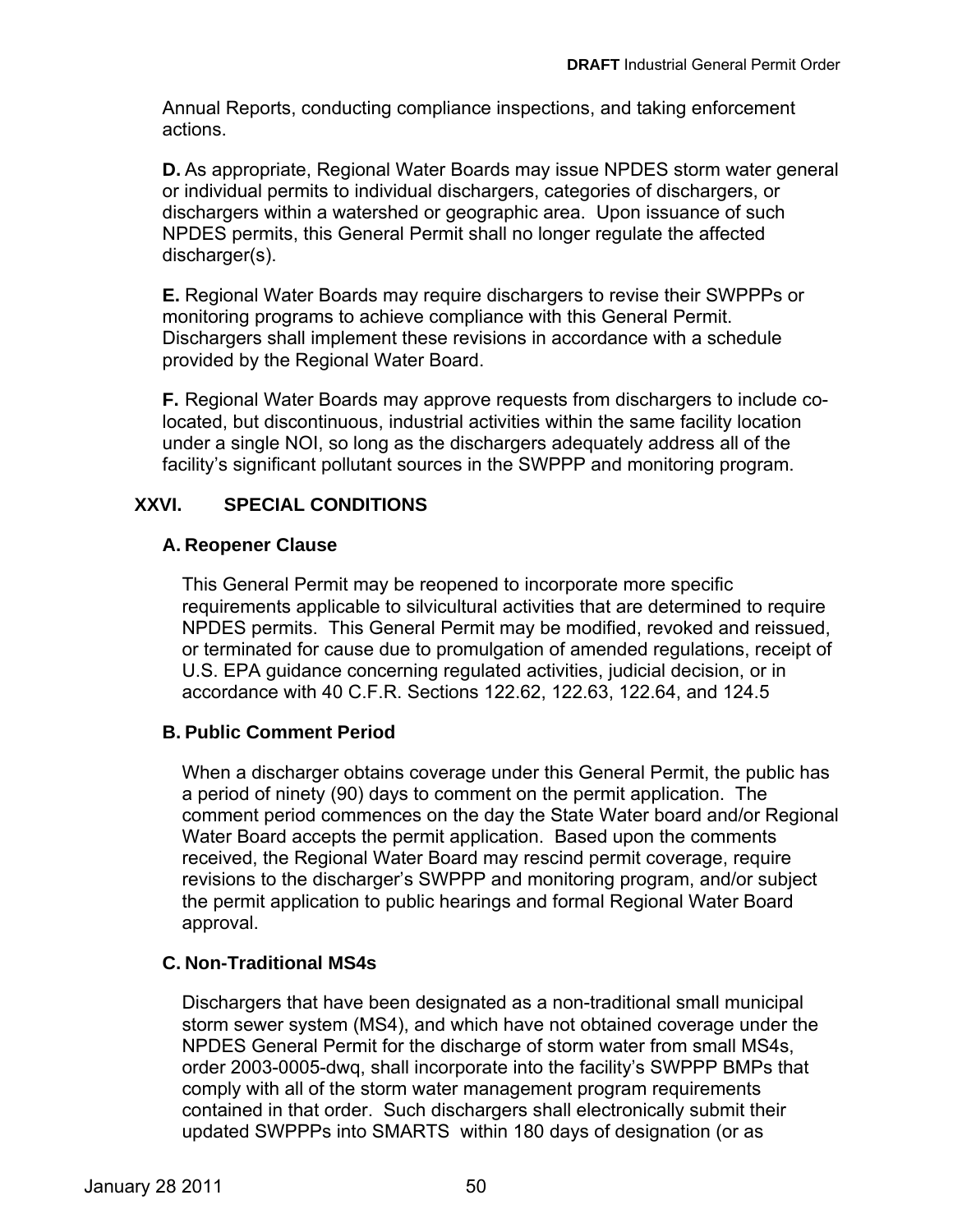otherwise directed) and shall make amendments as required by the Regional Water Board.

### <span id="page-52-0"></span>**XXVII. STANDARD CONDITIONS**

### **A. Duty to Comply**

- 1. The discharger shall comply with all of the conditions of this General Permit. Any permit noncompliance constitutes a violation of the Clean Water Act (CWA) and the Porter-Cologne Water Quality Control Act and is grounds for enforcement action and/or removal from General Permit coverage.
- 2. The discharger shall comply with effluent standards or prohibitions established under Section 307(a) of the CWA for toxic pollutants within the time provided in the regulations that establish these standards or prohibitions, even if this General Permit has not yet been modified to incorporate the requirement.

### **B. General Permit Actions**

- 1. This General Permit may be modified, revoked and reissued, or terminated for cause. The filing of a request by the discharger for a General Permit modification, revocation and reissuance, or termination, or a notification of planned changes or anticipated noncompliance does not annul any General Permit condition.
- 2. If any toxic effluent standard or prohibition (including any schedule of compliance specified in such effluent standard or prohibition) is promulgated under Section 307(a) of the CWA for a toxic pollutant which is present in the discharge and that standard or prohibition is more stringent than any limitation on the pollutant in this General Permit, this General Permit shall be modified or revoked and reissued to conform to the toxic effluent standard or prohibition and the dischargers so notified.

### **C. Need to Halt or Reduce Activity Not a Defense**

It shall not be a defense for a discharger in an enforcement action that it would have been necessary to halt or reduce the permitted activity in order to maintain compliance with the conditions of this General Permit.

### **D. Duty to Mitigate**

The discharger shall take all responsible steps to minimize or prevent any discharge, which has a reasonable likelihood of adversely affecting human health or the environment.

### **E. Proper Operation and Maintenance**

The discharger shall at all times properly operate and maintain any facilities and systems of treatment and control (and related equipment and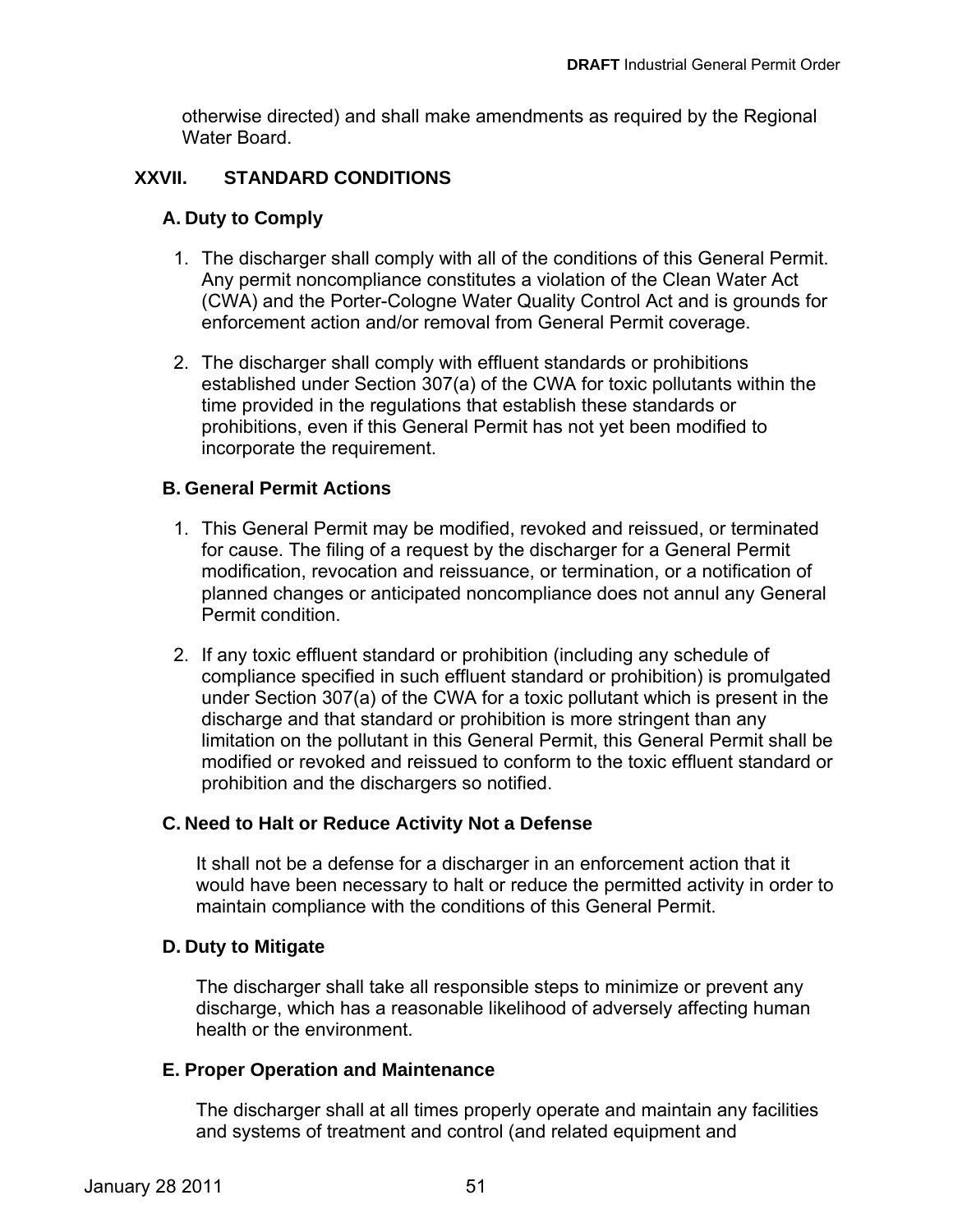apparatuses) which are installed or used by the discharger to achieve compliance with the conditions of this General Permit. Proper operation and maintenance also includes adequate laboratory controls and appropriate quality assurance procedures. Proper operation and maintenance may require the operation of backup or auxiliary facilities or similar systems installed by a discharger when necessary to achieve compliance with the conditions of this General Permit.

### **F. Property Rights**

This General Permit does not convey any property rights of any sort or any exclusive privileges, nor does it authorize any injury to private property or any invasion of personal rights, nor does it authorize any infringement of Federal, State, or local laws or regulations.

### **G. Duty to Provide Information**

The discharger shall provide to the Regional Water Board, State Water Board, or U.S. EPA, within a reasonable time, any requested information to determine compliance with this General Permit. The discharger shall also furnish, upon request, copies of records that are required to be kept by this General Permit.

### **H. Inspection and Entry**

The discharger shall allow the Regional Water Board, State Water Board, U.S. EPA, and/or, in the case of facilities which discharge through a municipal separate storm sewer, an authorized representative of the municipal operator of the separate storm sewer system receiving the discharge, upon the presentation of credentials and other documents as may be required by law, to:

- 1. Enter upon the discharger's premises at reasonable times where a regulated industrial activity is being conducted or where records must be kept under the conditions of this General Permit;
- 2. Access and copy at reasonable times any records that must be kept under the conditions of this General Permit;
- 3. Inspect at reasonable times the facility; and
- 4. Sample or monitor at reasonable times for the purpose of ensuring General Permit compliance.

#### **I. Monitoring and Records**

1. Samples and measurements taken for the purpose of monitoring shall be representative of the monitored activity.

Records of monitoring information shall include: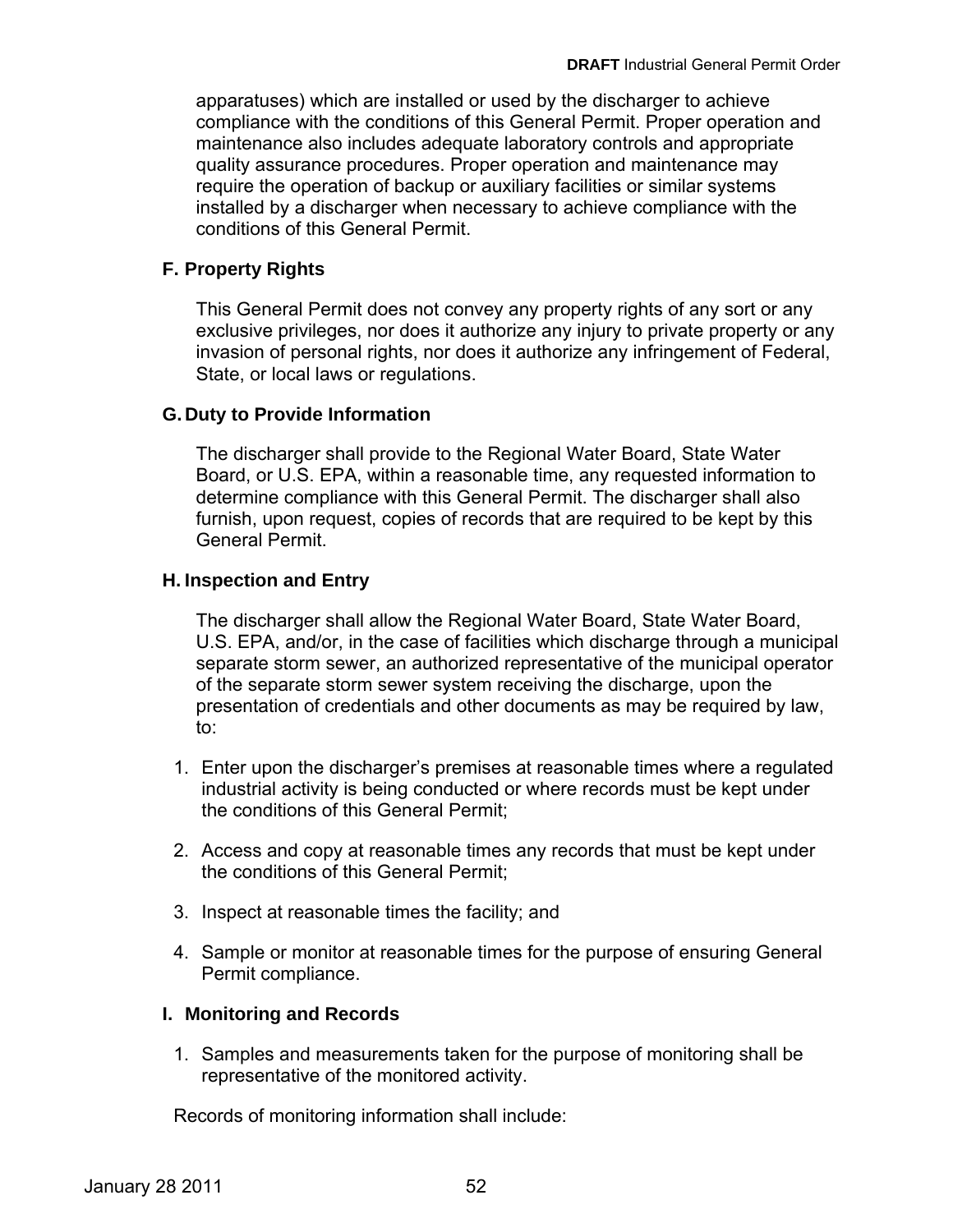- a. The date, exact place, and time of sampling or measurements;
- b. The date(s) analyses were performed;
- c. The individual(s) who performed the analyses;
- d. The analytical techniques or methods used; and
- e. Thee results of such analyses.
- 2. The discharger shall maintain a paper or electronic copy of all storm water monitoring information, copies of all reports (including Annual Reports), SWPPPs, and all other required records, including a copy of this General Permit, for a period of at least five years from the date generated or date submitted, whichever is later. These records shall be available at the industrial facility.
- 3. Upon written request by US EPA or the municipal agency within whose jurisdiction the facility lies, dischargers shall provide written or electronic copies of their Annual Reports to the US EPA or the municipal agency within 10 working days from receipt of the request.

#### **J. Electronic Signature and Certification Requirements**

- 1. All Permit Registration Documents (PRDs) and Notices of Termination (NOTs) shall be electronically signed, certified, and submitted via SMARTS to the State Water Board. Either the Legally Responsible Person (LRP), as defined in the Glossary (Attachment K), or a person legally authorized to sign and certify PRDs and NOTs on behalf of the LRP (the LRP's Approved Signatory, as defined in Attachment K) must submit all information electronically via SMARTS.
- 2. Changes to Authorization. If an Approved Signatory's authorization is no longer accurate, a new authorization satisfying the requirements of paragraph (1) of this section must be submitted via SMARTS prior to or together with any reports, information or applications to be signed by an Approved Signatory.
- 3. All Annual Reports, or other information required by the General Permit (other than PRDs and NOTs) or requested by the Regional Water Board, State Water Board, U.S. EPA, or local storm water management agency shall be certified and submitted by the LRP or the LRP's Approved Signatory.

### **K. Certification**

Any person signing documents under Section XXVII.J above, shall make the following certification:

"I certify under penalty of law that this document and all attachments were prepared under my direction or supervision in accordance with a system designed to assure that qualified personnel properly gather and evaluate the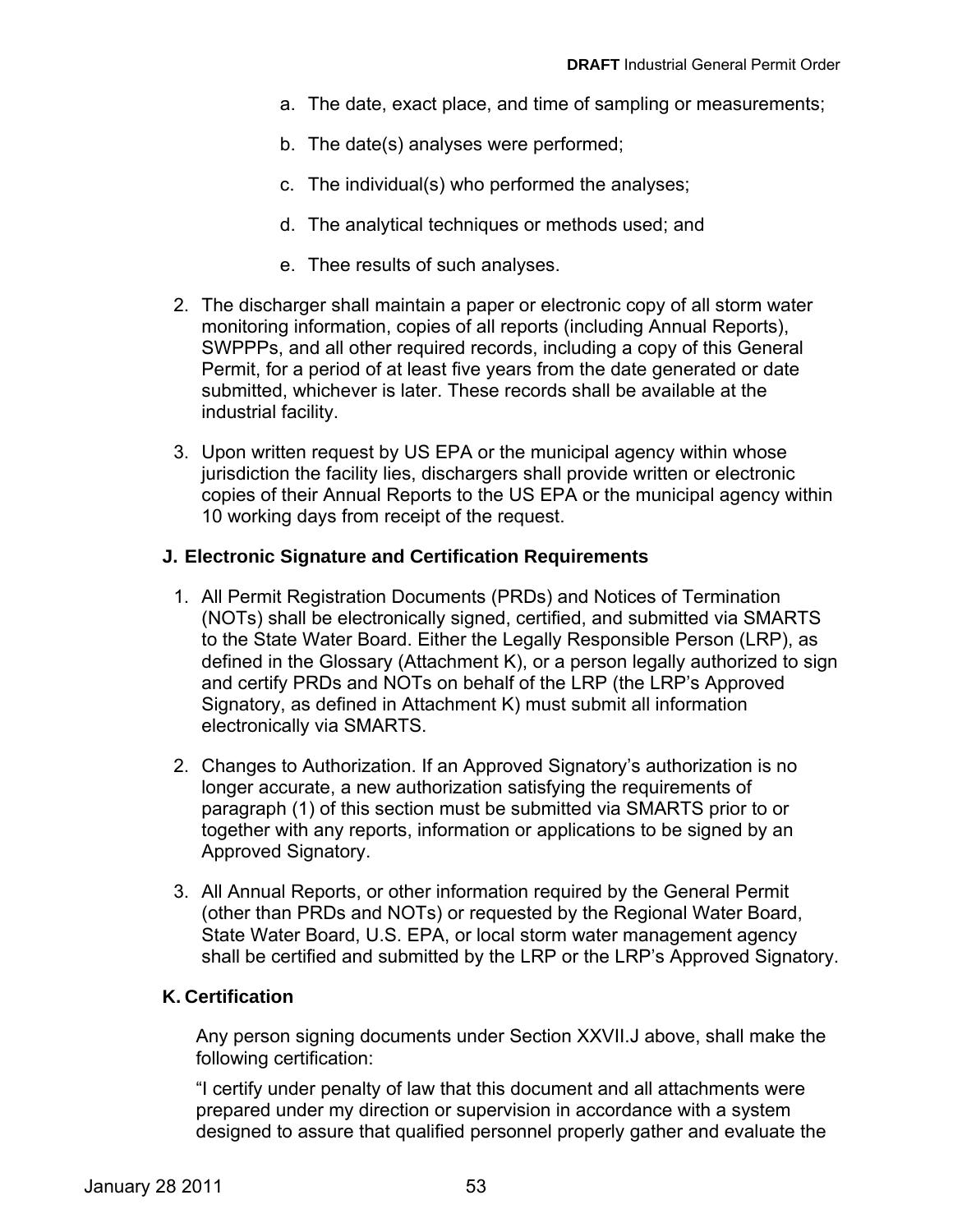information submitted. Based on my inquiry of the person or persons who manage the system or those persons directly responsible for gathering the information, to the best of my knowledge and belief, the information submitted is, true, accurate, and complete. I am aware that there are significant penalties for submitting false information, including the possibility of fine and imprisonment for knowing violations."

### **L. Anticipated Noncompliance**

The discharger shall give advance notice to the Regional Water Board and local storm water management agency of any planned changes in the industrial activity, which may result in noncompliance with General Permit requirements.

### **M. Penalties for Falsification of Reports**

Section 309(4) of the CWA provides that any person who knowingly makes any false material statement, representation, or certification in any record or other document submitted or required to be maintained under this General Permit, including reports of compliance or noncompliance shall upon conviction, be punished by a fine of not more than \$10,000 or by imprisonment for not more than two years or by both.

### **N. Oil and Hazardous Substance Liability**

Nothing in this General Permit shall be construed to preclude the institution of any legal action or relieve the discharger from any responsibilities, liabilities, or penalties to which the discharger is or may be subject to under Section 311 of the CWA.

# **O. Severability**

The provisions of this General Permit are severable; and, if any provision of this General Permit or the application of any provision of this General Permit to any circumstance is held invalid, the application of such provision to other circumstances and the remainder of this General Permit shall not be affected thereby.

### **P. Penalties for Violations of Permit Conditions**

1. Section 309 of the CWA provides significant penalties for any person who violates a permit condition implementing Sections 301, 302, 306, 307, 308, 318, or 405 of the CWA or any permit condition or limitation implementing any such section in a permit issued under Section 402. Any person who violates any permit condition of this General Permit is subject to a civil penalty not to exceed \$37,500[4](#page-55-0) per calendar day of such violation, as well as any other appropriate sanction provided by Section 309 of the CWA.

<span id="page-55-0"></span><sup>1</sup>  $<sup>4</sup>$  May be further adjusted in accordance with the Federal Civil Penalties Inflation Adjustment Act.</sup>